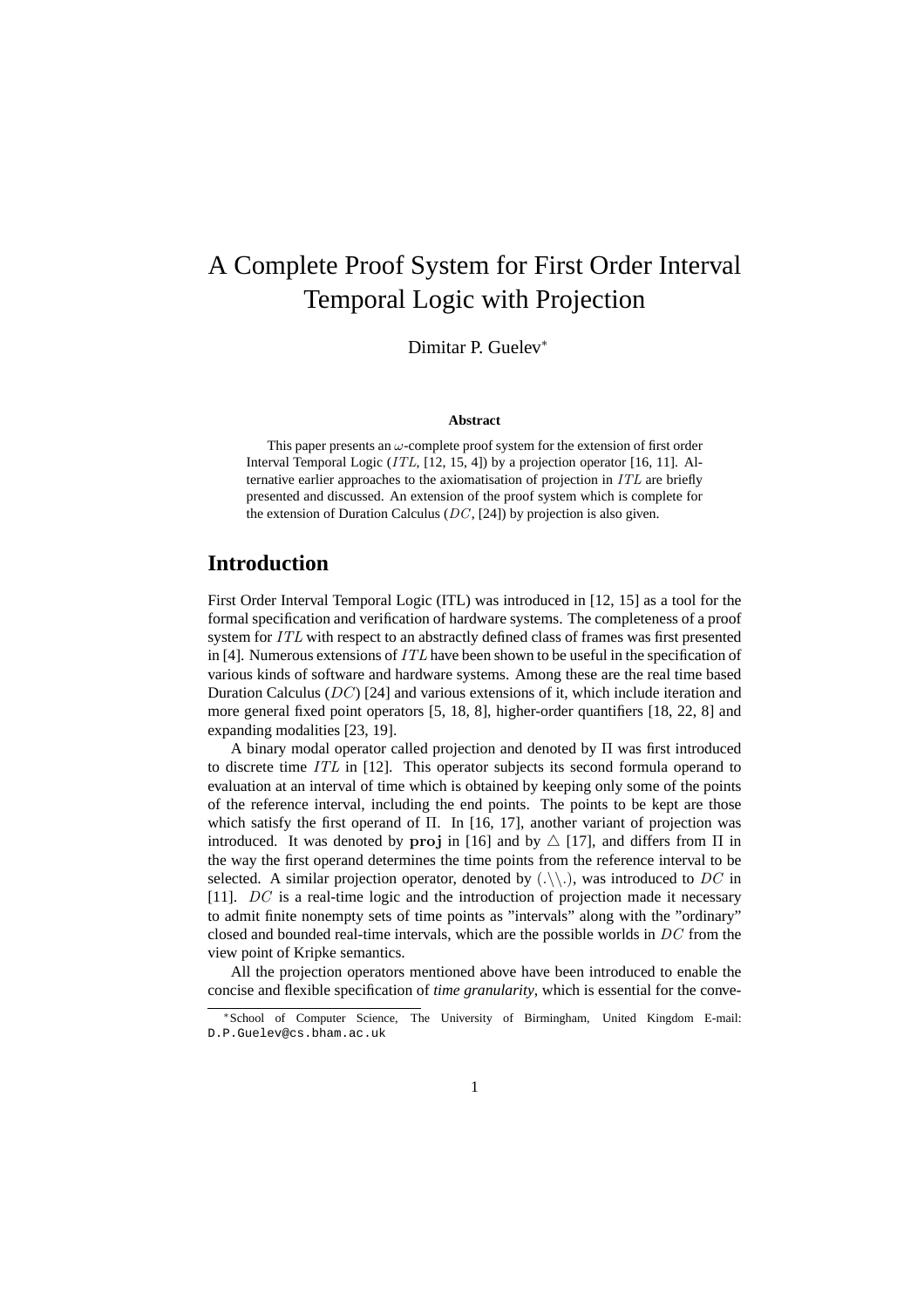nience of choosing different levels of abstraction for the specification of hardware behaviour. In discrete-time  $ITL$ , the operators  $\Pi$  and proj provide access from discretetime intervals of finer granularity to discrete-time intervals of coarser granularity, thus providing expressiveness for the specification of systems in which the initial step of discretisation of time has already been made. The generalisation proposed in [11] allows the reasoning about this initial time discretisation step itself to be formalised within the logic. Along with the convenience of reasoning about the behaviour of single discrete-time systems at different levels of time granularity, this more general form of projection facilitates the specification of systems which have multiple discrete-time components with possibly independent clock rates. That is why the projection operator from [11] significantly enhances the expressive power of  $DC$  by enabling combined specifications of dense- and discrete-time properties of the modelled systems. Another interesting real-time projection operator, which can be regarded as a real-time variant of Π, has been studied in [9, 10].

In this paper we present a complete proof system for the extension of abstract time ITL as introduced in [4] by a projection operator that we denote by  $(\cdot \setminus \cdot)$ . The operator we study here is a straighforward generalisation of that from [11], except that it allows *vacuous* projection, like  $\triangle$ . This operator leads to a system of abstract-and-discrete time ITL. Both DC and discrete time ITL with projection can be regarded as special cases of this system. The variants of projection in ITL with and without vacuous projection are interdefinable. The one with vacuous projection is technically more convenient and therefore we develop our proof system and its completeness argument for this variant of the projection operator.

The proof system we present is  $\omega$ -complete and contains one infinitary rule, which is related to the ITL modal operator called *iteration*. Iteration is known in ITL and  $DC$  and can be regarded as a special case of projection. We obtained this proof system by extending the complete proof system for abstract time ITL known from [4]. Our completeness argument is an extension of the one given in that article too, and follows closely the version of that completeness argument for the  $\omega$ -complete proof system for abstract time DC developed in [6].

# **1 Preliminaries on** ITL **with projection**

In this paper  $ITL_{\wedge}$  stands for the extension of abstract time ITL by the projection operator  $(\cdot \setminus \cdot)$  to be defined below. The model of time for ITL from [4] includes a linearly ordered set of time points, and a measure function which maps bounded intervals of time to their durations. Durations themselves are required to constitute an appropriate kind of linearly ordered semigroup. This is what we mean by *abstract time* in this paper too. In fact, frames for  $ITL_{\wedge}$  are ITL frames with the measure function straightforwardly extended to include the durations of discrete-time intervals. In this section we give a brief formal introduction to  $ITL_{\wedge}$ .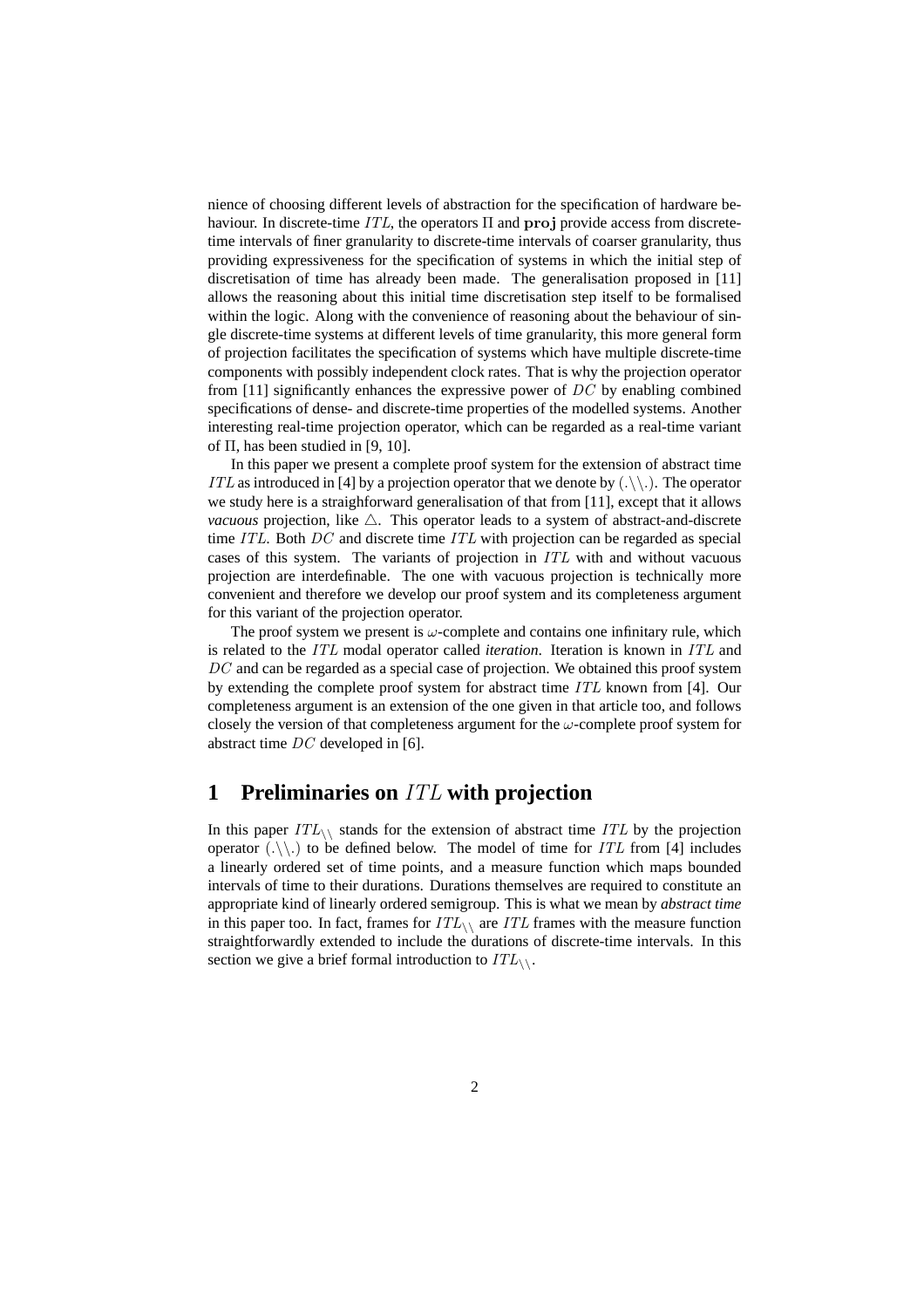#### **1.1 Languages**

An  $ITL_{\wedge}$  language is essentially a first order language extended by the ITL-specific binary modality  $(.;.)$  and the  $ITL_{\setminus}$ -specific binary modality  $(.\setminus).$  The vocabulary of an  $ITL_{\setminus}$  language consists of *constant symbols* c, d, ..., *function symbols* f, g, . . . and *relation symbols* R, S, . . . . Function symbols and relation symbols have *arity* to indicate the number of arguments their occurrences take in terms and atomic formulas, respectively. Furthermore, every  $ITL_{\wedge}$  vocabulary contains countably many *individual variables* x, y, . . . . Non-logical symbols are either *flexible* or *rigid*, depending on whether their interpretations depend on reference intervals or not, respectively, as it becomes clear below.

Given the vocabulary of an  $ITL_{\wedge}$  language, its *terms* t and *formulas*  $\varphi$  are defined by the following BNFs:

 $t ::= c | x | f(t, \ldots, t)$ 

 $\varphi ::= \bot \mid R(t, \ldots, t) \mid \varphi \Rightarrow \varphi \mid (\varphi; \varphi) \mid \varphi^* \mid (\varphi \setminus \setminus \varphi) \mid \exists x \varphi$ 

Terms and formulas that are built using no modalities and flexible symbols are called *rigid*. The other terms and formulas are called *flexible*. Every  $ITL_{\setminus\setminus}$  vocabulary contains the rigid constant 0, the flexible constant  $\ell$ , the rigid binary function symbol + and equality  $=$ . In this paper we consider only vocabularies which contain infinitely many 0-ary flexible relation symbols, because of their special role in our proof system for  $ITL_{\backslash\backslash}$ .

The two binary operators (.; .) and (.\\.) are known as *chop* and *projection*, respectively. Although *iteration* (.)<sup>\*</sup> is definable in  $ITL_{\setminus\setminus}$ , we prefer to regard it as a separate modality in our presentation, because of its role in our proof system. We always use parentheses in formulas involving chop and projection. The diversity of notation in the literature, especially concerning projection, indicates that the unambiguity that our convention offers is important.

### **1.2 Frames, models and satisfaction**

**Definition 1** A *time domain* is a linearly ordered set. Let  $\langle T, \leq \rangle$  be a time domain. We denote the set  $\{[\tau_1, \tau_2] : \tau_1, \tau_2 \in T, \tau_1 \leq \tau_2\}$  by  $\mathbf{I}(T)$  and the set of the nonempty finite subsets of T by  $\mathbf{P}_{fin}(T)$ , respectively. We denote  $\mathbf{I}(T) \cup \mathbf{P}_{fin}(T)$  by  $\mathbf{I}_{\setminus}(T)$ . The elements of  $I(T)$ ,  $P_{fin}(T)$  and  $I_{\setminus}$  (T) are called *ordinary intervals*, *discrete intervals* and just *intervals*, respectively.

A *duration domain* is a system of the kind  $\langle D, 0^{(0)}, +^{(2)} \rangle$  which satisfies the following axioms:

 $(D1)$   $x + (y + z) = (x + y) + z$  $(D2)$   $x + 0 = x$ ,  $0 + x = x$ (D3)  $x + y = x + z \Rightarrow y = z$ ,  $x + z = y + z \Rightarrow x = y$  $(D4)$   $x + y = 0 \Rightarrow x = 0$ (D5)  $\exists z(x + z = y \lor y + z = x),$  $\exists z(z + x = y \vee z + y = x)$ 

Given a time domain  $\langle T, \leq \rangle$  and a duration domain  $\langle D, 0, + \rangle$ , a function m :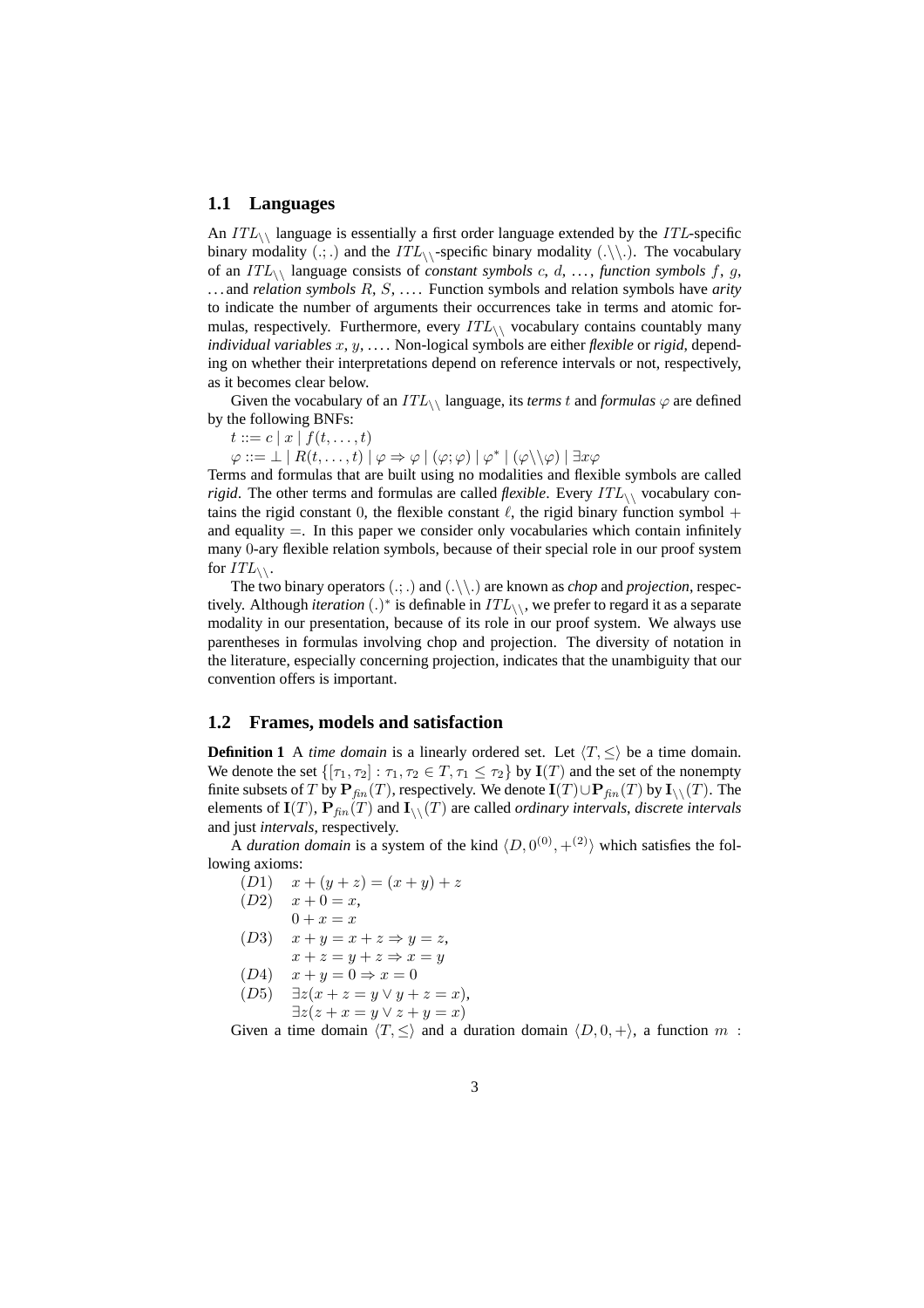$I_{\wedge}(T) \to D$  is called a *measure function*, if the following properties hold for all  $\sigma, \sigma' \in \mathbf{I}_{\setminus}(\mathbf{T})$ :

(M1)  $\min \sigma = \min \sigma' \wedge m(\sigma) = m(\sigma') \Rightarrow \max \sigma = \max \sigma'$  $(M2)$  if  $\sigma \cup \sigma' \in I_{\setminus}(\mathcal{T})$ , then  $\max \sigma = \min \sigma' \Rightarrow m(\sigma) + m(\sigma') = m(\sigma \cup \sigma')$ (M3)  $m(\sigma) = x + y \Rightarrow \exists \tau \in \sigma \ m([\min \sigma, \tau]) = x \text{ for } \sigma \in \mathbf{I}(T)$ 

 $(M_{\setminus})$   $m(\sigma) = m(\text{min }\sigma, \text{max }\sigma)$  for  $\sigma \in \mathbf{P}_{fin}(T)$ 

Here, as usual,  $\min \sigma$  and  $\max \sigma$  stand for the least and the greatest time point of the interval  $\sigma$ , respectively, in the sense of the ordering  $\leq$  on T.

A linear ordering can be defined on duration domains by putting

 $x \leq y$  iff  $\exists z(x+z=y)$ .

The only  $ITL_{\setminus}$ -specific axiom about measure functions here is  $M_{\setminus}$ . It postulates that removing all but finitely many internal points from an interval does not affect its duration. This choice of extending  $m$  to discrete intervals differs from the one in [16] where all intervals are discrete and the duration of an interval is defined by means of the number of its points. In the sequel we denote unions  $\sigma \cup \sigma'$  of intervals  $\sigma, \sigma'$  such that  $\min \sigma' = \max \sigma$  and either  $\sigma, \sigma' \in I(T)$  or  $\sigma, \sigma' \in P_{fin}(T)$  by  $\sigma, \sigma'$ . We tacitly assume  $\min \sigma' = \max \sigma$  wherever we use  $\sigma$ ;  $\sigma'$ . For example, in this notation M2 can be abbreviated to  $m(\sigma) + m(\sigma') = m(\sigma; \sigma')$ 

**Definition 2** An  $ITL_{\setminus}$  *frame* is a tuple of the form  $\langle T, \leq \rangle$ ,  $\langle D, 0, + \rangle$ , m) where  $\langle T, \leq \rangle$  is a time domain,  $\langle D, 0, + \rangle$  is a duration domain and  $m : I_{\setminus}(T) \to D$  is a measure function.

The real-time based frame  $F_{\mathbf{R}} = \langle \langle \mathbf{R}, \leq_{\mathbf{R}} \rangle, \langle \mathbf{R}_+, 0_{\mathbf{R}}, +_{\mathbf{R}} \rangle, \lambda \sigma$ . max  $\sigma - \min \sigma \rangle$ where  $\mathbf{R}_+$  stands for the set of the non-negative reals is undoubtedly the most interesting  $ITL_{\setminus}$  frame. Since  $P_{fin}(R)$  consists of the finite sets of reals, the frame  $F_{R}$  embeds the practically significant model of *timed state sequences* where states are labelled with real-valued time stamps. Correspondence between the validity of DC formulas on timed state sequences and their validity in real time has been studied in [2]. Another interesting  $ITL_{\wedge}$  frame is  $F_{\mathbf{Z}} = \langle \langle \mathbf{Z}, \leq_{\mathbf{Z}} \rangle, \langle \mathbf{N}, 0_{\mathbf{N}}, +\mathbf{N} \rangle, \lambda \sigma$ . max  $\sigma$  – min  $\sigma \rangle$ . Since bounded intervals of integers are finite, we have  $P_{fin}(Z) = I(Z)$ .

**Definition 3** Given an  $ITL\setminus$  language **L** and an  $ITL\setminus$  frame F with its components named as above, a function I on the vocabulary of L is an *interpretation of* L *into* F, if it satisfies the following conditions:

- $\circ$   $I(c) \in D$ ,  $I(f) : D^n \to D$ , and  $I(R) : D^n \to \{0,1\}$  for rigid constant symbols c, and  $n$ -ary rigid function symbols  $f$  and relation symbols  $R$
- $\circ$   $I(c) : \mathbf{I}_{\setminus}(\mathbf{T}) \to D, I(f) : \mathbf{I}_{\setminus}(\mathbf{T}) \times D^n \to D$ , and  $I(R) : \mathbf{I}_{\setminus}(\mathbf{T}) \times D^n \to \{0, 1\}$ for the corresponding kinds of flexible symbols;
- $\circ$   $I(x) \in D$  for individual variables x;

 $I(=)$  is  $=$ ,  $I(0) = 0$ ,  $I(+) = +$ , and  $I(\ell) = m$ .

Given an  $ITL_{\setminus}$  language **L**, an  $ITL_{\setminus}$  model for **L** is a pair of the form  $\langle F, I \rangle$ where F is an  $ITL \setminus \text{frame}$  and I is an interpretation of **L** into I.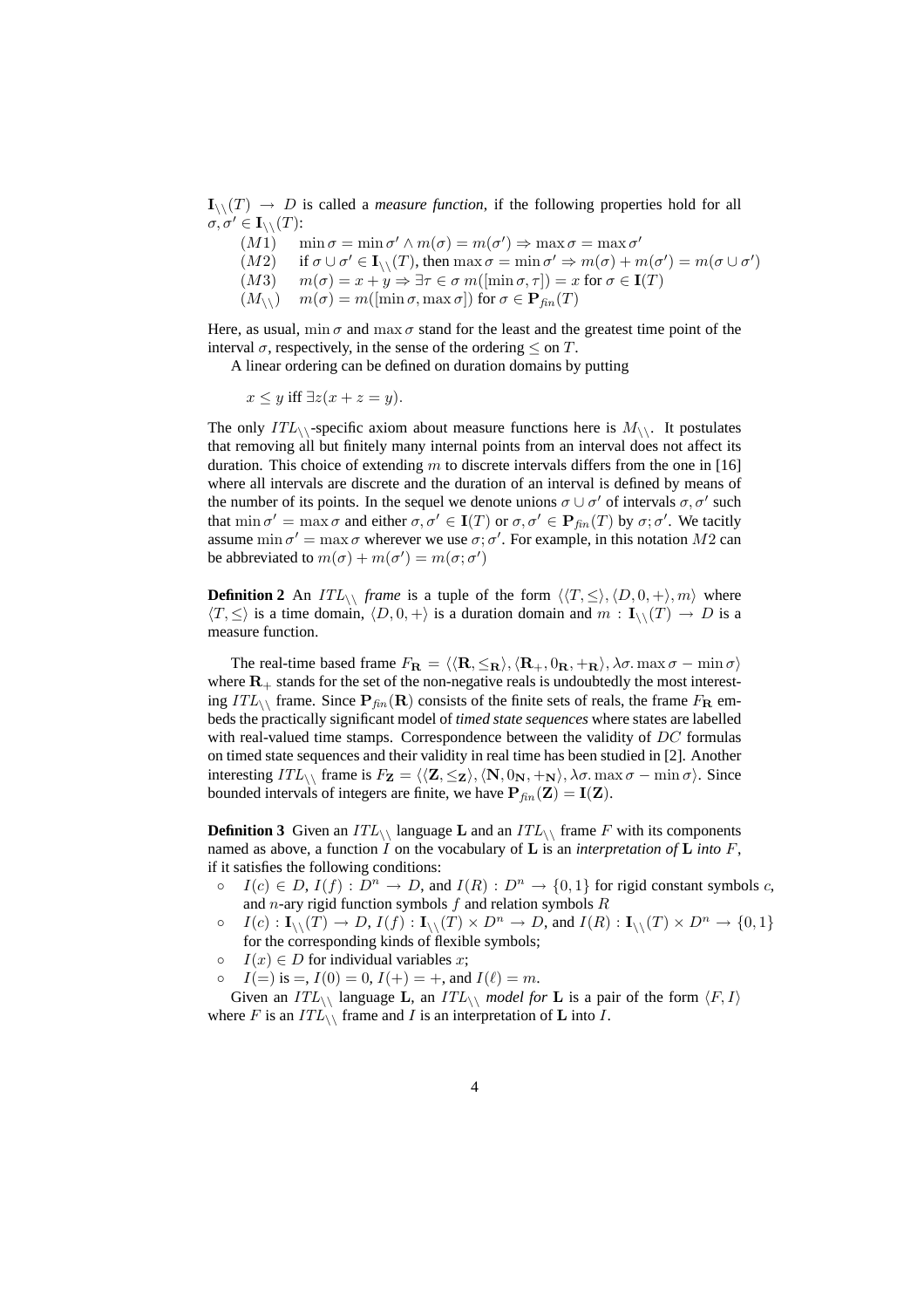Given a frame F, we denote its components by  $\langle T_F, \leq_F \rangle$ ,  $\langle D_F, 0_F, +_F \rangle$  and  $m_F$ , respectively. The same applies to models. We denote the frame and the interpretation of a model M by  $F_M$  and  $I_M$ , respectively.

**Definition 4** Given an  $ITL_{\setminus}$  language **L**, a model  $M = \langle F, I \rangle$  for it, and an interval  $\sigma \in I_{\mathcal{N}}(T_F)$ , the value  $I_{\sigma}(t)$  of a term t in **L** is defined by induction on the construction

of t as follows:<br> $I_{\sigma}(c)$  $I(c)$  for rigid constants c<br>  $I(c)(\sigma)$  for flexible constant  $I_{\sigma}(c)$  =  $I(c)(\sigma)$  for flexible constants c  $I_{\sigma}(f(t_1,...,t_n)) = I(f)(I_{\sigma}(t_1),...,I_{\sigma}(t_n))$  for rigid n-ary f  $I_{\sigma}(f(t_1,\ldots,t_n)) = I(f)(\sigma, I_{\sigma}(t_1),\ldots,I_{\sigma}(t_n))$  for flexible *n*-ary f

Given an interpretation I of an  $ITL_{\backslash}$  language L into a frame F, a symbol s from L and an object a of the type of  $I(s)$  in F, we denote the interpretation which assigns a to s and is equal to I for all the other symbols from the vocabulary of **L** by  $I_s^a$ .

**Definition 5** We define the relation  $M, \sigma \models \varphi$  where  $M = \langle F, I \rangle$  is an  $ITL \setminus \text{model}$ for some language  $\mathbf{L}, \sigma \in \mathbf{I}_{\setminus}$  ( $T_F$ ) and  $\varphi$  is a formula in  $\mathbf{L}$  by induction on the construction of  $\varphi$  as follows:

 $M, \sigma \not\models \bot$  $M, \sigma \models R(t_1, \ldots, t_n)$  iff  $I(R)(I_{\sigma}(t_1), \ldots, I_{\sigma}(t_n)) = 1$ , for rigid n-ary R  $M, \sigma \models R(t_1, \ldots, t_n)$  iff  $I(R)(\sigma, I_{\sigma}(t_1), \ldots, I_{\sigma}(t_n)) = 1$ , for flexible *n*-ary R  $M, \sigma \models \varphi \Rightarrow \psi$  iff either  $M, \sigma \models \psi$  or  $M, \sigma \not\models \varphi$  $M, \sigma \models (\varphi; \psi)$  iff  $M, \sigma_1 \models \varphi$  and  $M, \sigma_2 \models \psi$ for some  $\sigma_1, \sigma_2 \in I_{\setminus}$  ( $T_F$ ) such that  $\sigma_1; \sigma_2 = \sigma$  $M, \sigma \models \varphi^*$ iff either min  $\sigma = \max \sigma$ or there exist an  $n > 0$  and  $\sigma_1, \ldots, \sigma_n \in I_{\setminus}({T_F})$ such that  $\sigma_1; \ldots; \sigma_n = \sigma$  and  $M, \sigma_i \models \varphi, i = 1, \ldots, n$  $M, \sigma \models (\psi \setminus \setminus \varphi)$  iff either min  $\sigma = \max \sigma$  and  $M, \sigma \models \varphi$ , or there exist an  $n > 0$  and  $\sigma_1, \ldots, \sigma_n \in \mathbf{I}_{\setminus}(\mathbb{T}_F)$ such that  $\sigma_1; \ldots; \sigma_n = \sigma, M, \sigma_i \models \psi, i = 1, \ldots, n$ , and  $M$ ,  $\{\min \sigma_1, \max \sigma_1, \ldots, \max \sigma_n\} \models \varphi$  $M, \sigma \models \exists x \varphi$  iff  $\langle x \rangle, \sigma \models \varphi$  for some  $a \in D_F$ 

Note that the clause about the satisfaction of formulas of the kind  $(\psi \setminus \varphi)$  always refers to satisfaction of  $\varphi$  at a discrete interval, while in other clauses intervals on the right side are of the same kind as that on the left side.

#### **1.3 Abbreviations**

First order logic abbreviations and infix notation are used in  $ITL_{\wedge}$  in the ordinary way. These include the constant  $\top$ , the connectives  $\neg$ ,  $\wedge$ ,  $\vee$  and  $\Leftrightarrow$  and quantifier  $\forall$ . We use  $t_1 \leq t_2$  to abbreviate the formula  $\exists x(t_1 + x = t_2)$  which defines the standard linear ordering on durations. The following abbreviations are specific to the modal operators  $(.; .), (.\backslash\backslash.)$  and  $(.)^*$ :

$$
\begin{array}{l}\n\Diamond \varphi \rightleftharpoons (\top; \varphi; \top), \Box \varphi \rightleftharpoons \neg \Diamond \neg \varphi \\
\varphi^0 \rightleftharpoons \ell = 0, \varphi^{k+1} \rightleftharpoons (\varphi^k; \varphi) \text{ for } k < \omega\n\end{array}
$$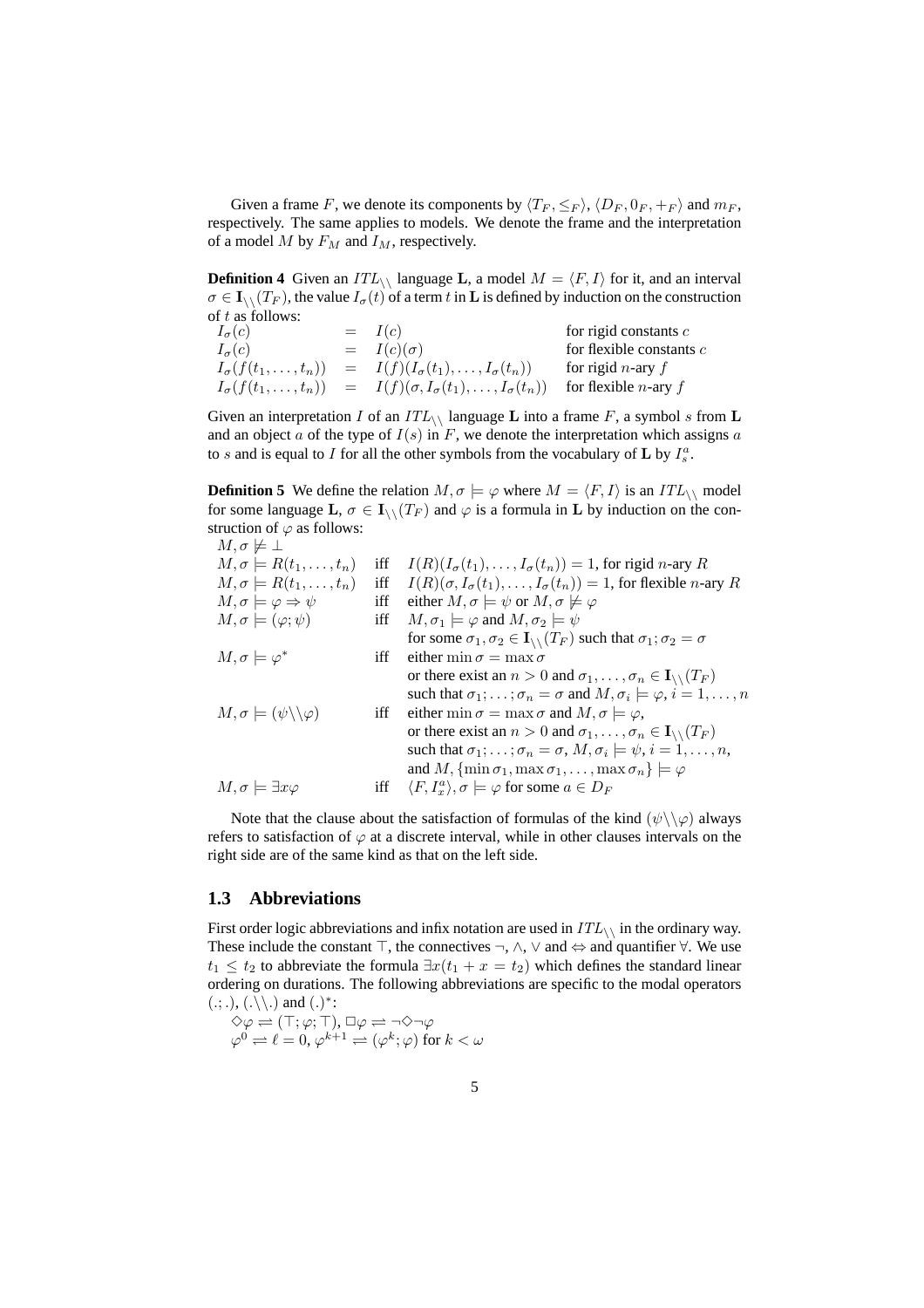$$
\varphi^+ \rightleftharpoons (\varphi^*; \varphi)
$$
  
\n
$$
(\varphi_1 \setminus \varphi_2 \setminus \ldots \setminus \varphi_n) \rightleftharpoons (\varphi_1 \setminus \ldots \setminus (\varphi_{n-1} \setminus \varphi_n) \ldots)
$$
  
\n
$$
(\varphi_1; \varphi_2; \ldots; \varphi_n) \rightleftharpoons (\varphi_1; \ldots; (\varphi_{n-1}; \varphi_n) \ldots)
$$

Note that we use  $\diamond$  and  $\Box$  to abbreviate formulas in the way that has been adopted in the literature on DC, which is different from their use as discrete-time ITL abbreviations. Iteration can be defined using  $(.\langle \cdot \rangle)$  by the equivalence  $\varphi^* \Leftrightarrow (\varphi \setminus \bot)$ . However, we prefer to regard it as an independent operator.

The possibility for  $M, \sigma \models (\varphi \setminus \setminus \psi)$  to hold due to  $\min \sigma = \max \sigma$  and  $M, \sigma \models \psi$ is called *vacuous* projection. This possibility is ruled out in the version of the operator in [11]. The projection of  $\varphi$  and  $\psi$  there is equivalent to  $(\varphi \setminus \psi) \wedge \varphi^+$ .

### **1.4 A proof system for** ITL

ITL (without projection) can be defined by restricting the above definitions to  $I(T)$ wherever  $\mathbf{I}_{\setminus}$  (T) is involved and disregarding the clauses which refer to discrete intervals or the operators  $(\cdot \setminus \cdot)$  and  $(\cdot)^*$ . Here follows the proof system for ITL which was proved complete in [4].

(A1<sub>t</sub>) 
$$
(\varphi; \psi) \land \neg(\chi; \psi) \Rightarrow (\varphi \land \neg \chi; \psi)
$$
  
\n(A1<sub>r</sub>)  $(\varphi; \psi) \land \neg(\varphi; \chi) \Rightarrow (\varphi; \psi \land \neg \chi)$   
\n(A2)  $((\varphi; \psi); \chi) \Leftrightarrow (\varphi; (\psi; \chi))$   
\n(A3)  $(\varphi; \psi) \Rightarrow \varphi$  if  $\varphi$  is rigid  
\n(A<sub>r</sub>)  $(\varphi; \psi) \Rightarrow \psi$  if  $\psi$  is rigid  
\n(B<sub>t</sub>)  $(\exists x \varphi; \psi) \Rightarrow \exists x (\varphi; \psi)$  if x is not free in  $\psi$   
\n(B<sub>r</sub>)  $(\varphi; \exists x \psi) \Rightarrow \exists x (\varphi; \psi)$  if x is not free in  $\varphi$   
\n(C1<sub>t</sub>)  $(\ell = x; \varphi) \Rightarrow \neg(\ell = x; \neg \varphi)$   
\n(L1<sub>t</sub>)  $(\ell = x; \varphi) \Rightarrow \neg(\varphi; \ell = x)$   
\n(L2)  $(\ell = x; \ell = y) \Leftrightarrow \ell = x + y$   
\n(L3<sub>t</sub>)  $\varphi \Rightarrow (\ell = 0; \varphi)$   
\n(L3<sub>r</sub>)  $\varphi \Rightarrow (\varphi; \ell = 0)$   
\n(D<sub>r</sub>)  $(\varphi; \psi) \Rightarrow (\varphi; \psi) \Rightarrow (\varphi; \psi) \Rightarrow (\varphi; \psi) \Rightarrow (\varphi; \psi) \Rightarrow (\varphi; \psi) \Rightarrow (\varphi; \psi) \Rightarrow (\varphi; \psi) \Rightarrow (\varphi; \psi) \Rightarrow (\varphi; \psi) \Rightarrow (\varphi; \psi) \Rightarrow (\varphi; \psi) \Rightarrow (\varphi; \psi) \Rightarrow (\varphi; \psi) \Rightarrow (\varphi; \psi) \Rightarrow (\varphi; \psi) \Rightarrow (\varphi; \psi) \Rightarrow (\varphi; \psi) \Rightarrow (\varphi; \psi) \Rightarrow (\varphi; \psi) \Rightarrow (\varphi; \psi) \Rightarrow (\varphi; \psi) \Rightarrow (\varphi; \psi) \Rightarrow (\varphi; \psi) \Rightarrow (\varphi; \psi) \Rightarrow (\varphi; \psi) \Rightarrow (\varphi; \psi) \Rightarrow (\varphi; \psi) \Rightarrow (\varphi; \psi) \Rightarrow (\varphi; \psi) \Rightarrow (\varphi; \psi)$ 

This system also includes first order logic axioms, equality axioms and the axioms D1-D5 about duration domains. Substitution  $\left(t/x\right)\varphi$  of individual variable x by term t in formula  $\varphi$  is allowed in axiom instances only if t is rigid or x does not occur in the scope of modal operators in  $\varphi$ . This system is sound with respect to the semantics of  $ITL_{\wedge}$  too, except for the axiom L2, which fails in the case of discrete intervals.

# **2** A proof system for  $ITL\setminus$

In order to present our proof system for  $ITL_{\setminus\setminus}$ , we need to introduce some special abbreviations. Given two formulas  $\varphi$  and  $\psi$ , we define a formula  $\varphi^{\psi}$ . The new formula is meant to be equivalent to  $(\psi \setminus \varphi)$ , provided that  $\psi$  has the property defined below in the considered  $ITL\setminus$  models and intervals.

**Definition 6** Let M be a model for some  $ITL_{\wedge}$  language L and  $\psi$  be a formula in L. Let  $\sigma \in I_{\setminus}$  ( $T_M$ ). Then  $\psi$  has the unique partition property at the interval  $\sigma$  in the *model* M if either min  $\sigma = \max \sigma$  and  $M, \sigma \not\models \psi$ , or there exist a finite set of time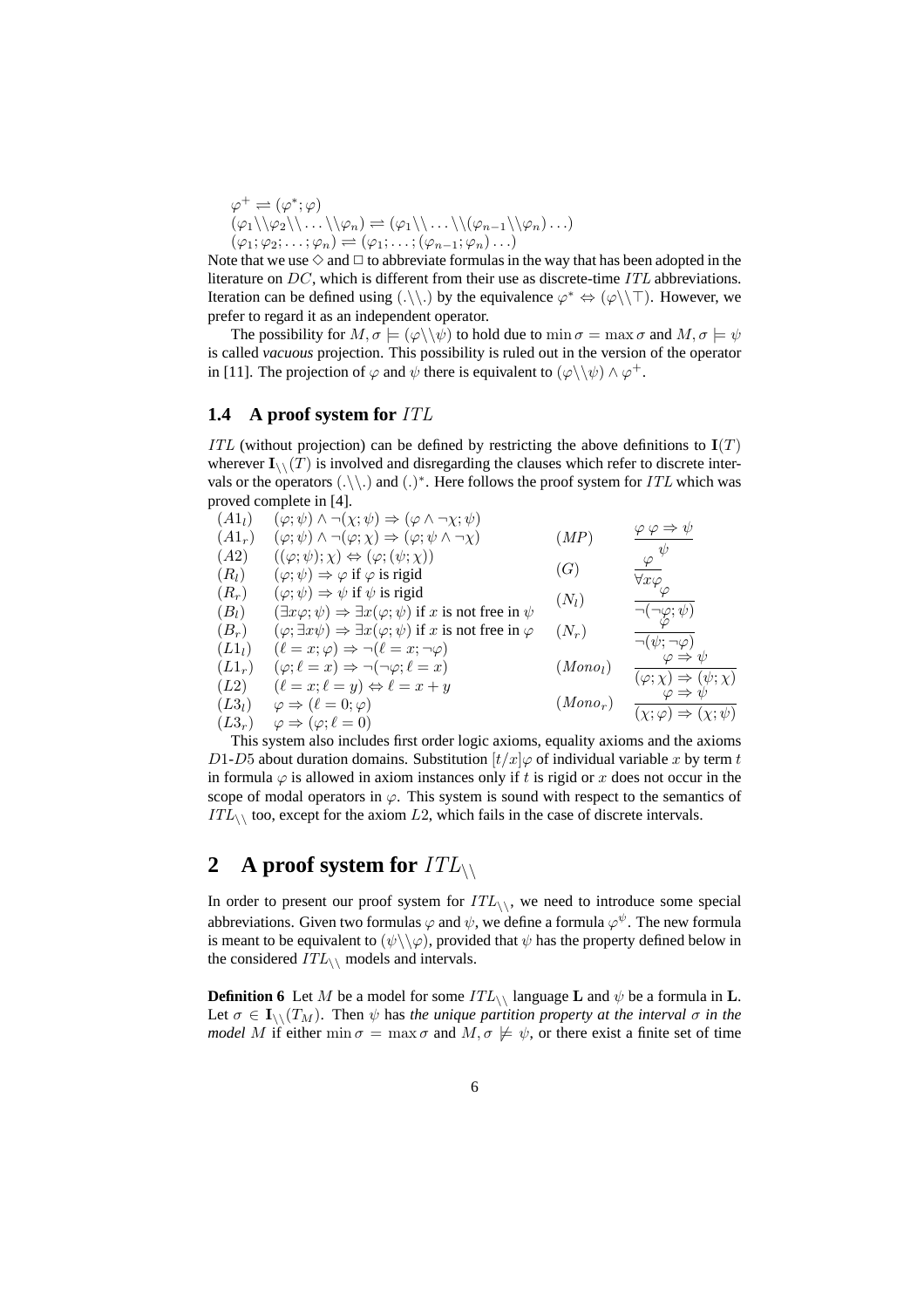points  $\tau_0 < \tau_1 < \ldots < \tau_{n-1} < \tau_n$  in  $\sigma$  such that  $\tau_0 = \min \sigma$ ,  $\tau_n = \max \sigma$  and the only subintervals  $\sigma'$  of  $\sigma$  which satisfy  $M, \sigma' \models \psi$  are  $\sigma \cap [\tau_{i-1}, \tau_i], i = 1, \ldots, n$ .

A formula  $\psi$  which has the unique partition property at some interval  $\sigma$  in a model M can be used to unambiguously specify the discrete "sub"interval  $\{\tau_0, \tau_1, \ldots, \tau_{n-1}, \tau_n\}$ of a nonzero length interval  $\sigma$ , where  $\tau_0, \ldots, \tau_n$ , are the time points in  $\sigma$  which occur in the definition of the unique partition property above. In case  $\sigma$  is a 0-length interval, its only subinterval is  $\sigma$  itself, both discrete and ordinary. The discrete interval which can be specified this way is of the kind that appears in the definition of  $M, \sigma \models (\psi \setminus \setminus \varphi)$  for arbitrary  $\varphi$ . That is why a  $\psi$  with the unique partition property can be used as a *witness* for the satisfaction of formulas of the kind  $(\chi \setminus \varphi)$ , provided that  $M, \sigma \models \Box(\psi \Rightarrow \chi)$ . The unique partition property can be characterised by an axiom as follows:

**Lemma 7** *Let* M *be a model for some*  $ITL_{\setminus}$  *language* **L**,  $\sigma \in I_{\setminus} (T_M)$  *and*  $\psi$  *be a formula in* **L**. Then  $\psi$  *has the unique partition property at*  $\sigma$  *in* M *iff*  $M, \sigma \models \psi^* \land \neg(\psi^*; \psi \land ((\psi; \ell \neq 0) \lor \ell = 0); \psi^* ) \land \neg(\top; \psi; \neg \psi^* ) \land \neg(\neg \psi^*; \psi; \top )$ 

**Proof:** If  $\psi$  has the unique partition property at  $\sigma$ , then a direct check shows that the above formula holds for  $\psi$  at  $\sigma$ .

For the opposite implication, consider the case  $\min \sigma = \max \sigma$  first. In this case

$$
M, \sigma \models \neg(\psi^*; \psi \land ((\psi; \ell \neq 0) \lor \ell = 0); \psi^*)
$$

is equivalent to

*.*

$$
M, \sigma \models \neg(\psi \land ((\psi; \ell \neq 0) \lor \ell = 0))
$$

and this implies  $M, \sigma \not\models \psi$ , because  $M, \sigma \models \ell = 0$ .

In case min  $\sigma \neq \max \sigma$ ,  $M, \sigma \models \psi^*$  implies that there is a subinterval  $\sigma'$  of  $\sigma$  such that  $M, \sigma' \models \psi$ . Now

$$
M, \sigma \models \neg(\top; \psi; \neg \psi^*) \land \neg(\neg \psi^*; \psi; \top)
$$

implies that  $M, \sigma \cap [\min \sigma, \min \sigma'] \models \psi^*$  and  $M, \sigma \cap [\max \sigma', \max \sigma] \models \psi^*$ . This means that there is a finite set of time points  $\tau_0 < \tau_1 < \ldots < \tau_{n-1} < \tau_n$  in  $\sigma$ such that  $\min \sigma = \tau_0$ ,  $\max \sigma = \tau_n$ ,  $M, \sigma \cap [\tau_{i-1}, \tau_i] \models \psi$  for  $i = 1, \ldots, n$  and  $\sigma' = \sigma \cap [\tau_{i-1}, \tau_i]$  for some  $i \in \{1, \ldots, n\}$ . For the sake of contradiction, assume that there exists another finite set of time points  $\tau'_0 < \tau_1 < \ldots < \tau'_{m-1} < \tau_m$  in  $\sigma$  such that  $\min \sigma = \tau'_0$ ,  $\max \sigma = \tau'_m$ ,  $M$ ,  $\sigma \cap [\tau'_{i-1}, \tau'_i] \models \psi$  for  $i = 1, ..., m$ . Then there is a least *i* such that  $\tau_i \neq \tau'_i$ . Clearly,  $0 < i \leq \min(m, n)$ . Then

$$
M, \sigma \cap [\tau_{i-1}, \max(\tau_i, \tau'_i)] \models \psi \land ((\psi; \ell \neq 0) \lor \ell = 0).
$$

This implies that

$$
M, \sigma \models (\psi^*; \psi \land ((\psi; \ell \neq 0) \lor \ell = 0); \psi^*),
$$

which is a contradiction.  $\exists$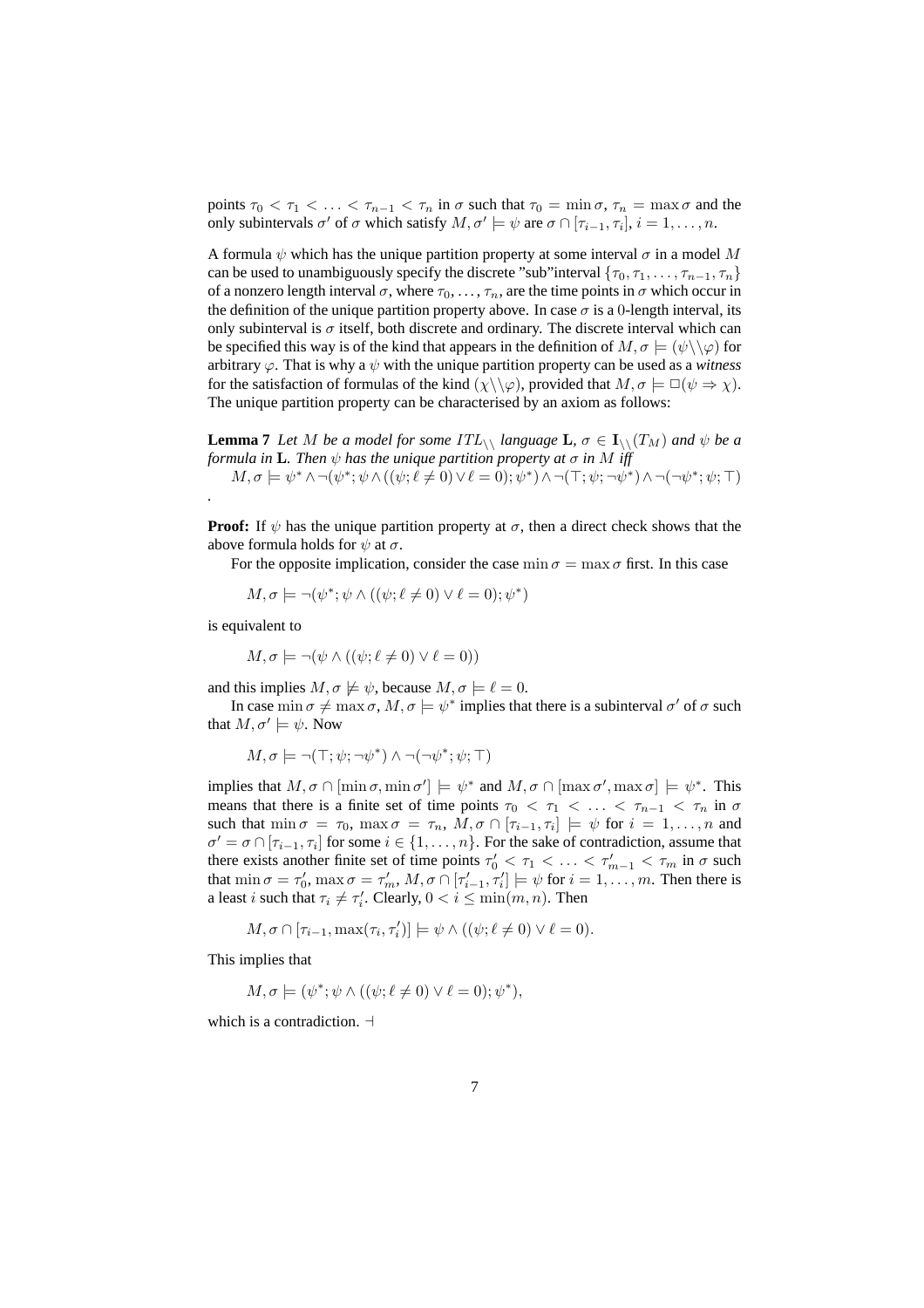The formula  $\varphi^{\psi}$  we mention in the beginning of this section is defined by induction on the construction of  $\varphi$  as follows:

$$
\begin{array}{rcl}\n\perp^{\psi} & \rightleftharpoons & \perp \\
(R(t_1, \ldots, t_n))^{\psi} & \rightleftharpoons & R(t_1, \ldots, t_n) \land \psi^* \\
(R(t_1, \ldots, t_n))^{\psi} & \rightleftharpoons & (\ell = 0 \land R(t_1, \ldots, t_n)) \lor \\
& (\ell \neq 0 \land (\psi \setminus R(t_1, \ldots, t_n)) \land \psi^*) \quad \text{for flexible} \\
(\varphi_1 \Rightarrow \varphi_2)^{\psi} & \rightleftharpoons & (\varphi_1^{\psi} \Rightarrow \varphi_2^{\psi}) \land \psi^* \\
(\varphi_1; \varphi_2)^{\psi} & \rightleftharpoons & (\psi^* \land \varphi_1^{\psi}; \psi^* \land \varphi_2^{\psi}) \\
(\varphi^*)^{\psi} & \rightleftharpoons & (\psi^* \land \varphi^{\psi})^* \\
(\varphi_1 \setminus \varphi_2)^{\psi} & \rightleftharpoons & (\varphi_1^{\psi} \setminus \varphi_2) \\
(\exists x \varphi)^{\psi} & \rightleftharpoons & \exists x (\varphi^{\psi})\n\end{array}
$$

Following our notational conventions, we regards formulas of the form  $(t_1 = t_2)^{\psi}$  as instances of  $(R(t_1, t_2))^{\psi}$  here.

To denote the formula which occurs in Lemma 7 concisely, we use the abbreviations  $\Diamond^{\psi}\varphi \rightleftharpoons (\psi^*;\varphi;\psi^*)$  $\Box^{\psi}\varphi \rightleftharpoons \neg\Diamond^{\psi}\neg\varphi$ 

$$
\overline{\psi}^* \stackrel{\leftarrow}{\Longrightarrow} \psi^* \land \Box^{\psi}(\psi \Rightarrow (\ell \neq 0 \land \neg(\psi; \ell \neq 0))) \land \neg(\top; \psi; \neg \psi^*) \land \neg(\neg \psi^*; \psi; \top)
$$

It can easily be shown by induction on the construction on  $\varphi$  that, if  $M, \sigma \models \overline{\psi}^*$ , then  $M, \sigma \models \Box^{\psi}((\psi \backslash \backslash \varphi) \Leftrightarrow \varphi^{\psi})$ .

We use formulas like  $\varphi^{\psi}$  and  $\overline{\psi}^*$  extensively to present our axioms and rules for  $ITL_{\setminus}$ concisely. For technical reasons, we also introduce abbreviations for some kinds of formulas with nested occurrences of  $(\cdot \setminus \cdot)$ . Let  $\varphi_0, \ldots, \varphi_n, R_1, \ldots, R_n$ , and  $t_{i,j}$ ,  $i = 1, \ldots, n, j = 1, 2$ , be  $ITL_{\backslash}$  formulas, 0-ary (flexible) relation symbols and terms, respectively. We introduce the sequence of formulas

 $proj(\varphi_k, t_{k+1,1}, t_{k+1,2}, R_{k+1}, \varphi_{k+1}, \ldots, \varphi_{n-1}, t_{n,1}, t_{n,2}, R_n, \varphi_n), k = 0, \ldots, n.$ The kth member of this sequence takes  $4(n - k) + 1$  arguments. These are  $\varphi_k$ , ...,  $\varphi_n$ , with  $t_{i,1}, t_{i,2}, R_i$ , inserted between  $\varphi_{i-1}$  and  $\varphi_i$ ,  $i = k + 1, \ldots, n$ . We define the formulas  $proj(...)$  by the clauses:

$$
\begin{array}{c}\mathsf{proj}(\varphi_n) \rightleftharpoons \varphi_n \\ \mathsf{proj}(\varphi_{k-1}, t_{k,1}, t_{k,2}, R_k, \varphi_k, \dots, \varphi_{n-1}, t_{n,1}, t_{n,2}, R_n, \varphi_n) \rightleftharpoons \\ (\ell = t_{k,1}; \overline{R_k}^* \wedge \Box (R_k \Rightarrow \varphi_{k-1}) \wedge \mathsf{proj}(\varphi_k, \dots, \varphi_{n-1}, t_{n,1}, t_{n,2}, R_n, \varphi_n)^{R_k}; \ell = t_{k,2})\end{array}
$$

 $4(n-k) + 1$ -ary proj(...) is meant to correspond to  $n - k$  projections, each preceded by the selection of a subinterval, in the way  $\varphi^{\psi}$  corresponds to a single projection. The 0-ary relation symbols  $R_1, \ldots, R_n$  here determine the particular subinterval partitions involved in satisfying the considered projections. The terms  $t_{i,j}$ ,  $i = 1, \ldots, n$ , determine the subintervals involved in the considered subinterval selections. We introduce concise notation for the formulas which express these  $n-k$  projections and subinterval selections by straightforward use of the operator  $(\cdot \setminus \cdot)$  as follows:

 $(\psi \setminus \setminus_{t_1}^{t_2} \varphi) \rightleftharpoons (\ell = t_1; (\psi \setminus \setminus \varphi), \ell = t_2)$ , for arbitrary  $\varphi, \psi, t_1$  and  $t_2$ 

$$
(\varphi_{k-1} \setminus \langle t_{k,1}^{t_{k,2}} \varphi_k \setminus \langle t_{k+1,1}^{t_{k+1,2}} \dots \setminus \langle t_{n,1}^{t_{n,2}} \varphi_n \rangle \rightleftharpoons (\varphi_{k-1} \setminus \langle t_{k,1}^{t_{k,2}} \langle \varphi_k \setminus \langle t_{k+1,1}^{t_{k+1,2}} \dots \setminus \langle t_{n,1}^{t_{n,2}} \varphi_n \rangle)
$$
  
It can be shown that, if  $R_1, \dots, R_n$  do not occur in  $\varphi_0, \dots, \varphi_n$ , then

$$
(\varphi_0 \backslash \backslash_{t_{1,1}}^{t_{1,2}} \varphi_1 \ldots \varphi_{n-1} \backslash \backslash_{t_{n,1}}^{t_{n,2}} \varphi_n)
$$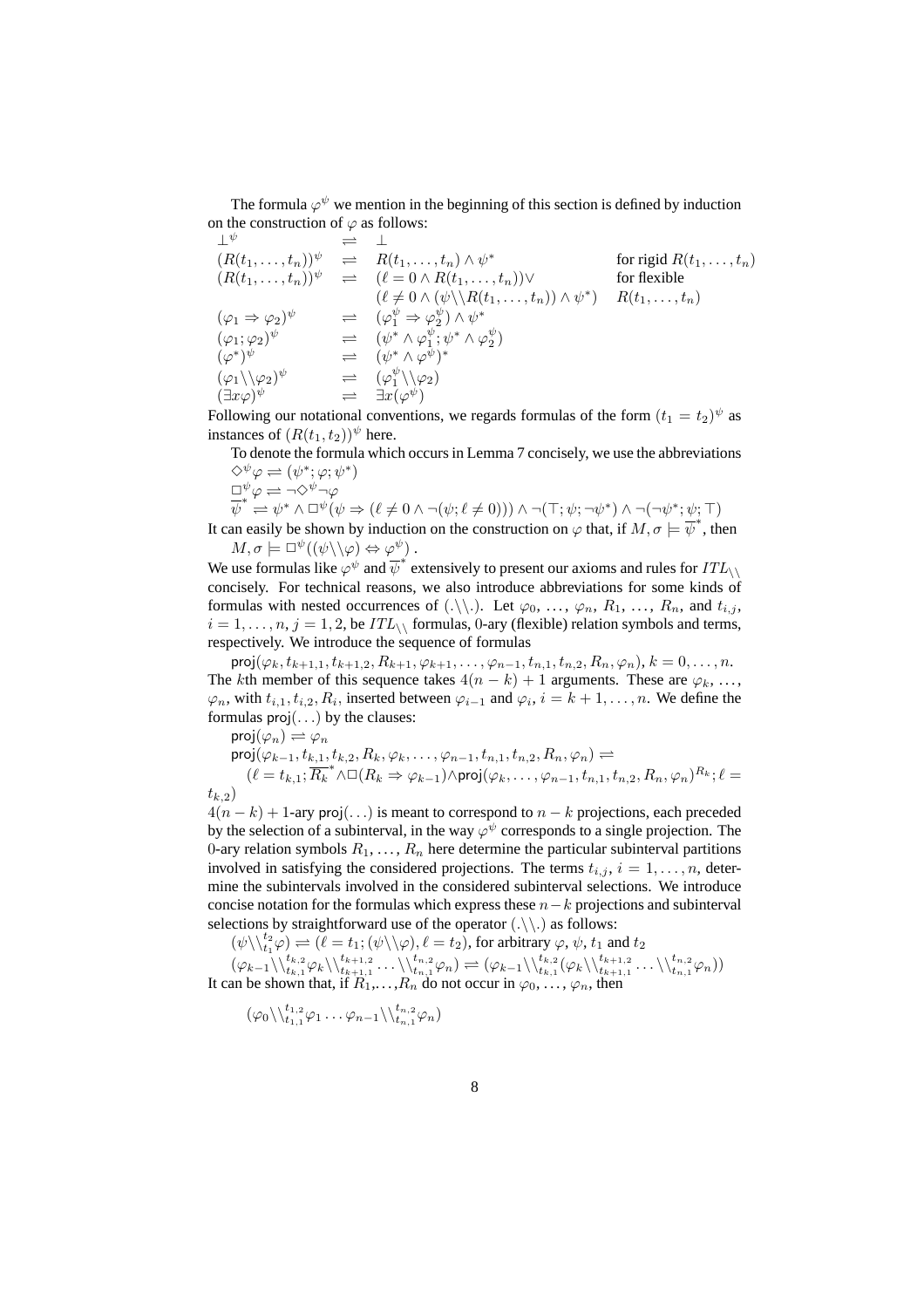is equivalent to

$$
\exists R_1 \ldots \exists R_n \mathsf{proj}(\varphi_0, t_{1,1}, t_{1,2}, R_1, \varphi_1, \ldots, \varphi_{n-1}, t_{n,1}, t_{n,2}, R_n, \varphi_n),
$$

where the quantifier prefix  $\exists R_1 \dots \exists R_n$  is interpreted in the ordinary way. However, such quantification is not allowed in  $ITL_{\backslash}$ . To axiomatise this equivalence without involving such quantification explicitly is the main idea behind the proof system for  $ITL_{\wedge}$  that we present in this paper.

In order to present our proof system we also need a class of  $ITL_{\wedge}$  formulas that we call *plain chop formulas*. These are formulas of the kind

 $(\ell = c_1 \wedge R; \ldots; \ell = c_n \wedge R)$ 

where R stands for a (flexible) 0-ary relation symbol and  $c_1, \ldots, c_n$ , are rigid constants. For the case of n being 1 the above formula is just  $\ell = c_1 \wedge R$ .

The last abbreviation we introduce here is

 $\delta \rightleftharpoons \neg (\ell \neq 0; \ell \neq 0)$ 

Clearly,  $M, \sigma \models \delta$ , iff  $\sigma$  is either 0-length or discrete with no internal points, that is, iff  $\sigma = {\text{min }\sigma, \text{max }\sigma}$ . Hence  $M, \sigma \models \delta^*$  iff  $\sigma \in \mathbf{P}_{fin}(T_M)$ . For an example of the use of  $\delta$  we make below, let  $\varphi$  be  $(\ell = c_1 \wedge R; \dots; \ell = c_n \wedge R)$ . Then  $M, \sigma \models [\delta/R] \varphi$ iff  $\sigma$  is a discrete interval which can be represented in the form  $\sigma_1; \ldots; \sigma_n$  where  $M, \sigma_i \models \ell = c_i$ , and none of the intervals  $\sigma_1, \ldots, \sigma_n$  has internal points.

### **2.1 The system**

The proof system we propose for  $ITL_{\wedge}$  consists of the axioms and rules from the proof system for  $ITL$  with the exception of the axiom  $L2$ , and axioms and rules about iteration, discrete intervals and  $(.\rangle\langle).$ 

*Iteration*

$$
(I1) \quad \ell = 0 \lor (\varphi^*; \varphi) \Rightarrow \varphi^* (I2) \quad \frac{\forall k < \omega \ (\chi_1; \varphi^k; \chi_2) \Rightarrow \psi}{(\chi_1; \varphi^*; \chi_2) \Rightarrow \psi}
$$

*Discrete Intervals*

$$
(L2\Leftarrow) \Box(\ell = x + y \Rightarrow (\ell = x; \ell = y)) \lor \delta^*
$$
  
\n
$$
(L2\Rightarrow) \quad (\ell = x; \ell = y) \Rightarrow \ell = x + y
$$
  
\n
$$
(D11) \quad \delta^* \Rightarrow (\varphi \Leftrightarrow (\delta \setminus \setminus \varphi))
$$
  
\n
$$
(D12) \quad [\top/R] \varphi \Rightarrow (\top \setminus [\delta/R] \varphi), \text{ if } \varphi \text{ is a plain chop formula and}
$$

*Projection*

 $R$  occurs in it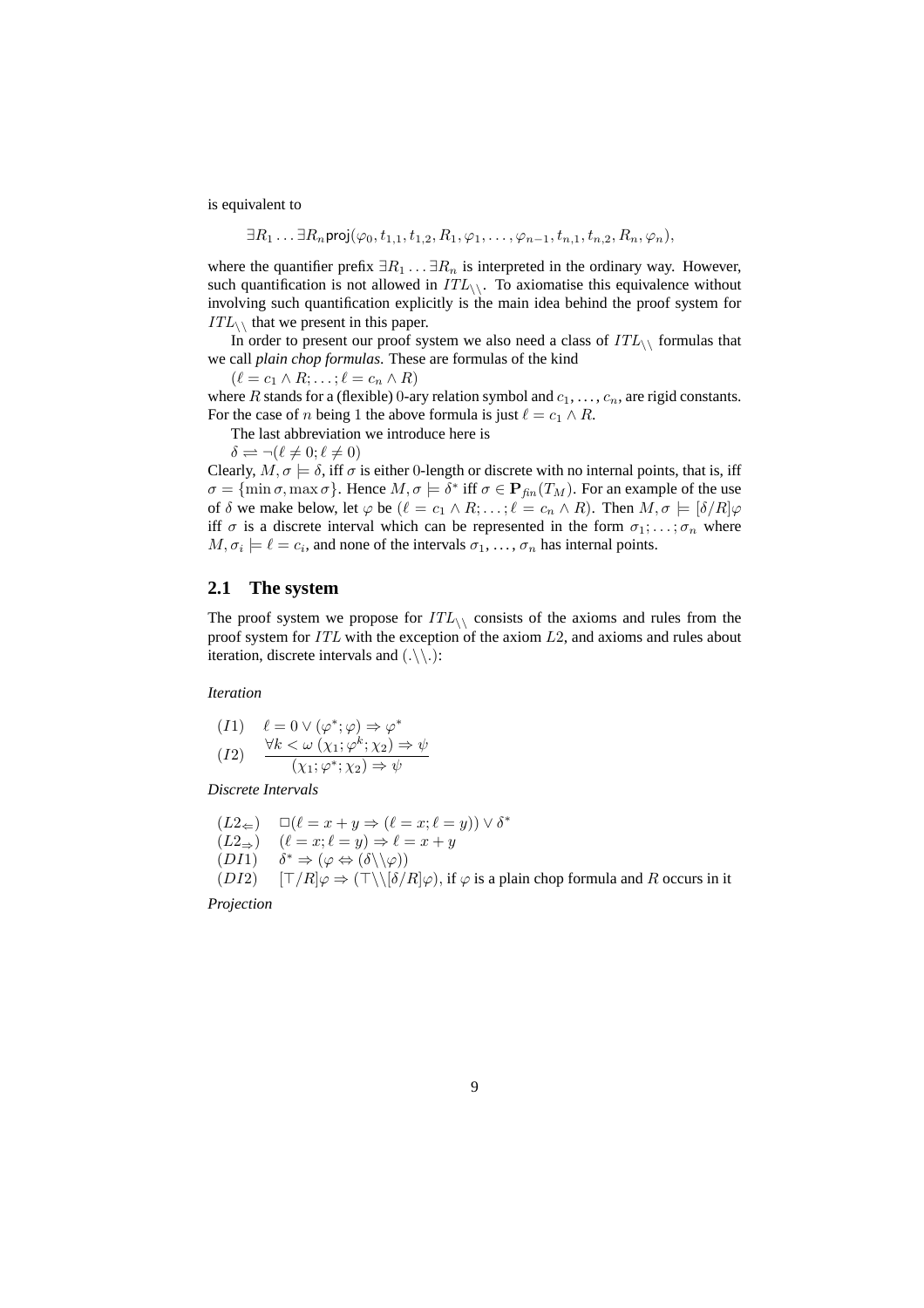- $(PR)$   $(\varphi \setminus \psi) \Leftrightarrow \varphi^* \wedge \psi$  for rigid formulas  $\psi$
- $(P\ell)$ \*  $\wedge \ell = x \Leftrightarrow (\varphi \setminus \ell = x)$ <br>\*  $\wedge \Box^{\psi}(\psi \Rightarrow \chi) \wedge \varphi^{\psi} \Rightarrow (\chi \setminus \setminus \varphi)$
- $(P1)$
- $(P2)$  proj $(\varphi_0, t_{1,1}, t_{1,2}, R_1, \varphi_1, t_{2,1}, t_{2,2}, R_2, \ldots, t_{n,1}, t_{n,2}, R_n, \varphi_n) \Rightarrow \theta$  $(\varphi_0 \setminus \setminus \atop t_{1,1}^{t_1,2} \varphi_1 \setminus \setminus \atop t_{2,1}^{t_2,2} \ldots \setminus \setminus \atop t_{n,1}^{t_{n,2}} \varphi_n) \Rightarrow \theta$
- $(P3)$ \*  $\Rightarrow ((\psi \setminus \setminus \varphi) \Leftrightarrow \varphi^{\psi})$
- $(P4)$   $(\varphi \setminus (\psi \setminus \chi)) \Leftrightarrow ((\varphi \setminus \psi) \setminus \chi)$  (**PJ7** from [17],  $(\setminus -1)$  from [11])
- $(PN)$  $\psi^* \Rightarrow (\psi \setminus \setminus \varphi)$

Instances of P2 are allowed only if the 0-ary flexible relation symbols  $R_i$ ,  $i = 1, \ldots, n$ , are distinct and do not occur in  $\varphi_1, \ldots, \varphi_n$  and  $\theta$ . In the rest of the paper we mostly apply a special case of P2, which is obtained by putting  $n = 1$  and choosing both  $t_{1,1}$ and  $t_{1,2}$  to be 0. This instance of  $P2$  is equivalent to the rule:

 $(P2_0)$   $\overline{R_1}^* \wedge \Box(R_1 \Rightarrow \varphi_0) \wedge \varphi_1^{R_1} \Rightarrow \theta$  $\frac{(1.1 \pm \sqrt{0.1}) \cdot \sqrt{9}}{(\varphi_0 \setminus \sqrt{91}) \Rightarrow \theta}$ , if  $R_1$  does not occur in  $\varphi_0$ ,  $\varphi_1$  and  $\theta$ .

This rule is probably the most appropriate to illustrate the meaning of P2. Let an interval  $\sigma$  in a model M satisfy  $\varphi_1^{R_1} \Rightarrow \theta$  for *any*  $R_1$ , provided that  $R_1$  has the unique partition property at  $\sigma$  in M and the partition  $\tau_0 < \ldots < \tau_n$  of  $\sigma$  which satisfies  $M, \sigma \cap [\tau_{i-1}, \tau_i] \models R_1, i = 1, \ldots, n$  is such that  $M, \sigma \cap [\tau_{i-1}, \tau_i] \models \varphi_0, i = 1, \ldots, n$ as well. Then  $M, \sigma \models (\varphi_0 \setminus \varphi_1) \Rightarrow \theta$ . The side condition on  $R_1$  not to occur in  $\varphi_0$ ,  $\varphi_1$  and  $\theta$  corresponds to the requirement for the premiss of the rule to hold for any  $R_1$ with the properties described in the rule. The role of this side condition becomes still clearer, if we note that  $(\varphi_0 \setminus \varphi_1)$  is equivalent to

 $\exists R_1(\overline{R_1}^* \wedge \Box(R_1 \Rightarrow \varphi_0) \wedge \varphi_1^{R_1}).$ This makes our rule resemble a left introduction rule for  $\exists R_1$ . Similarly, the intended meaning of P1 can be written as

 $\psi^* \wedge \psi^* \to \psi^* \to \exists R(\overline{R}^* \wedge \psi(R \Rightarrow \chi) \wedge \varphi^R)$ 

and provides a way to introduce positive occurrences of  $(\cdot \setminus \cdot)$ . However, as we already mentioned, the quantifier prefix  $\exists R$  is not allowed in our language. The instances of  $P2$  for  $n > 1$  are convenient for technical reasons to become clear later.

The axiom  $L2_{\leftarrow}$  says that ordinary intervals can be "chopped" at any time point within their boundaries. Axiom  $DI1$  is based on the fact that  $\delta$  defines a partition of the reference interval which involves all of its time points, in case this interval is discrete. Hence, the interval obtained by taking the chopping points involved in this partition is the reference interval itself and therefore satisfies the same formulas. DI2 says that, given an arbitrary finite set of points in the reference interval, the discrete interval which consists of these points, together with the boundaries of the reference interval, can be accessed by means of  $(\ldots)$  from the reference interval. The validity of  $P\ell$  follows from  $M_{\backslash\backslash}$ . The meanings of the other axioms and rules are straightforward.

We call a formula  $\varphi$  an *ITL*<sub>\\</sub> *theorem* iff it can be obtained from instances of axioms of the proof system for  $ITL_{\wedge}$  by means of the rules of this system. We use the expression  $\vdash_{ITL_{\wedge}} \varphi$  to denote that  $\varphi$  is an  $ITL_{\wedge}$  theorem.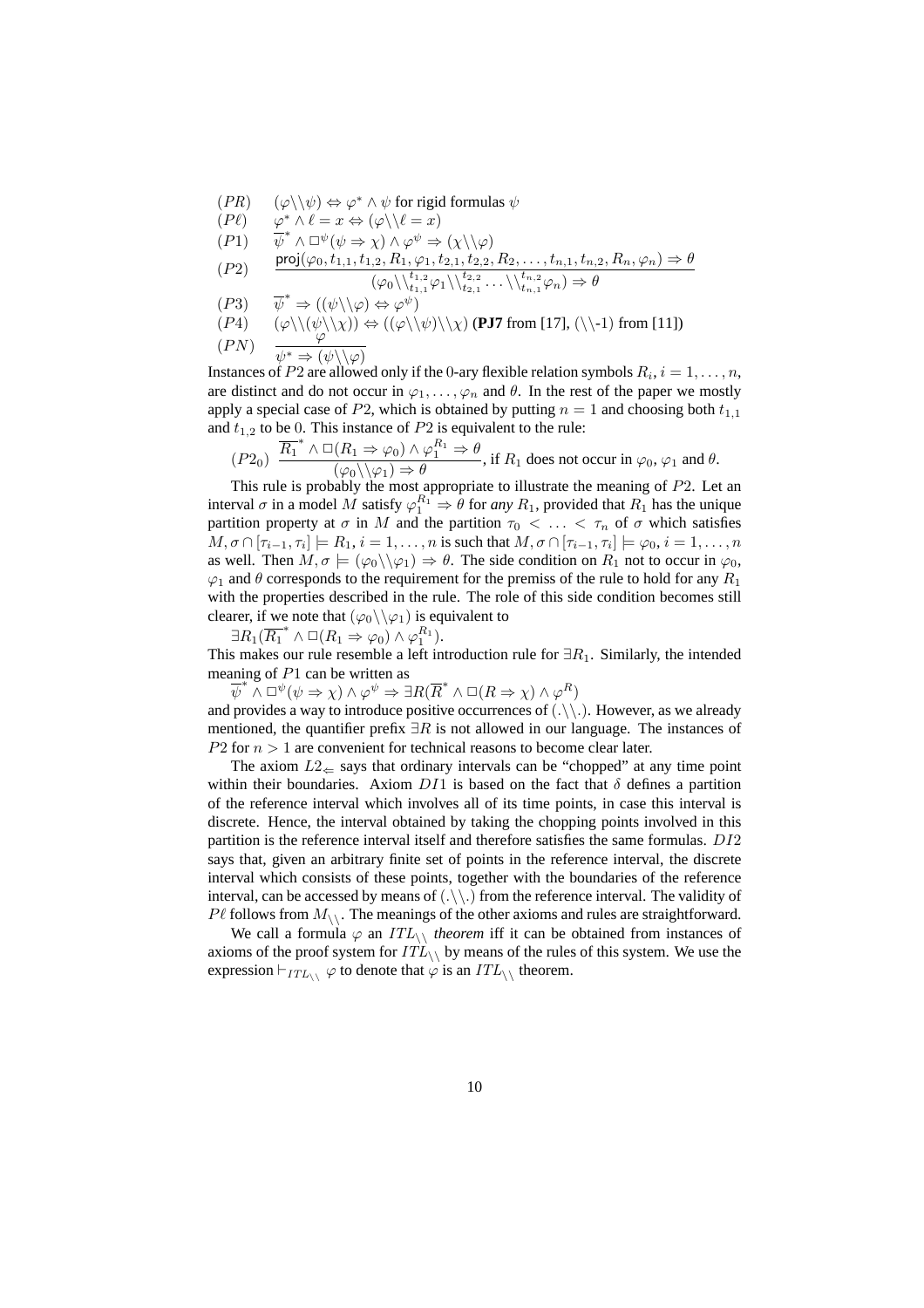# **3 Completeness of the proof system**

In this section we present a Henkin-style completeness argument for our proof system. We closely follow the argument about *ITL* from [4]. In what follows we assume that the extension of the *ITL* proof system by *I*1 and *I*2 only is  $\omega$ -complete for *ITL*<sup>\*</sup>, the extension of ITL by iteration only. (Although iteration is generally regarded as a basic operator in ITL, the result in [4] does not cover it.) Completeness arguments for systems with an infinitary rule of this kind for logics with Kleene star are known in the literature (cf. e.g. [20].) We do not include this proof in this paper, in order to avoid a lengthy, yet routine presentation, and concentrate on the aspects of the proof system which are specific to the new operator  $(\cdot \setminus \cdot)$ . For the same reason, we mark fragments of  $ITL_{\setminus}$  deductions below by  $ITL^*$  and skip the details, in case no  $ITL_{\setminus}$ -specific axioms or rules besides I1 and I2, are involved in them. Similarly, we mark purely first order predicate logic fragments of deduction by  $PC$ .

The completeness argument is divided in two major parts. In the first part we establish the properties of  $ITL_{\wedge}$  theories which are needed for their use in the construction of a model to show the satisfiability of an arbitrary given consistent set of  $ITL_{\wedge}$  formulas. The second part is the construction of this model itself. In both of these major parts we use the  $ITL_{\wedge}$  theorems which are listed and derived below:

#### **Theorem 8**

$$
(T1) \quad \vdash_{ITL_{\setminus} \setminus} \neg(\varphi \setminus \bot)
$$
\n
$$
(T2) \quad \vdash_{ITL_{\setminus} \setminus} (\varphi \setminus \exists x \psi) \Rightarrow \exists x (\varphi \setminus \psi) \text{ if } x \notin FV(\varphi) \qquad (\text{FOLJ1 from [17]},
$$
\n
$$
(T3) \quad \vdash_{ITL_{\setminus} \setminus} \ell = 0 \Rightarrow ((\varphi \setminus \psi) \Leftrightarrow \psi)
$$
\n
$$
(T4) \quad \vdash_{ITL_{\setminus} \setminus} \overline{\varphi}^* \land (\varphi \setminus \psi_1 \Rightarrow \psi_2) \land (\varphi \setminus \psi_1) \Rightarrow (\varphi \setminus \psi_2)
$$
\n
$$
(T5) \quad \vdash_{ITL_{\setminus} \setminus} \Box(\varphi_1 \Rightarrow \varphi_2) \Rightarrow ((\varphi_1 \setminus \psi) \Rightarrow (\varphi_2 \setminus \psi)) \qquad ((\setminus \neg 7) \text{ from [11]})
$$

**Proof:** In the  $ITL_{\setminus}$  deductions for the above theorems we assume that R is a 0-ary flexible relation symbol which does not occur in  $\varphi$ ,  $\psi$ ,  $\varphi_i$ ,  $\psi_i$ ,  $i = 1, 2$ . T1:

11. 
$$
\overline{R}^* \wedge \Box^R(R \Rightarrow \varphi) \wedge \bot^R \Rightarrow \bot
$$
 PC, the definition of  $\bot^R$   
\n2  $(\varphi \setminus \setminus \bot) \Rightarrow \bot$  1,  $P2_0$   
\n72:   
\n1  $(\exists x \psi)^R \Leftrightarrow \exists x(\psi^R)$  ITL, the definition of  $(\exists x \psi)^R$   
\n2  $\overline{R}^* \wedge \Box^R(R \Rightarrow \varphi) \wedge \psi^R \Rightarrow (\varphi \setminus \psi)$  P1  
\n3  $\overline{R}^* \wedge \Box^R(R \Rightarrow \varphi) \wedge \exists x(\psi^R) \Rightarrow \exists x(\varphi \setminus \psi)$  2, PC  
\n4  $\overline{R}^* \wedge \Box^R(R \Rightarrow \varphi) \wedge (\exists x \psi)^R \Rightarrow \exists x(\varphi \setminus \psi)$  1, 3, PC  
\n5  $\Box(R \Rightarrow \varphi) \Rightarrow \Box^R(R \Rightarrow \varphi)$  ITL<sup>\*</sup>  
\n6  $\overline{R}^* \wedge \Box(R \Rightarrow \varphi) \wedge (\exists x \psi)^R \Rightarrow \exists x(\varphi \setminus \psi)$  4, 5, PC  
\n7  $(\varphi \setminus \exists x \psi) \Rightarrow \exists x(\varphi \setminus \psi)$  6,  $P2_0$   
\nT3:

 $\overline{z}$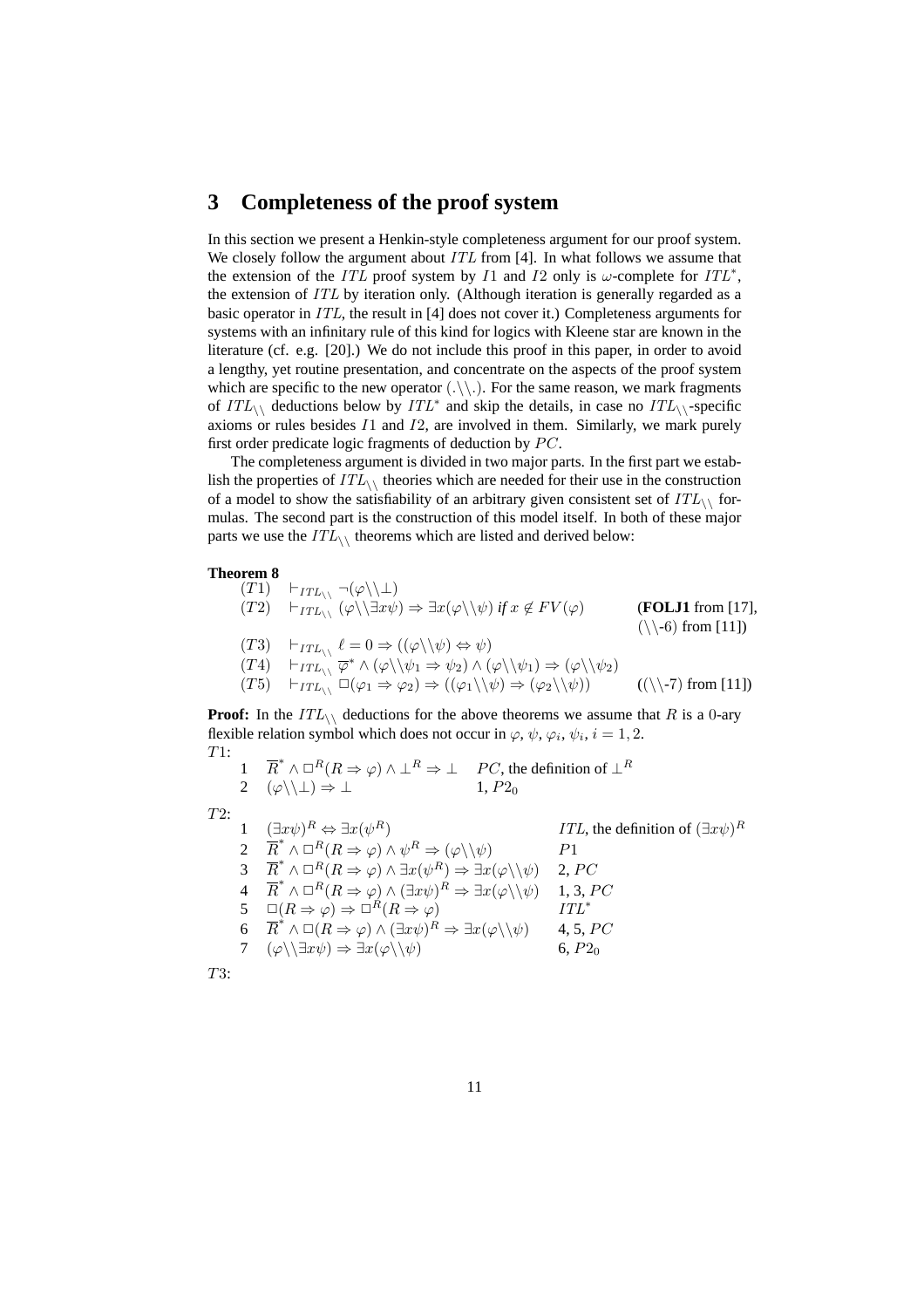1  $\ell = 0 \Rightarrow \delta^*$  $ITL^*$ 2  $\ell = 0 \Rightarrow \Box(\varphi \Rightarrow \delta)$  ITL<sup>\*</sup> 3  $\delta^* \Rightarrow ((\delta \setminus \psi) \Leftrightarrow \psi)$  DI1 4  $\ell = 0 \Rightarrow ((\delta \setminus \psi) \Leftrightarrow \psi)$  1, 3, PC  $5 \quad \Box(\varphi \Rightarrow \delta) \Rightarrow ((\varphi \setminus \psi) \Rightarrow (\delta \setminus \psi)) \quad T5$ 6  $\ell = 0 \Rightarrow ((\varphi \setminus \psi) \Rightarrow \psi)$  2, 4, 5, PC  $7 \quad \overline{\varphi}^* \wedge \Box^{\varphi}(\varphi \Rightarrow \varphi) \wedge \psi^{\varphi} \Rightarrow (\varphi \setminus \setminus \psi) \quad P1$ 8  $\ell = 0 \Rightarrow \overline{\varphi}^*$ ITL<sup>∗</sup> 9  $\square^{\varphi}(\varphi \Rightarrow \varphi)$   $ITL^*$ 10  $\ell = 0 \wedge \psi \Rightarrow \psi^{\varphi}$ plain induction on the construction of  $\psi$ 11  $\ell = 0 \Rightarrow (\psi \Rightarrow (\varphi \setminus \psi))$  7-10, PC 12  $\ell = 0 \Rightarrow ((\varphi \setminus \psi) \Leftrightarrow \psi)$  6, 11, PC T4:  $1 \quad \overline{\varphi}^* \Rightarrow ((\varphi \setminus \psi_1 \Rightarrow \psi_2) \Leftrightarrow (\psi_1 \Rightarrow \psi_2)$  $P3$ 2  $\overline{\varphi}^* \Rightarrow ((\varphi \setminus \psi_1) \Leftrightarrow \psi_1^{\varphi})$  $P3$  $3 \quad \overline{\varphi}^* \Rightarrow \Box^{\varphi}(\varphi \Rightarrow \varphi)$   $ITL^*$ 4  $(\psi_1 \Rightarrow \psi_2)^{\varphi} \Rightarrow (\psi_1^{\varphi} \Rightarrow \psi_2^{\varphi})$ the definition of  $(\psi_1 \Rightarrow \psi_2)^\varphi$  $5 \quad \overline{\varphi}^* \wedge (\varphi \backslash \psi_1 \Rightarrow \psi_2) \wedge (\varphi \backslash \psi_1) \Rightarrow \Box^{\varphi}(\varphi \Rightarrow \varphi) \wedge \psi_2^{\varphi}$ 1-4,  $PC$ 6  $\overline{\varphi}^* \wedge \overline{\sqcup}^{\varphi} (\varphi \Rightarrow \varphi) \wedge \psi_2^{\varphi} \Rightarrow (\varphi \backslash \backslash \psi_2)$   $P1$  $7 \quad \overline{\varphi}^* \wedge (\varphi \backslash \psi_1 \Rightarrow \psi_2) \wedge (\varphi \backslash \psi_1) \Rightarrow (\varphi \backslash \psi_2) \quad 5, 6, PC$ T5: 1  $\overline{R}^* \wedge \Box(R \Rightarrow \varphi_2) \wedge \psi^R \Rightarrow (\varphi_2 \setminus \setminus \psi)$   $P1$ 2  $\Box(R \Rightarrow \varphi_1) \land \Box(\varphi_1 \Rightarrow \varphi_2) \Rightarrow \Box(R \Rightarrow \varphi_2)$  ITL 3  $\overrightarrow{R} \wedge \Box (R \Rightarrow \varphi_1) \wedge \psi^R \Rightarrow ((\varphi_2 \setminus \psi) \vee \neg \Box (\varphi_1 \Rightarrow \varphi_2))$  1,2, PC 4  $(\varphi_1 \backslash \psi) \Rightarrow ((\varphi_2 \backslash \psi) \vee \neg \Box (\varphi_1 \Rightarrow \varphi_2))$  3, P2<sub>0</sub>  $5 \quad \Box(\varphi_1 \Rightarrow \varphi_2) \Rightarrow ((\varphi_1 \setminus \psi) \Rightarrow (\varphi_2 \setminus \setminus \psi))$  4, PC  $\overline{a}$ 

### **3.1** ITL\\ **theories**

Throughout this section L denotes an  $ITL_{\wedge}$  language. We identify L with the set of its terms and its formulas. Thus,  $t \in L$  stands for t *is a term in* L and  $\varphi \in L$  stands for ϕ *is a formula in* L. Similarly, Γ ⊆ L stands for Γ *is a set of formulas in* L. We assume that the vocabulary of L contains no more than countably many symbols of every kind. Given a set  $C$  of rigid constants and flexible 0-ary relation symbols, the  $ITL_{\setminus}$  language obtained by adding the symbols from C to the vocabulary of L is denoted by  $\mathbf{L}(C)$ .

To introduce the notion of an  $ITL_{\wedge}$  theory in **L**, we need to define closedness of sets of formulas  $\Gamma \subseteq L$  under the rules of our proof system for  $ITL_{\backslash\backslash}$ . Closedness under MP and I2 only can be defined straightforwardly: a set  $\Gamma \subseteq L$  is closed under these rules, if whenever  $\Gamma$  contains all the premisses of an instance of a rule,  $\Gamma$  also contains the conclusion of the instance of the rule. The definition becomes a little more complicated if P2 gets involved, because this rule has a side condition. Roughly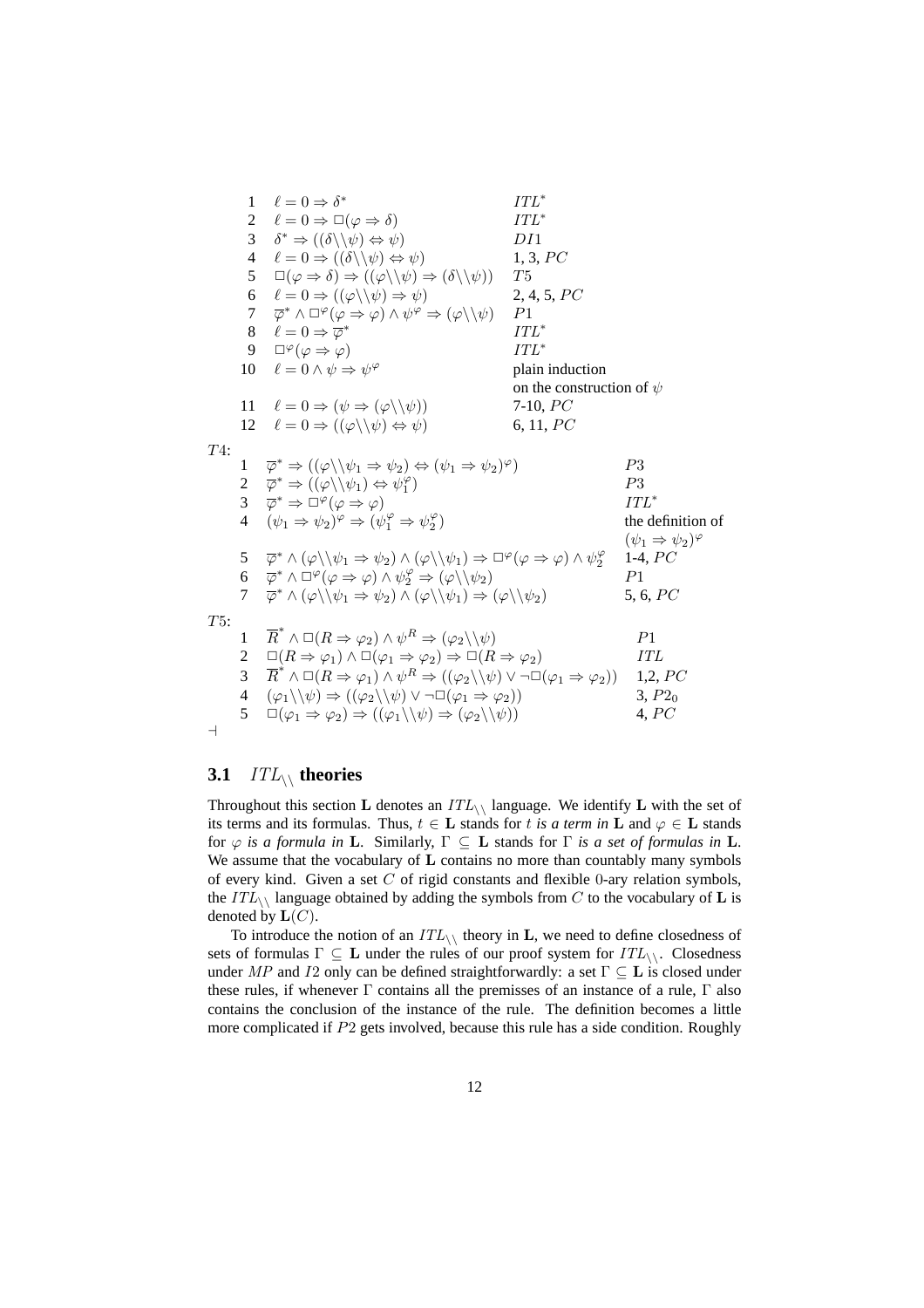speaking, a derivation by an instance

$$
\frac{\text{proj}(\varphi_0, t_{1,1}, t_{1,2}, R_1, \varphi_1, t_{2,1}, t_{2,2}, R_2, \dots, t_{n,1}, t_{n,2}, R_n, \varphi_n) \Rightarrow \theta}{(\varphi_0 \setminus \setminus t_{1,1}^{t_{1,2}} \varphi_1 \setminus \setminus t_{2,1}^{t_{2,2}} \dots \setminus \setminus t_{n,1}^{t_{n,2}} \varphi_n) \Rightarrow \theta}
$$

of P2 from a set of formulas Γ can be unsound, unless the restriction not to contain occurrences of  $R_1, \ldots, R_n$  is imposed not only on the formulas  $\varphi_0, \ldots, \varphi_n$  and  $\theta$ , but on the formulas from  $\Gamma$  too. This is so, because such a derivation is equivalent to an application of the rule

$$
\frac{\operatorname{proj}(\varphi_0,t_{1,1},t_{1,2},R_1,\varphi_1,t_{2,1},t_{2,2},R_2,\ldots,t_{n,1},t_{n,2},R_n,\varphi_n) \Rightarrow (\bigwedge\Gamma \Rightarrow \theta)}{(\varphi_0 \setminus_{t_{1,1}}^{t_{1,2}} \varphi_1 \setminus_{t_{2,1}}^{t_{2,2}} \ldots \setminus_{t_{n,1}}^{t_{n,2}} \varphi_n) \Rightarrow (\bigwedge\Gamma \Rightarrow \theta)}
$$

Yet such a rule cannot be formulated in  $ITL_{\wedge}$ , because  $\Gamma$  may be infinite. Closedness under first order logic quantifier-related rules requires some special care too.

To define closedness under these rules soundly, we introduce a relation of derivability as follows:

**Definition 9** We define  $\Gamma \vdash_L \varphi$  as the smallest relation between sets of formulas Γ, languages **L** and formulas  $\varphi$  which satisfies the following conditions:

- $\circ$  If  $\varphi \in \mathbf{L}$  and  $\vdash_{ITL_{\setminus \setminus}} \varphi$ , then  $\Gamma \vdash_{\mathbf{L}} \varphi$ .
- **•** If  $\varphi \in \Gamma$  and  $\Gamma \subseteq L$ , then  $\Gamma \vdash_{\mathbf{L}} \varphi$ .
- **•** If  $\Gamma \vdash_{\mathbf{L}} \psi \Rightarrow \varphi$  and  $\Gamma \vdash_{\mathbf{L}} \psi$  for some formula  $\psi \in \mathbf{L}$ , then  $\Gamma \vdash_{\mathbf{L}} \varphi$ .
- o If  $\Gamma \vdash_{\mathbf{L}} (\chi_1; \varphi^k; \chi_2) \Rightarrow \psi$  for all  $k < \omega$ , then  $\Gamma \vdash_{\mathbf{L}} (\chi_1; \varphi^*; \chi_2) \Rightarrow \psi$ .
- If  $\Gamma \vdash_{\mathbf{L}(\{c\})} [c/x] \varphi \Rightarrow \psi$  for some rigid constant c which is not in the vocabulary of **L**, nor occurs in  $\varphi, \psi$ , then  $\Gamma \vdash_{\mathbf{L}} \exists x \varphi \Rightarrow \psi$ .
- If  $\Gamma \vdash_{\mathbf{L}(\{R_1,\ldots,R_n\})} \text{proj}(\varphi_0, t_{1,1}, t_{1,2}, R_1, \varphi_1, t_{2,1}, t_{2,2}, \ldots, t_{n,1}, t_{n,2}, R_n, \varphi_n) \Rightarrow \theta$ for some distinct 0-ary relation symbols  $R_1, \ldots, R_n$  which are not in **L**, nor occur in  $\varphi_0,\ldots,\varphi_n,\theta$ , then  $\Gamma\vdash_{\mathbf{L}} (\varphi_0 \setminus \setminus^{t_1,2}_{t_1,1} \varphi_1 \setminus \setminus^{t_2,2}_{t_2,1} \ldots \setminus \setminus^{t_n,2}_{t_n,1} \varphi_n) \Rightarrow \theta.$

Note that the relation  $\vdash$  introduced here is distinct from  $\vdash_{ITL_{\setminus\setminus}}$ , which is used to denote theoremhood in  $ITL_{\setminus\setminus}$ . Clearly,  $\vdash_{ITL_{\setminus\setminus}} \varphi$  is equivalent to  $\emptyset \vdash_{\mathbf{L}} \varphi$  and  $\varphi \in \mathbf{L}$  for some ITL<sub>\\</sub> language **L**. Besides, if  $\mathbf{L}' \subseteq \mathbf{L}''$  and  $\Gamma \vdash_{\mathbf{L}'} \varphi$ , then obviously  $\Gamma \vdash_{\mathbf{L}''} \varphi$ .

Now let us characterise  $\vdash$  by an inductive definition, in order to be able to reason about it by means of transfinite induction.

**Definition 10** Let  $\Gamma \vdash^{\alpha}_{L} \varphi$  be a relation between sets of  $ITL_{\setminus\setminus}$  formulas  $\Gamma$ ,  $ITL_{\setminus\setminus}$  languages L, ordinals  $\alpha$  and  $ITL_{\wedge}$  formulas  $\varphi$ . Let this relation be defined by induction on  $\alpha$  as follows:

 $\Gamma \vdash^0_{\bf L} \varphi$  iff  $\varphi \in {\bf L}, \Gamma \subseteq {\bf L}$  and either  $\vdash_{ITL_{\setminus \setminus}} \varphi$  or  $\varphi \in \Gamma$ . For  $\alpha \neq 0, \Gamma \vdash^{\alpha}_{\bf L} \varphi$  iff at least one of the following holds: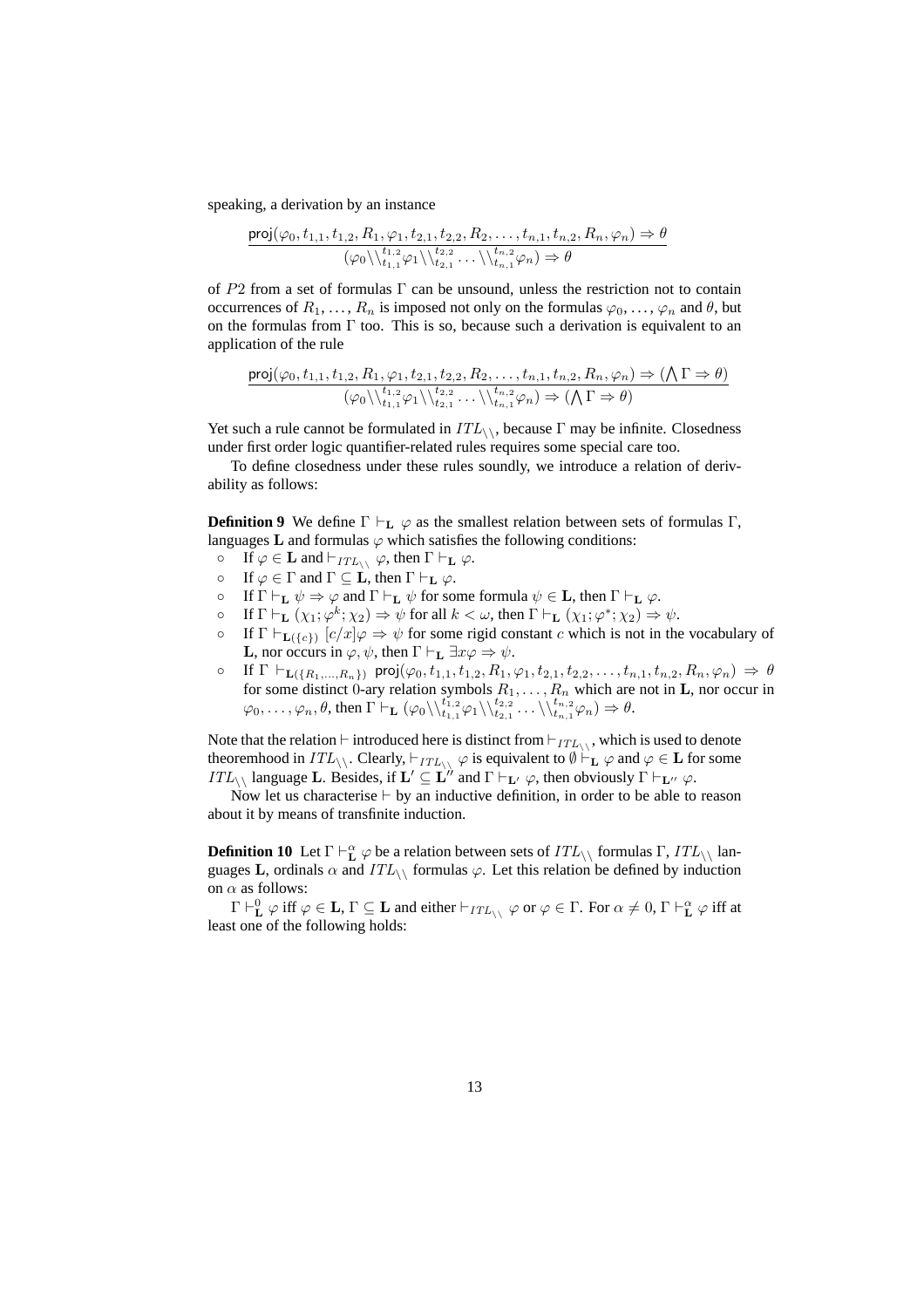- $\circ$   $\Gamma \vdash^{\beta_1}_{\mathbf{L}} \psi \Rightarrow \varphi$  and  $\Gamma \vdash^{\beta_2}_{\mathbf{L}} \psi$  for some  $\beta_1, \beta_2 < \alpha$  and some  $\psi \in \mathbf{L}$ .
- $\circ$  The formula  $\varphi$  is  $\exists x \psi \Rightarrow \chi$  and  $\Gamma \vdash^{\beta}_{\mathrm{I}}$  $\mathcal{L}(\lbrace c \rbrace)$   $[c/x] \psi \Rightarrow \chi$  for some  $\beta < \alpha$  and some rigid constant c which is not in the vocabulary of **L**, nor occurs in  $\varphi$ .
- o The formula  $\varphi$  is  $(\varphi_0 \setminus \setminus^{t_{1,2}}_{t_{1,1}} \dots \setminus \setminus^{t_{n,2}}_{t_{n,1}} \varphi_n) \Rightarrow \theta$  and

$$
\Gamma \vdash^{\beta}_{\mathbf{L}(\{R_1,\ldots,R_n\})} \mathsf{proj}(\varphi_0,t_{1,1},t_{1,2},R_1,\ldots,t_{n,1},t_{n,2},R_n,\varphi_n) \Rightarrow \theta
$$

for some  $\beta < \alpha$  and some distinct 0-ary flexible relation symbols  $R_1, \ldots, R_n$  which are not in the vocabulary of **L** and do not occur in  $\varphi$ .

• The formula  $\varphi$  is  $(\chi_1; \psi^*; \chi_2) \Rightarrow \theta$  and for every  $k < \omega$  there exists a  $\beta_k < \alpha$  such that  $\Gamma \vdash^{\beta_k} \ (\chi_1; \psi^k; \chi_2) \Rightarrow \theta.$ 

**Induction Principle.**  $\Gamma \vdash_{\mathbf{L}} \varphi$  *is equivalent to*  $\exists \alpha \in \text{Ord } \Gamma \vdash_{\mathbf{L}}^{\alpha} \varphi$ .

**Proof:** Obviously  $\exists \alpha \in \text{Ord} \Gamma \vdash^{\alpha}_{L} \varphi$  defines a relation which satisfies the closedness conditions on  $\vdash$ . Suppose that the relation defined this way is not the smallest one that satisfies these closedness conditions for the sake of contradiction. Choosing  $\alpha_0$  to be the least ordinal such that there exist a language  $L$ , a set of formulas  $\Gamma$  and a formula  $\varphi$  which satisfy  $\Gamma \vdash^{\alpha_0}_{\mathbf{L}} \varphi$  and  $\Gamma \not\vdash_{\mathbf{L}} \varphi$  immediately brings a contradiction.  $\neg$ 

**Lemma 11**  $\Gamma \vdash_{\mathbf{L}} \varphi$  *implies*  $\varphi \in \mathbf{L}$  *and*  $\Gamma \subset \mathbf{L}$ *.* 

**Proof:** Induction on  $\alpha \in \text{Ord}$  for  $\alpha$  satisfying  $\Gamma \vdash^{\alpha}_{\mathbf{L}} \varphi$ .

Given a set  $\Gamma \subseteq L$ , we denote the set  $\{\varphi \in L : \Gamma \vdash_{\mathbf{L}} \varphi\}$  by  $Cn_{\mathbf{L}}(\Gamma)$ .  $Cn_{\mathbf{L}}(\Gamma)$ consists of the logical consequences of  $\Gamma$  in  $\mathbf L$  which can be derived using our axioms and rules. Given  $\Gamma$  and a formula  $\varphi$ , we denote the set  $\{\psi : \Gamma \vdash_{\mathbf{L}} \varphi \Rightarrow \psi\}$  by  $\Gamma +_{\mathbf{L}} \varphi$ .

**Lemma 12**  $\Gamma$  +<sub>L</sub>  $\varphi = Cn_L(\Gamma \cup {\varphi})$ *.* 

**Proof:** The inclusion  $\Gamma +_{\mathbf{L}} \varphi \subseteq Cn_{\mathbf{L}}(\Gamma \cup {\varphi})$  follows trivially from the closedness of  $\vdash$  under MP. To show that  $\Gamma \cup {\varphi} \vdash_{\mathbf{L}} \psi$  implies  $\Gamma \vdash_{\mathbf{L}} \varphi \Rightarrow \psi$ , we use induction on  $\alpha \in$  Ord for  $\alpha$  satisfying  $\Gamma \cup \{\varphi\} \vdash^{\alpha}_{\mathbf{L}} \psi$ . We prove that if  $\Gamma \cup \{\varphi\} \vdash^{\alpha}_{\mathbf{L}} \psi$ , then there exists an ordinal  $\alpha'$  such that  $\Gamma \vdash^{\alpha'}_L \varphi \Rightarrow \psi$  by induction on  $\alpha$ . We give details on the case of  $\psi$  being of the form  $(\chi_1, \overline{\psi}^*; \chi_2) \Rightarrow \theta$  and  $\Gamma \cup {\varphi} \vdash^{\alpha}_{\mathbf{L}} \psi$  being true because of the existence of some  $\beta_k < \alpha$  such that  $\Gamma \cup \{\varphi\} \vdash^{\beta_k} \ (\chi_1; \psi^k; \chi_2) \Rightarrow \theta, k < \omega$ , here. In this case the induction hypothesis implies that for every  $k < \omega$  there exists an ordinal  $\beta'_k$  such that  $\Gamma \vdash^{\beta'_k}_{\mathbf{L}} \varphi \Rightarrow ((\chi_1; \psi^k; \chi_2) \Rightarrow \theta)$ . Using that

$$
\vdash_{ITL_{\setminus \setminus}} (\varphi \Rightarrow ((\chi_1; \psi^k; \chi_2) \Rightarrow \theta)) \Rightarrow ((\chi_1; \psi^k; \chi_2) \Rightarrow (\varphi \Rightarrow \theta))
$$

and the definition of  $\vdash^{(.)}$ , we infer that  $\Gamma \vdash^{0'_k+1}_{\mathbf{L}} (\chi_1; \psi^k; \chi_2) \Rightarrow (\varphi \Rightarrow \theta)$ . Let  $\alpha'$ be an ordinal that is greater than  $\sup \{\beta'_k + 1 : k < \omega\}$ . Then  $\Gamma \vdash^{\alpha'}_L (\chi_1; \psi^*; \chi_2) \Rightarrow$  $(\varphi \Rightarrow \theta)$  by the definition of  $\vdash^{(.)}$ . Just like above, this implies that  $\Gamma \vdash^{ {\alpha'}+1}_{\mathbf{L}} \varphi \Rightarrow$  $((\chi_1; \psi^*; \chi_2) \Rightarrow \theta)$ . The cases of  $\Gamma \cup {\varphi} \vdash^{\alpha}_{\mathbf{L}} \psi$  holding for some other of the possible reasons according to the definition are dealt with in similar ways.  $\dashv$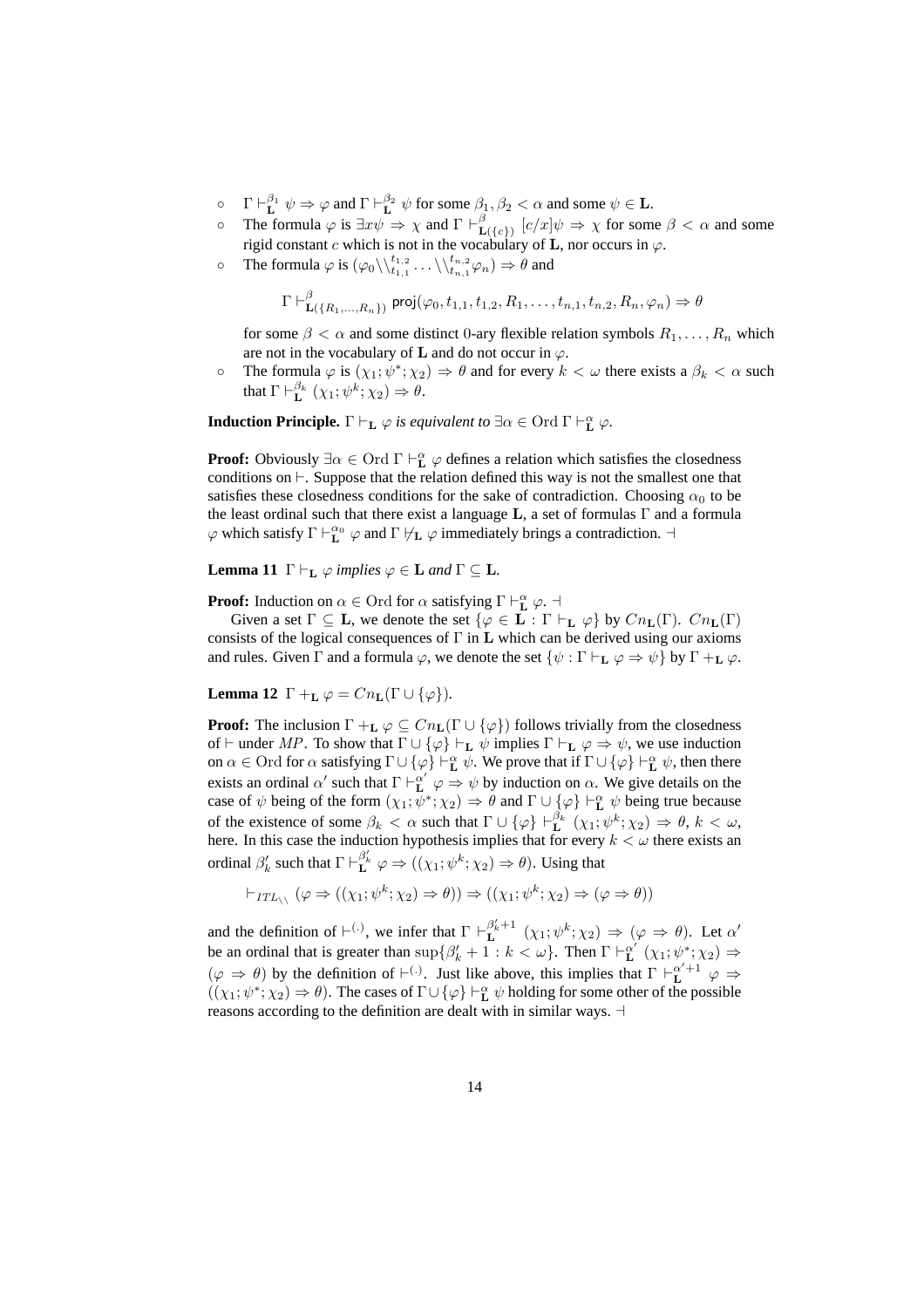**Definition 13** A set  $\Gamma \subset \mathbf{L}$  is called *theory in* **L**, if  $\Gamma = Cn_{\mathbf{L}}(\Gamma)$ . A theory  $\Gamma$  is called *consistent*, if  $\perp \notin \Gamma$ . A set  $\Gamma \subseteq L$  is called *consistent in* L if some consistent theory in L contains it. A theory in L is called *maximal in* L if it is consistent and it is not a proper subset of any consistent theory in L. A theory Γ is called *complete in* L, if either  $\varphi \in \Gamma$  or  $\neg \varphi \in \Gamma$  for every  $\varphi \in L$ .

The conditions  $\bot \in Cn_{\mathbf{L}'}(\Gamma)$  and  $\bot \in Cn_{\mathbf{L}''}(\Gamma)$  are equivalent for any two languages  $L'$  and  $L''$  which contain  $\Gamma$ . That is why consistency can be regarded as a property of sets of formulas Γ regardless of the language L involved in the definition of this property. Using Lemma 12, one can easily show that a theory is complete iff it is maximal in its language.

The following adaptation of the notion of *Henkin theory*, which is specific to our proof system for  $ITL_{\wedge}$ , plays a key role in further constructions.

**Definition 14** A theory  $\Gamma$  in  $\mathbf{L}(C)$  is called a *Henkin theory with witnesses in*  $C$ , if

- $\circ$   $\exists x \varphi \in \Gamma$  implies  $[c/x] \varphi \in \Gamma$  for some  $c \in C$ .
- Given a natural number  $n \geq 1$  and  $\varphi_i \in \mathbf{L}(C), i = 0, \ldots, n, t_{i,1}, t_{i,2} \in \mathbf{L}(C),$  $i = 1, \ldots, n$ , such that  $(\varphi_0 \setminus \setminus_{t_{1,1}}^{t_{1,2}} \ldots \setminus \setminus_{t_{n,1}}^{t_{n,2}} \varphi_n) \in \Gamma$ , there exist  $R_1, \ldots, R_n \in C$  such that  $\text{proj}(\varphi_0, t_{1,1}, t_{1,2}, R_1, \ldots, t_{n,1}, t_{n,2}, R_n, \varphi_n) \in \Gamma$ .

For the rest of this section we assume that  $C$  consists of countably many rigid constants and countably many flexible 0-ary relation symbols, none of which is in the vocabulary of L.

**Theorem 15 (Lindenbaum lemma)** *Let*  $\Gamma_0 \subset L$  *be consistent. Then there exists a maximal Henkin theory*  $\Gamma \subset \mathbf{L}(C)$  *with witnesses in* C *such that*  $\Gamma_0 \subseteq \Gamma$ *.* 

**Proof:** This proof follows a general pattern known from numerous modal logics.

Let the set of all the formulas from  $\mathbf{L}(C)$  be  $\{\varphi_k : k < \omega\}$ . We define the sequence of consistent sets  $\Gamma_k \subset \mathbf{L}(C)$  so that  $\Gamma_k \setminus \Gamma_0$  is finite for every  $k < \omega$ . This entails that formulas from  $\Gamma_k$  have occurrences of only finitely many elements of C for every k. Given a set of formulas  $\Delta \subset L(C)$ , we use  $L(\Delta)$  to denote the  $ITL_{\wedge}$  language obtained by extending the vocabulary of  $L$  with the symbols from  $C$  which occur in the formulas from  $\Delta$ . The definition of  $\Gamma_k, k < \omega$ , is as follows:

Γ<sub>0</sub> is as given in the theorem. Assume that Γ<sub>k</sub> has been defined for some  $k < ω$ . If  $\Gamma_k \cup \{\varphi_k\}$  is not consistent, then  $\Gamma_{k+1} = \Gamma_k$ . Otherwise we consider the following cases:

1.  $\varphi_k$  is  $\exists x \psi$  for some  $\psi \in \mathbf{L}(C)$ . Then we choose a rigid constant  $c \in C$  which does not occur in formulas from  $\Gamma_k$ , nor in  $\varphi_k$ , and put  $\Gamma_{k+1} = \Gamma_k \cup \{\varphi_k, [c/x] \psi\}$ . Assume that  $\Gamma_{k+1}$  is inconsistent for the sake of contradiction. This implies

 $\Gamma_k \vdash_{\mathbf{L}(\Gamma_k \cup \{\varphi_k\})} \varphi_k \Rightarrow \bot$ 

by Lemma 12, which contradicts the consistency of  $\Gamma_k \cup \{\varphi_k\}$ . Hence  $\Gamma_{k+1}$  is consistent.

2.  $\varphi_k$  is  $(\chi_1; \psi^*; \chi_2)$  for some  $\chi_1, \chi_2, \psi \in \mathbf{L}(C)$ . Then there exists an  $n < \omega$  such that  $\Gamma_k \cup \{ \varphi_k, (\chi_1; \psi^n; \chi_2) \}$  is consistent too. Assuming the contrary would bring a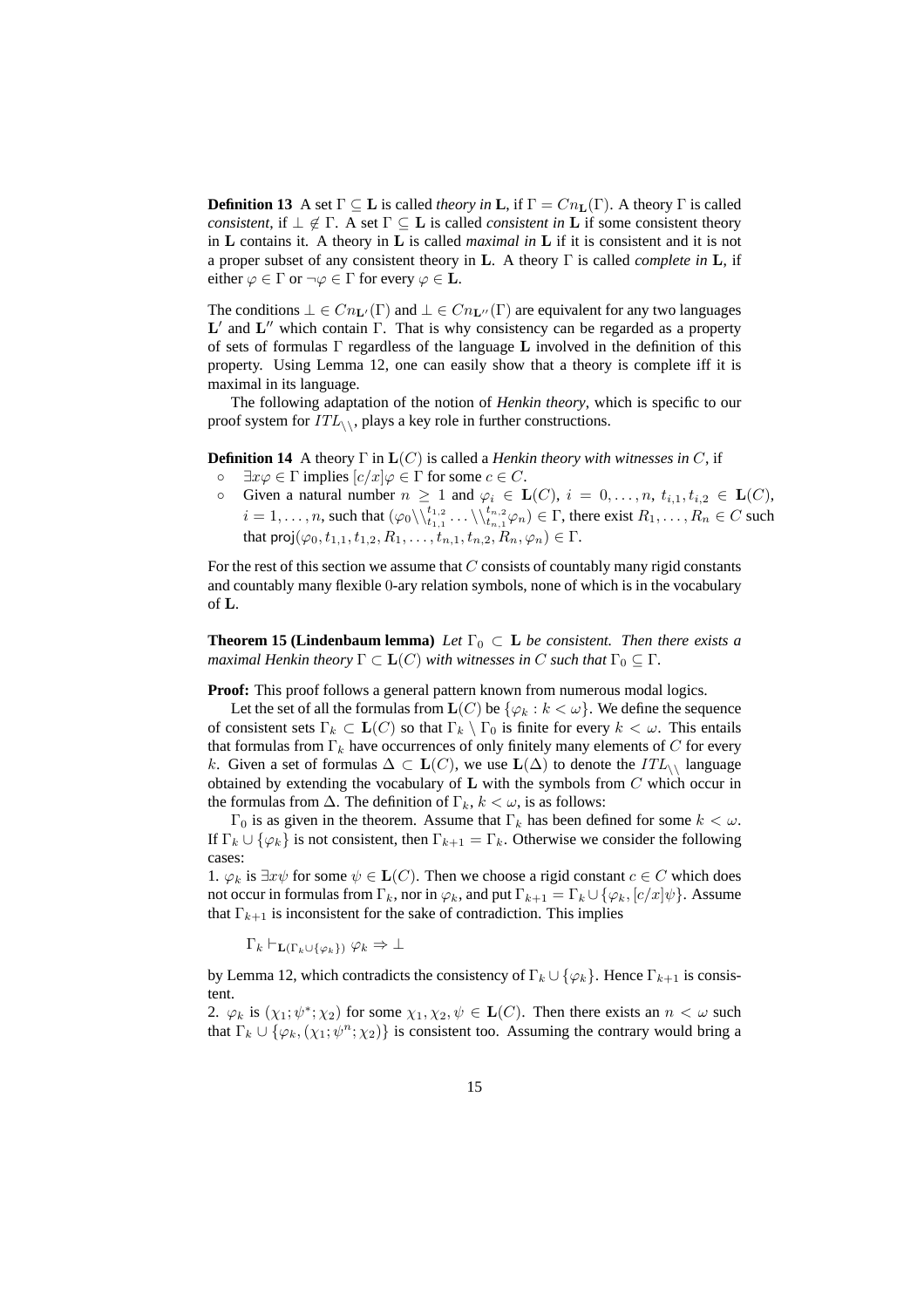contradiction with the given consistency of  $\Gamma_k$ . We choose an n with the above property and put  $\Gamma_{k+1} = \Gamma_k \cup \{ \varphi_k, (\chi_1; \psi^n; \chi_2) \}.$ 

3.  $\varphi_k$  is  $(\psi_0 \setminus \setminus_{t_{1,1}}^{t_{1,2}} \dots \setminus \setminus_{t_{n,1}}^{t_{n,2}} \psi_n)$  for some  $\psi_i \in \mathbf{L}(C)$ ,  $i = 0, \dots, n$ , and  $t_{i,1}, t_{i,2} \in$  $\mathbf{L}(C)$ ,  $i = 1, \ldots, n$ , such that  $\psi_n$  is not of the form  $(\ell = t'; (\psi' \setminus \psi'') ; \ell = t'')$ . The restriction on the form of  $\psi_n$  here is to ensure that  $\varphi_k$  does not satisfy the stated condition for more than one  $n$ . Let

 $\chi_j \rightleftharpoons (\psi_j \backslash \setminus_{t_{j+1,1}}^{t_{j+1,2}} \ldots \backslash \setminus_{t_{n,1}}^{t_{n,2}} \psi_n), j = 0, \ldots, n-1, \chi_n \rightleftharpoons \psi_n.$ 

Then  $\varphi_k$  can be also recorded as  $(\psi_0 \setminus \setminus_{t_{1,1}}^{t_1,2} \dots \setminus \setminus_{t_{j,1}}^{t_{j,2}} \chi_j)$  for  $j = 1, \dots, n$ . Let  $R_i^j$ ,  $j = 1, \ldots, n$ ,  $i = 1, \ldots, j$ , be distinct 0-ary flexible relation symbols from C which do not occur in  $\mathbf{L}(\Gamma_k \cup \{\varphi_k\})$ . Let

$$
\Gamma_{k+1}^p = \Gamma_k \cup \{ \varphi_k \} \cup \{ \text{proj}(\psi_0, t_{1,1}, t_{1,2}, R_1^j, \dots, t_{j,1}, t_{j,2}, R_j^j, \chi_j) : j = 1, \dots, p \}
$$

for  $p = 1, \ldots, n$ ,  $\Gamma_{k+1}^0 = \Gamma_k \cup {\varphi_k}$  and  $\Gamma_{k+1}$  be  $\Gamma_{k+1}^n$ . We must prove that  $\Gamma_{k+1}$  is consistent. We prove that  $\Gamma_{k+1}^p$  is consistent by induction on p.  $\Gamma_{k+1}^0$  is consistent by assumption. Assume that  $\Gamma_{k+1}^p$  is consistent and  $\Gamma_{k+1}^{p+1}$  is inconsistent for some  $p < n$ for the sake of contradiction. Then Lemma 12 entails that

$$
\text{proj}(\psi_0, t_{1,1}, t_{1,2}, R_1^{p+1}, \dots, t_{p+1,1}, t_{p+1,2}, R_{p+1}^{p+1}, \chi_{p+1}) \Rightarrow \bot
$$

is a member of  $Cn_{\mathbf{L}(\Gamma^p_{k+1})(\{R^{p+1}_1,\ldots,R^{p+1}_{p+1}\})}(\Gamma^p_{k+1})$ , whence  $\Gamma^p_{k+1} \vdash_{\mathbf{L}(\Gamma^p_{k+1})} \varphi_k \Rightarrow \bot$  by the clause about closedness under P2 in the definition of  $\vdash$ , because  $R_1^{p+1}, \ldots, R_{p+1}^{p+1}$ do not occur in  $\mathbf{L}(\Gamma_{k+1}^p)$ . This entails that  $\Gamma_{k+1}^p$  is inconsistent too, which is a contradiction.

4. None of the above cases holds. Then  $\Gamma_{k+1} = \Gamma_k \cup \{ \varphi_k \}.$ 

4. None of the above cases holds. Then  $\Gamma_{k+1} = \Gamma_k \cup \{\varphi_k\}$ .<br>A standard argument shows that  $\Gamma = \bigcup \Gamma_k$  is a maximal Henkin theory in  $\mathbf{L}(C)$  with  $k<\omega$ witnesses in C. Clearly  $\Gamma \supset \Gamma_0$ .  $\dashv$ 

**Lemma 16** *Let*  $\Gamma$  *be a complete theory in*  $\mathbf{L}(C)$  *and*  $(\chi_1; \varphi^*; \chi_2) \in \Gamma$ *. Then there exists a*  $k < \omega$  *such that*  $(\chi_1; \varphi^k; \chi_2) \in \Gamma$ .

**Proof:** Assume that  $(\chi_1; \varphi^k; \chi_2) \notin \Gamma$  for all  $k < \omega$  for the sake of contradiction. Then  $(\chi_1; \varphi^k; \chi_2) \Rightarrow \bot \in \Gamma$  for all  $k < \omega$ , because  $\Gamma$  is complete. Hence,  $(\chi_1; \varphi^*; \chi_2) \Rightarrow$  $\perp \in \Gamma$  by *I*2, because  $\Gamma$  is a theory. This is a contradiction.  $\dashv$ 

Given sets of formulas  $\Gamma, \Gamma_1, \Gamma_2 \subseteq \mathbf{L}(C)$  and a formula  $\varphi \in \mathbf{L}(C)$ , we denote the set  $\{(\varphi;\psi):\varphi\in\Gamma_1,\psi\in\Gamma_2\}$  by  $\Gamma_1;\Gamma_2$ .

**Lemma 17** *Let*  $\Gamma_1$ ,  $\Gamma_2$  *and*  $\Gamma$  *be complete theories in*  $\mathbf{L}(C)$ *. Let*  $\ell = c_i \in \Gamma_i$  *for some*  $c_i \in C$ ,  $i = 1, 2$ , and  $\Gamma_1; \Gamma_2 \subset \Gamma$ . Then  $\varphi \in \Gamma$ ,  $\varphi \in \Gamma_1$  and  $\varphi \in \Gamma_2$  are equivalent *for rigid*  $\varphi \in L(C)$ *. Similarly,*  $\psi^* \wedge \varphi \in \Gamma$  *is equivalent to*  $(\psi \setminus \varphi) \in \Gamma$  *for rigid*  $\varphi \in {\bf L}(C)$ .

**Proof:** The first part follows from axioms  $R_l$  and  $R_r$ . The second follows from axiom  $PR. \dashv$ 

The following lemma presents some  $ITL_{\wedge}$  theorems which are essentially theorems in  $ITL^*$ .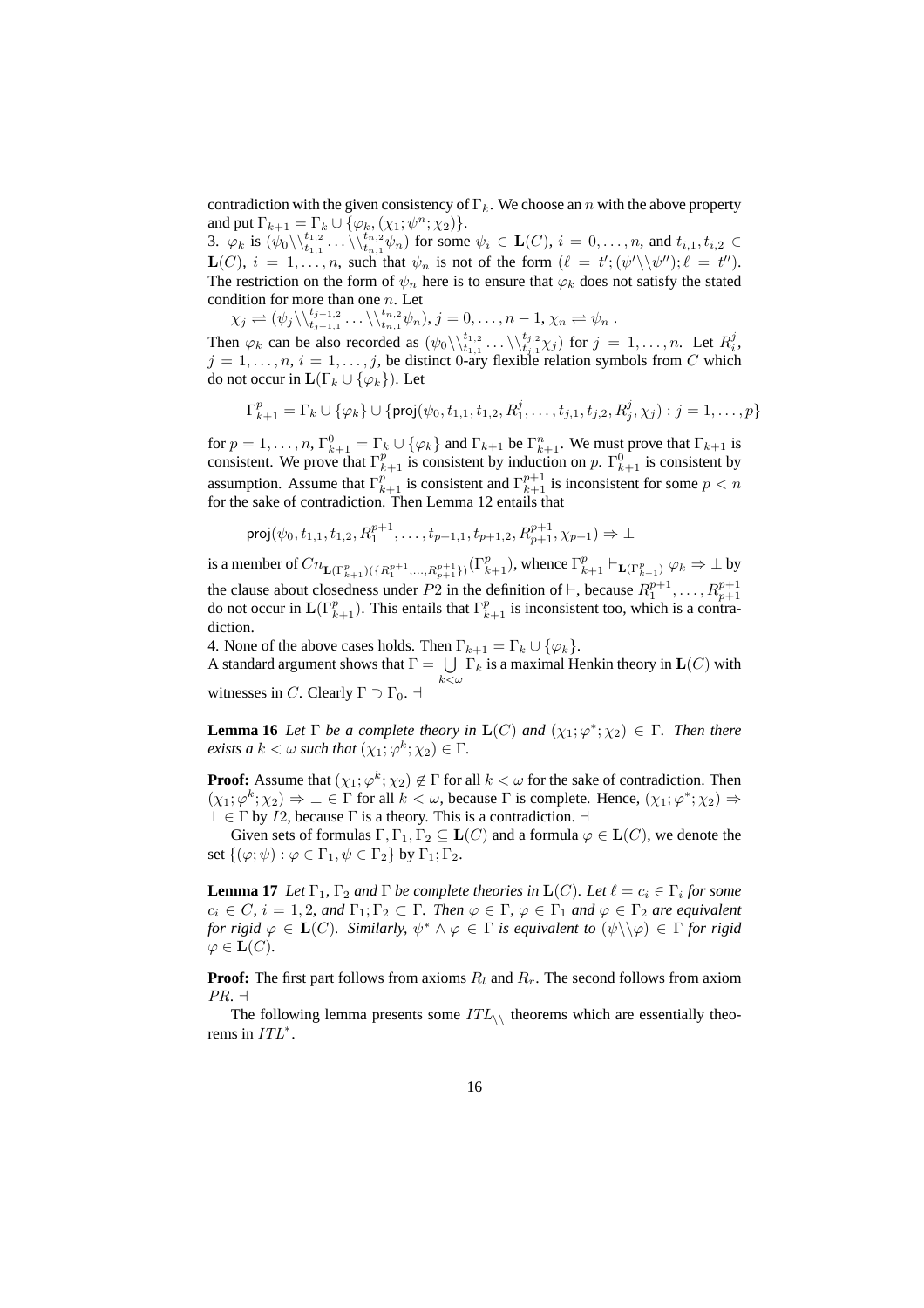#### **Lemma 18**

 $(T6) \quad \vdash_{ITL_{\setminus \setminus}} \overline{R_0}^* \wedge \overline{R}^* \wedge \Box(R \Rightarrow R_0) \Rightarrow \Box(R \Leftrightarrow R_0)$  $(T7) \quad \vdash_{ITL_{\setminus \setminus}} \overline{R_0}^* \wedge (R_0 \setminus \overline{R}^*) \Rightarrow \overline{(R_0 \setminus R)}^*$ 

**Proof:** Let M be a model for an  $ITL^*$  language which contains R and  $R_0$ . Then Lemma 7 entails that  $M, \sigma \models \Box(R \Leftrightarrow R_0)$  for all intervals  $\sigma \in I_{\setminus}(T_M)$  such that  $M, \sigma \models \overline{R_0}^*, \overline{R}^*, \Box (R \Rightarrow R_0)$ . Hence the formula T6 is valid in  $ITL^*$ .  $ITL_{\setminus}$  is a conservative extension of  $ITL^*$  and we assume that the extension of the proof system of ITL by I1 and I2 is complete for  $ITL^*$ . Hence the formula T6 is a theorem in *ITL*<sub>\\</sub>. The formula T7 is equivalent to  $\overline{R_0}^* \wedge (\overline{R}^*)^{R_0} \Rightarrow (\overline{R_0} \setminus \overline{R})^*$  by P3, which is valid in  $ITL^*$ . Hence T7 is an  $ITL_{\setminus}$  theorem too.  $\overline{\mathcal{L}}$ 

**Lemma 19** *Let*  $\Gamma$  *be a set of formulas in* **L**,  $\Gamma \neq \emptyset$ *, and*  $\Gamma \vdash_{\mathbf{L}} \varphi$ *. Let*  $c_1, c_2$  *be two rigid constants in the vocabulary of* **L**. Then  $\{(\ell = c_1; \psi; \ell = c_2) : \psi \in \Gamma\} \vdash_{\mathbf{L}} (\ell = c_1; \psi; \ell = c_2)$  $c_1$ ;  $\varphi$ ;  $\ell = c_2$ ).

**Proof:** Let  $\Delta$  denote  $\{(\ell = c_1; \psi; \ell = c_2) : \psi \in \Gamma\}$ . We do the proof by induction on  $\alpha \in \text{Ord}$  for  $\alpha$  satisfying  $\Gamma \vdash^{\alpha}_{\mathbf{L}} \varphi$ . According to the definition of  $\Gamma \vdash^{\alpha}_{\mathbf{L}} \varphi$ , at least one of the following cases holds:

1.  $\varphi$  is  $ITL_{\setminus}$  theorem and  $\varphi \in L$ . Let  $\psi \in \Gamma$ . Then  $\psi \Rightarrow \varphi$  is an  $ITL_{\setminus}$  theorem and  $\psi \Rightarrow \varphi \in L$ . Hence  $(\ell = c_1; \psi; \ell = c_2) \Rightarrow (\ell = c_1; \varphi; \ell = c_2)$  is an  $ITL_{\setminus \setminus}$ theorem in **L** too by  $Mon_{0}$  and  $Mon_{0}$ . Now  $\Delta \vdash_{\mathbf{L}} (\ell = c_1; \varphi; \ell = c_2)$  follows from  $\Delta \vdash_L (\ell = c_1; \psi; \ell = c_2)$  and  $\Delta \vdash_L (\ell = c_1; \psi; \ell = c_2) \Rightarrow (\ell = c_1; \varphi; \ell = c_2)$  by MP.

2.  $\varphi \in \Gamma$ . Then  $(\ell = c_1; \varphi; \ell = c_2) \in \Delta$ , whence  $\Delta \vdash_{\mathbf{L}} (\ell = c_1; \varphi; \ell = c_2)$ .

3. There exist  $\beta_1, \beta_2 < \alpha$  and  $\psi \in \mathbf{L}$  such that  $\Gamma \vdash^{\beta_1}_{\mathbf{L}} \psi \Rightarrow \varphi$  and  $\Gamma \vdash^{\beta_2}_{\mathbf{L}} \psi$ . This case is dealt with using that

 $\Delta \vdash_{\mathbf{L}} (\ell = c_1; \psi \Rightarrow \varphi; \ell = c_2)$  and  $\Delta \vdash_{\mathbf{L}} (\ell = c_1; \psi; \ell = c_2)$ by the induction hypothesis, and

 $\vdash_{ITL_{\setminus \setminus}} (\ell = c_1; \psi; \ell = c_2) \Rightarrow ((\ell = c_1; \psi \Rightarrow \varphi; \ell = c_2) \Rightarrow (\ell = c_1; \varphi; \ell = c_2))$ . 4.  $\varphi$  is  $\exists x \psi \Rightarrow \theta$  where  $\psi, \theta \in \mathbf{L}$  and  $\Gamma \vdash^{\beta}_{\mathbf{L}}$  $\mathcal{L}(\{\epsilon\}) \ \ [c/x]\psi \ \Rightarrow \ \theta \ \ \text{for some} \ \ \beta \ < \ \alpha,$ where c is a rigid constant which is not in the vocabulary of **L**. Then, by the induction hypothesis,

 $\Delta \vdash_{\mathbf{L}({c})} (\ell = c_1; [c/x] \psi \Rightarrow \theta; \ell = c_2).$ This entails that  $\Delta \vdash_{\mathbf{L}(\{c\})} [c/x] (\ell = c_1; \psi; \ell = c_2) \Rightarrow (\ell = c_1; \theta; \ell = c_2).$ Hence  $\Delta \vdash_{\mathbf{L}} \exists x (\ell = c_1; \psi; \ell = c_2) \Rightarrow (\ell = c_1; \theta; \ell = c_2)$ which implies  $\Delta \vdash_{\mathbf{L}} (\ell = c_1; \exists x \psi; \ell = c_2) \Rightarrow (\ell = c_1; \theta; \ell = c_2)$ by  $B_l$  and  $B_r$ , and finally  $\Delta \vdash_{\mathbf{L}} (\ell = c_1; \exists x \psi \Rightarrow \theta; \ell = c_2)$ 5.  $\varphi$  is  $(\varphi_0 \setminus \setminus^{t_1,2}_{t_1,1}, \ldots \setminus \setminus^{t_{n,2}}_{t_n,1} \varphi_n) \Rightarrow \theta$  where  $\varphi_0, \ldots, \varphi_n, t_{1,1}, t_{1,2}, \ldots, t_{n,1}, t_{n,2} \in \mathbf{L}$ , and  $\Gamma \vdash_{\mathbf{r}}^{\beta}$  $\mathbf{L}(\{R_1,...,R_n\})$  proj $(\varphi_0,t_{1,1},t_{1,2},R_1,\ldots,t_{n,1},t_{n,2},R_n,\varphi_n) \Rightarrow \theta$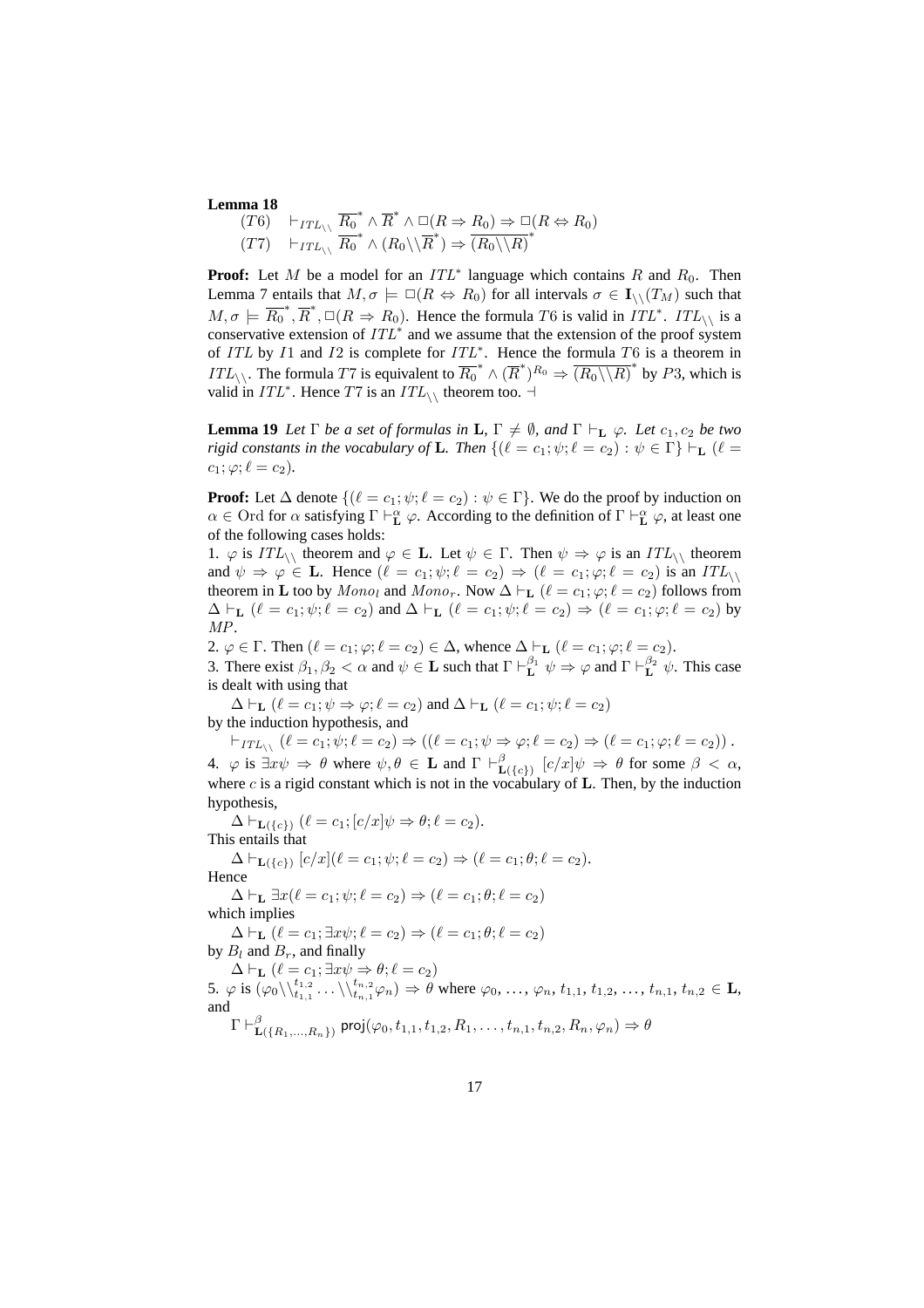for some  $\beta < \alpha$  and some  $R_1, \ldots, R_n$  that are distinct 0-ary relation symbols out of the vocabulary of L. Then, by the induction hypothesis,

 $\Delta \vdash_{\mathbf{L}(\{R_1,\ldots,R_n\})} (\ell = c_1; \mathsf{proj}(\varphi_0, t_{1,1}, t_{1,2}, R_1, \ldots, t_{n,1}, t_{n,2}, R_n, \varphi_n) \Rightarrow \theta; \ell =$  $c_2$ ).

This entails that

$$
\Delta \vdash_{\mathbf{L}(\{R_1,\ldots,R_n\})} \text{proj}(\varphi_0, c_1+t_{1,1}, t_{1,2}+c_2, R_1, \ldots, t_{n,1}, t_{n,2}, R_n, \varphi_n) \Rightarrow (\ell = c_1; \theta; \ell =
$$

 $c_2$ )

by the definition of proj. Hence

 $\Delta \vdash_{\mathbf{L}} (\varphi_0 \backslash \setminus^{t_1,2+c_2}_{c_1+t_{1,1}} \ldots \backslash \setminus^{t_{n,2}}_{t_{n,1}} \varphi_n ) \Rightarrow (\ell = c_1; \theta; \ell = c_2),$ which is equivalent to

 $\Delta \vdash_{\mathbf{L}} (\ell = c_1; (\varphi_0 \backslash \setminus_{t_{1,1}}^{t_{1,2}} \ldots \backslash \setminus_{t_{n,1}}^{t_{n,2}} \varphi_n) \Rightarrow \theta; \ell = c_2).$ 

6.  $\varphi$  is  $(\chi_1; \psi^*; \chi_2) \Rightarrow \theta$  where  $\psi, \theta \in \mathbf{L}$ , and for every  $k < \omega$  there exists a  $\beta_k < \alpha$ such that

 $\Gamma \vdash^{\beta_k} _{\mathbf{L}} (\chi_1; \psi^k; \chi_2) \Rightarrow \theta$ .

Then

 $\Delta \vdash_{\mathbf{L}} (\ell = c_1; (\chi_1; \psi^k; \chi_2) \Rightarrow \theta; \ell = c_2),$ 

whence, by  $A2$ ,  $Mono<sub>l</sub>$  and  $Mono<sub>r</sub>$ 

 $\Delta \vdash_{\mathbf{L}} ((\ell = c_1; \chi_1); \psi^k; (\chi_2; \ell = c_2)) \Rightarrow (\ell = c_1; \theta; \ell = c_2)$ 

for all  $k < \omega$  by the induction hypothesis. Hence

 $\Delta \vdash_{\mathbf{L}} ((\ell = c_1; \chi_1); \psi^*; (\chi_2; \ell = c_2)) \Rightarrow (\ell = c_1; \theta; \ell = c_2).$ by I2. This is equivalent to

 $\Delta \vdash_{\mathbf{L}} (\ell = c_1; (\chi_1; \psi^*; \chi_2) \Rightarrow \theta; \ell = c_2)$ 

by A2,  $Mono<sub>l</sub>$  and  $Mono<sub>r</sub>$  again. This concludes the proof.  $\dashv$ Given a set of formulas  $\Gamma$  and a formula  $\varphi$ ,  $(\varphi \setminus \Gamma)$  stands for  $\{(\varphi \setminus \psi) : \psi \in \Gamma\}$ .

**Lemma 20** *Let*  $\Gamma$  *be a set of formulas in* **L**, and  $\Gamma \vdash_{\mathbf{L}} \varphi$ *. Let* R *be a* 0*-ary flexible relation symbol in* **L***. Then*  $(R\setminus\Gamma) \cup \{R^*\} \vdash_L (R\setminus\varphi)$ .

**Proof:** Transfinite induction on  $\alpha \in \text{Ord}$  such that  $\Gamma \vdash^{\alpha}_{\mathbf{L}} \varphi$ , like in the proof of Lemma 19. Let  $\Delta$  denote  $(R \setminus \Gamma) \cup \{ \overline{R}^* \}$ . We consider the following cases:

1.  $\varphi$  is an  $ITL\setminus$  theorem and  $\varphi \in L$ . Then  $R^* \Rightarrow (R\setminus \varphi)$  is an  $ITL\setminus$  theorem in L too, by the rule PN. Since  $\overline{R}^* \in \Delta$ ,  $\Delta \vdash_{\mathbf{L}} (R \setminus \setminus \varphi)$  by  $MP$  from  $\Delta \vdash_{\mathbf{L}} R^* \Rightarrow (R \setminus \setminus \varphi)$ . 2.  $\varphi \in \Gamma$ , then  $(R \setminus \varphi) \in \Delta$ , whence  $\Delta \vdash_{\mathbf{L}} (R \setminus \varphi)$ .

3. There exist  $\beta_1, \beta_2 < \alpha$  and  $\psi \in \mathbf{L}$  such that  $\Gamma \vdash^{\beta_1}_{\mathbf{L}} \psi \Rightarrow \varphi$  and  $\Gamma \vdash^{\beta_2}_{\mathbf{L}} \psi$ . Then, by the induction hypothesis,

 $\Delta \vdash_{\mathbf{L}} (R \setminus \psi \Rightarrow \varphi)$  and  $\Delta \vdash_{\mathbf{L}} (R \setminus \psi)$ .

Now, using T4 of Theorem 8 and  $\overline{R}^* \in \Delta$ , we can infer that  $\Delta \vdash_{\mathbf{L}} (R \setminus \setminus \varphi)$ .

4.  $\varphi$  is  $\exists x \psi \Rightarrow \theta$  and  $\Gamma \vdash^{\beta}_{\mathbf{I}}$  $\mathcal{L}(\{c\})$   $[c/x]\psi \Rightarrow \theta$  for some  $\beta < \alpha$ , where c is a rigid constant which is not in the vocabulary of L. Then, by the induction hypothesis,

 $\Delta \vdash_{\mathbf{L}(\{c\})} (R \setminus [c/x] \psi \Rightarrow \theta).$ 

This entails that  $\Delta \vdash_{\mathbf{L}(\{c\})} ([c/x] \psi)^R \Rightarrow \theta^R$ 

by P3 and the definition of  $(.)^R$ . Then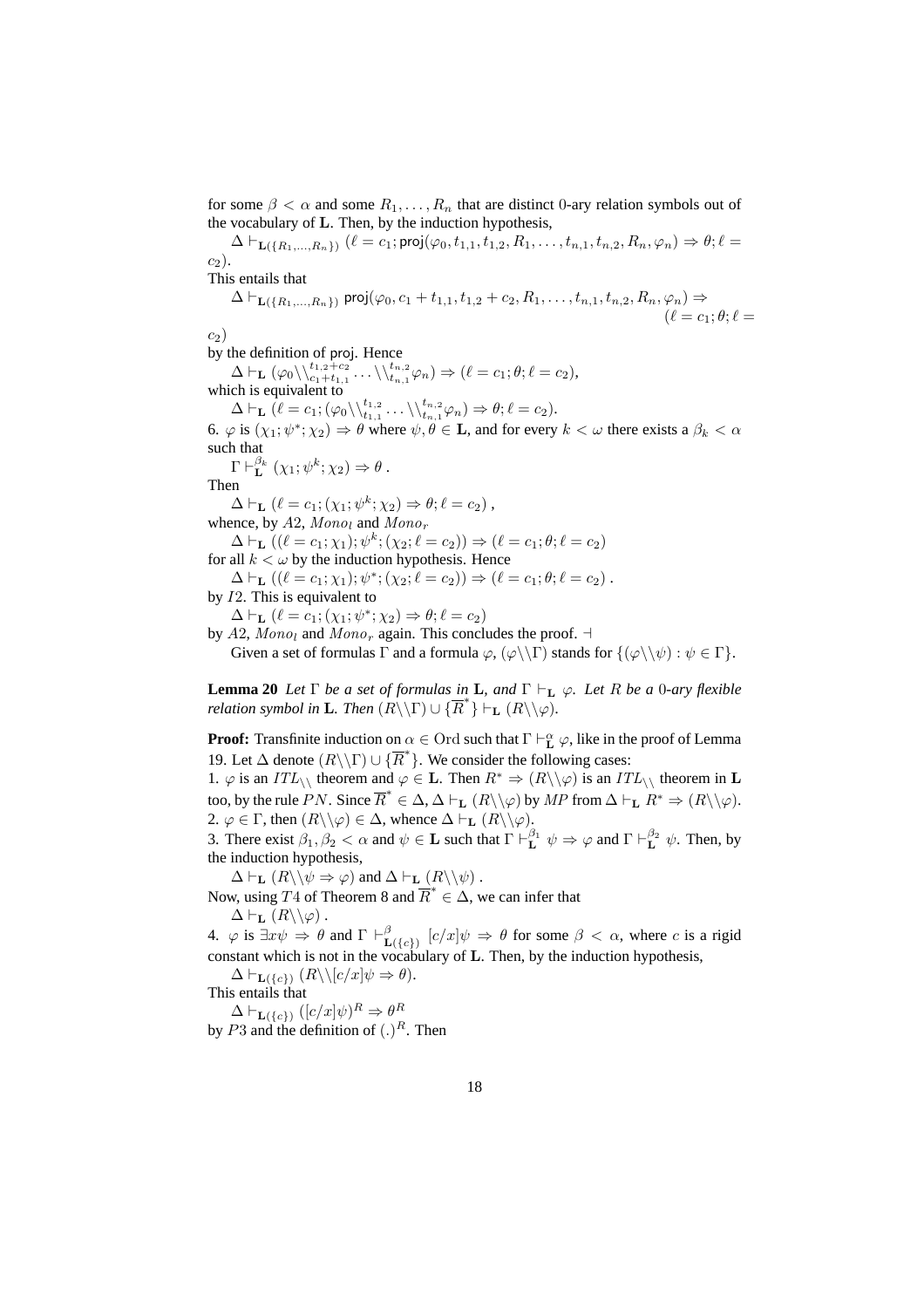$\Delta \vdash_{\mathbf{L}(\{c\})} [c/x](\psi^R) \Rightarrow \theta^R$ by the definition of  $(.)^R$ . Hence

 $\Delta \vdash_{\mathbf{L}} \exists x (\psi^R) \Rightarrow \theta^R$  and  $\Delta \vdash_{\mathbf{L}} (\exists x \psi \Rightarrow \theta)^R$ 

by the definition of  $(.)^R$  again, whence, using  $\overline{R}^* \in \Delta$  and P3, we obtain  $\Delta \vdash_{\mathbf{L}} (R \backslash \exists x \psi \Rightarrow \theta)$ 

5.  $\varphi$  is  $(\varphi_0 \setminus \langle t_1, 2 \atop t_1, 1}, \ldots \setminus \langle t_{n,1}^{t_n, 2} \varphi_n) \Rightarrow \theta$  and

 $\Gamma \vdash_{\mathbf{r}}^{\beta}$  $\mathbf{L}(\{R_1,...,R_n\})$  proj $(\varphi_0,t_{1,1},t_{1,2},R_1,\ldots,t_{n,1},t_{n,2},R_n,\varphi_n) \Rightarrow \theta$ for some  $\beta < \alpha$  and some distinct 0-ary relation symbols  $R_1, \ldots, R_n$  which are not in the vocabulary of L. Let P stand for  $proj(\varphi_0, t_{1,1}, t_{1,2}, R_1, \ldots, t_{n,1}, t_{n,2}, R_n, \varphi_n)$  in the rest of this proof for the sake of brevity. Then, by the induction hypothesis,

 $\Delta \vdash_{\mathbf{L}(\{R_1,\ldots,R_n\})} (R \setminus P \Rightarrow \theta).$ 

Like in the previous cases, this entails that

 $\Delta \vdash_{\mathbf{L}(\{R_1,\ldots,R_n\})} P^R \Rightarrow \theta^R$ 

by P3 and the definition of  $(.)^R$ . Let  $R_0$  be a 0-ary flexible relation symbol not in the vocabulary of  $\mathbf{L}(\{R_1, \ldots, R_n\})$ . Then

 $\vdash_{ITL_{\setminus} \setminus} \overline{R}^* \Rightarrow (\overline{R_0}^* \land \Box(R_0 \Rightarrow R) \Rightarrow \Box(R \Leftrightarrow R_0)).$ by T6 of Lemma 18. Since  $T5$  of Theorem 8 implies that  $\vdash_{ITL_{\setminus}{}} \Box(R \Leftrightarrow R_0) \Rightarrow ((R \setminus P) \Leftrightarrow (R_0 \setminus P))$ ,

and P3 implies that

 $\dashv_{ITL\setminus\setminus} \overline{R}^* \Rightarrow ((R\setminus\setminus P) \Leftrightarrow P^R)$  and  $\dashv_{ITL\setminus\setminus} \overline{R_0}^* \Rightarrow ((R_0\setminus\setminus P) \Leftrightarrow P^{R_0})$ , we have

 $\overline{\Delta \vdash}_{\mathbf{L}(\{R_0, R_1, ..., R_n\})} \overline{R_0}^* \wedge \Box(R_0 \Rightarrow R) \Rightarrow (P^R \Leftrightarrow P^{R_0})$ This entails that

 $\Delta \vdash_{\mathbf{L}(\lbrace R_0,R_1,...,R_n \rbrace)} \overline{R_0}^* \wedge \Box(R_0 \Rightarrow R) \wedge P^{R_0} \Rightarrow \theta^R.$ 

Yet  $\vdash_{ITL_{\setminus \setminus}} (\overline{R_0}^* \wedge \Box(R_0 \Rightarrow R) \wedge P^{R_0}) \Leftrightarrow$ 

$$
\textsf{proj}(R,0,0,R_0,\varphi_0,t_{1,1},t_{1,2},R_1,\ldots,t_{n,1},t_{n,2},R_n,\varphi_n)
$$

by the definition of proj,  $L3_l$  and  $L3_r$ . Hence  $\Delta \vdash_{\mathbf{L}} (R\backslash\backslash0^0\varphi_0\backslash\backslash t_{1,1}^{t_{1,2}}\dots\backslash\backslash t_{n,1}^{t_{n,2}}\varphi_n)\Rightarrow\theta^R.$ by  $P2$ . This entails that

 $\Delta \vdash_{\mathbf{L}} (R \setminus \setminus (\varphi_0 \setminus \setminus^{t_{1,2}}_{t_{1,1}} \ldots \setminus \setminus^{t_{n,2}}_{t_{n,1}} \varphi_n) \Rightarrow \theta)$ by  $P3$ ,  $L3_l$  and  $L3_r$  again.

6.  $\varphi$  is  $(\chi_1; \psi^*; \chi_2) \Rightarrow \theta$  and for every  $k < \omega$  there exists a  $\beta_k < \alpha$  such that

 $\Gamma \vdash^{\beta_k} \ (\chi_1; \psi^k; \chi_2) \Rightarrow \theta.$ 

Then

 $\Delta \vdash_{\mathbf{L}} (R \setminus (\chi_1; \psi^k; \chi_2) \Rightarrow \theta)$ 

by the induction hypothesis, whence

 $\Delta \vdash_{\mathbf{L}} ((\chi_1; \psi^k; \chi_2) \Rightarrow \theta)^R$ 

by P3 for all  $k < \omega$ . Now note that  $((\chi_1; \psi^k; \chi_2) \Rightarrow \theta)^R$  stands for  $((\chi_1^R \wedge R^*; (\psi^R \wedge R^*)^k; \chi_2^R \wedge R^*) \Rightarrow \theta^R) \wedge R^*$ .

Hence

 $\Delta \vdash_{\mathbf{L}} (\chi_1^R \wedge R^*; (\psi^R \wedge R^*)^k; \chi_2^R \wedge R^*) \Rightarrow \theta^R$ 

for all  $k < \omega$ , which implies that

 $\Delta \vdash_{\mathbf{L}} ((\chi_1^R \wedge R^*; (\psi^R \wedge R^*)^*; \chi_2^R \wedge R^*) \Rightarrow \theta^R) \wedge R^*$ .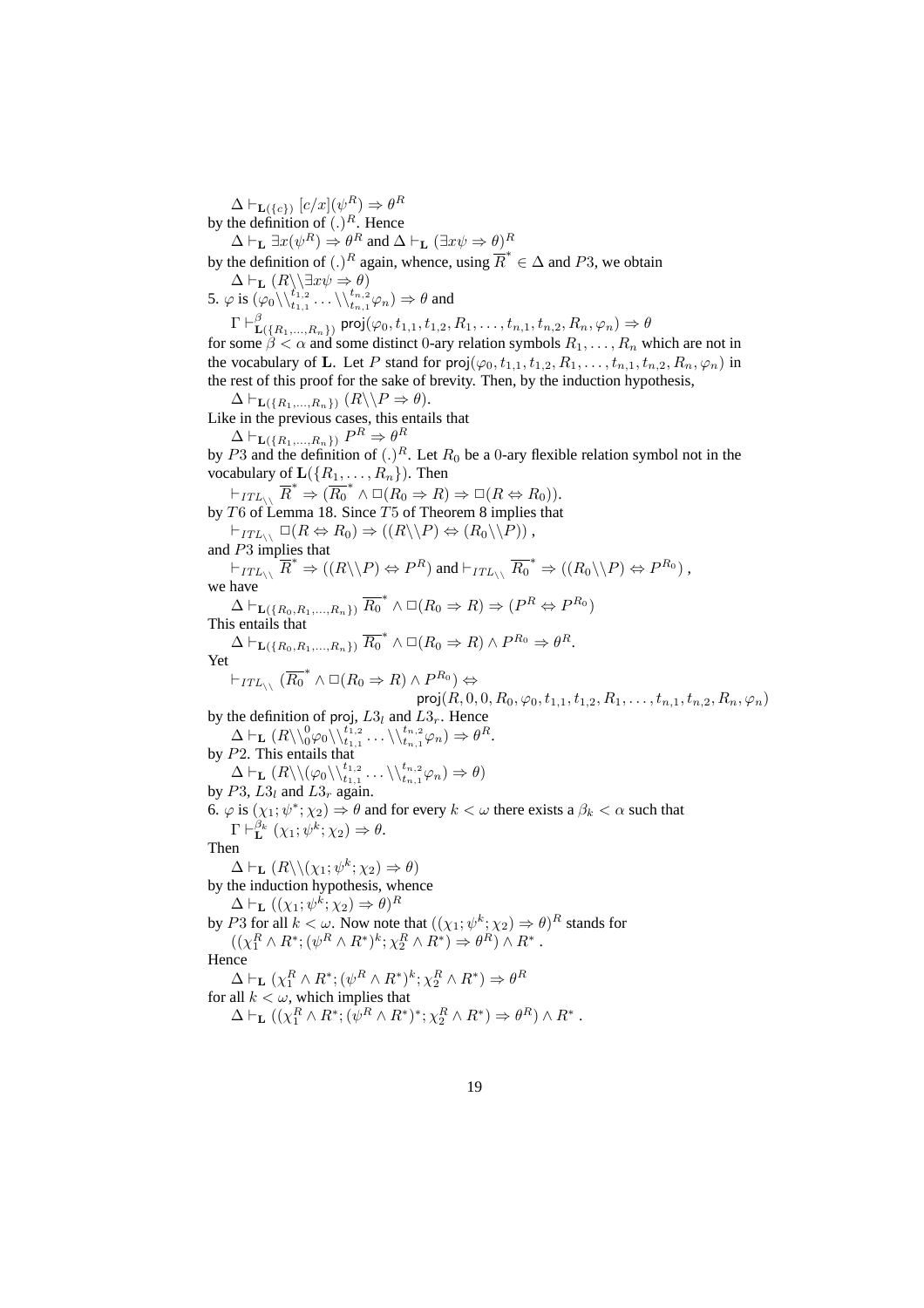by I2. Yet the above formula is exactly  $((\chi_1; \psi^*; \chi_2) \Rightarrow \theta)^R$ . This, together with  $\overline{R}^* \in \Delta$  and P3, implies

 $\Delta \vdash_{\mathbf{L}} (R \setminus (\chi_1; \psi^*; \chi_2) \Rightarrow \theta)$ . This concludes the proof.  $\exists$ 

**Lemma 21** *Let*  $\Gamma$  *be a complete Henkin theory in*  $\mathbf{L}(C)$  *with witnesses in* C. Let  $c_1, c_2 \in C$  *be such that*  $\Delta = \{ \varphi \in \mathbf{L}(C) : (\ell = c_1; \varphi; \ell = c_2) \in \Gamma \}$  *is nonempty. Then*  $\Delta$  *is a complete Henkin theory in*  $\mathbf{L}(C)$  *with witnesses in C*.

**Proof:** Let  $\Delta \vdash_{\mathbf{L}(C)} \varphi$ . Then Lemma 19 entails that  $\Gamma \vdash_{\mathbf{L}(C)} (\ell = c_1; \varphi; \ell = c_2)$ . Hence  $\varphi \in \Delta$ . This shows that  $\Delta = Cn_{\mathbf{L}(C)}(\Delta)$ .

Let  $\varphi \in \mathbf{L}(C)$ . Then either  $(\ell = c_1; \varphi; \ell = c_2) \in \Gamma$ , or  $\neg(\ell = c_1; \varphi; \ell = c_2) \in \Gamma$ , because Γ is complete. If  $(\ell = c_1; \varphi; \ell = c_2) \in \Gamma$ , then  $\varphi \in \Delta$  by the definition of  $\Delta$ . If  $\neg(\ell = c_1; \varphi; \ell = c_2) \in \Gamma$ , then  $(\ell = c_1; \neg \varphi; \ell = c_2) \in \Gamma$  by several applications of  $A1_l$ ,  $A1_r$ ,  $Mono_l$  and  $Mono_r$ . In this case  $\neg \varphi \in \Delta$ . Hence,  $\Delta$  is a complete theory in  $\mathbf{L}(C)$ .

Let  $\exists x \varphi \in \Delta$ , that is,  $(\ell = c_1; \exists x \varphi; \ell = c_2) \in \Gamma$ . Then  $\exists x (\ell = c_1; \varphi; \ell = c_2) \in \Gamma$ by  $B_r$ ,  $B_l$  and  $Mono_l$ . Since  $\Gamma$  is a Henkin theory with witnesses in C, there exists a  $c \in C$  such that  $[c/x](\ell = c_1; \varphi; \ell = c_2) \in \Gamma$ . This implies, that  $[c/x] \varphi \in \Delta$ .

Let  $(\varphi_0 \setminus \setminus \setminus^{t_1,2}_{t_1,1} \ldots \setminus \setminus^{t_n,2}_{t_{n,1}} \varphi_n) \in \Delta$ , that is,  $(\ell = c_1; (\varphi_0 \setminus \setminus \setminus^{t_1,2}_{t_1,1} \ldots \setminus \setminus^{t_n,2}_{t_{n,1}} \varphi_n); \ell =$  $(c_2) \in \Gamma$ . Then  $(\varphi_0 \setminus \setminus_{c_1+t_{1,1}}^{t_1,2+c_2} \ldots \setminus \setminus_{t_{n,1}}^{t_n,2} \varphi_n) \in \Gamma$  by  $A2$ ,  $L2_{\Rightarrow}$ , Mono<sub>r</sub> and Mono<sub>l</sub>. Since  $\Gamma$  is a Henkin theory with witnesses in C, there exist  $R_1, \ldots, R_n \in C$  such that  $proj(\varphi_0, c_1 + t_{1,1}, t_{1,2} + c_2, R_1, \ldots, t_{n,1}, t_{n,2}, R_n, \varphi_n) \in \Gamma$ . Since

$$
\neg \mathsf{proj}(\varphi_0, t_{1,1}, t_{1,2}, R_1, \dots, t_{n,1}, t_{n,2}, R_n, \varphi_n) \in \Delta
$$

entails

$$
\neg \text{proj}(\varphi_0, c_1 + t_{1,1}, t_{1,2} + c_2, R_1, \dots, t_{n,1}, t_{n,2}, R_n, \varphi_n) \in \Gamma,
$$

which is a contradiction by means of  $A1_l$  and  $A1_r$ , and  $\Delta$  is a complete theory in  $\mathbf{L}(C)$ , we have proj $(\varphi_0, t_{1,1}, t_{1,2}, R_1, \ldots, t_{n,1}, t_{n,2}, R_n, \varphi_n) \in \Delta$ . This concludes the proof that  $\Delta$  is a Henkin theory with witnesses in C.  $\dashv$ 

**Corollary 22** *Let*  $\Gamma_1, \Gamma_2 \subseteq L(C)$ *. Let*  $\Gamma$  *be a complete Henkin theory in*  $L(C)$  *with witnesses in C. Let*  $\Gamma_1; \Gamma_2 \subset \Gamma$  *and*  $c_1, c_2 \in C$  *be such that*  $\ell = c_i \in \Gamma_i$ ,  $i = 1, 2$ *. Then there exist two complete Henkin theories*  $\Gamma'_i \supseteq \Gamma_i$ ,  $i = 1, 2$ , in  $\mathbf{L}(C)$  with witnesses in *C*, such that  $\Gamma'_1$ ;  $\Gamma'_2 \subset \Gamma$ .

**Proof:** Choose

 $\overline{a}$ 

$$
\Gamma'_1 = \{ \varphi \in \mathbf{L}(C) : (\varphi; \ell = c_2) \in \Gamma \} \text{ and } \Gamma'_2 = \{ \varphi \in \mathbf{L}(C) : (\ell = c_1; \varphi) \in \Gamma \}.
$$

**Lemma 23** *Let*  $\Gamma$  *be a complete Henkin theory in*  $\mathbf{L}(C)$  *with witnesses in* C. Let  $R \in C$  *be such that*  $\overline{R}^* \in \Gamma$  *and*  $\Delta$  *be*  $\{\varphi : (R \setminus \varphi) \in \Gamma\}$ *. Then*  $\Delta$  *is a complete Henkin theory in* L(C) *with witnesses in* C*.*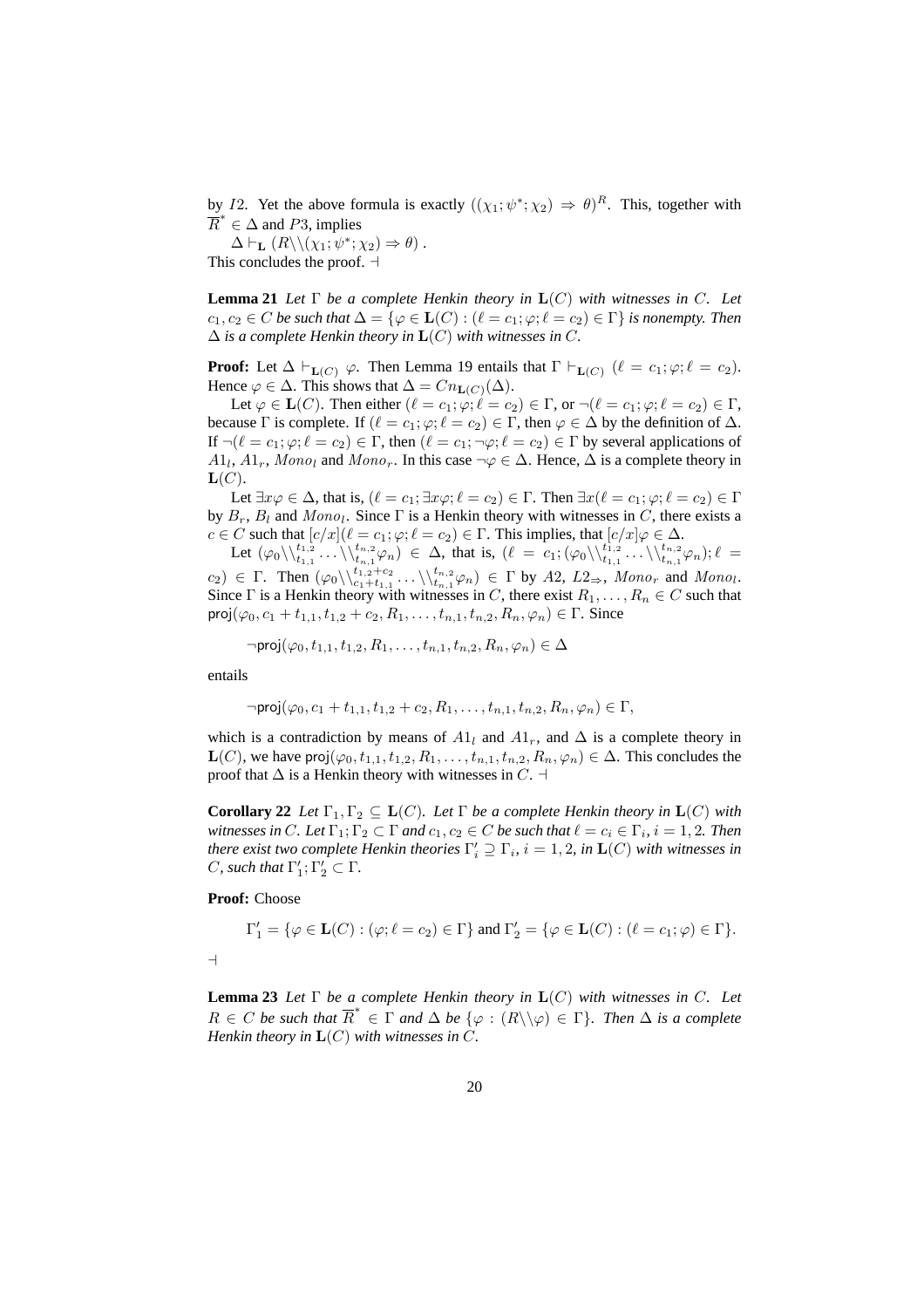**Proof:** Like in the proof of Lemma 21, we can show that  $\Delta = Cn_{\text{L}(C)}(\Delta)$ , yet using Lemma 20 instead of Lemma 19.

Let  $\varphi \in L(C)$ . Then either  $(R \setminus \varphi) \in \Gamma$ , or  $\neg (R \setminus \varphi) \in \Gamma$ , because  $\Gamma$  is complete. If  $(R \setminus \varphi) \in \Gamma$ , then  $\varphi \in \Delta$ . If  $\neg(R \setminus \varphi) \in \Gamma$ , then  $(R \setminus \neg \varphi) \in \Gamma$ , because  $\overline{R}^* \in \Gamma$ ,  $\overline{R}^* \Rightarrow ((R \setminus \neg \varphi) \Leftrightarrow (\neg \varphi)^R) \in \Gamma$  as an instance of P3, and  $(\neg \varphi)^R$  is equivalent to  $R^* \wedge \neg \varphi^R$  by the definition of  $(.)^R$ . Hence,  $\Delta$  is a complete theory in  $\mathbf{L}(C)$ .

Consistency of  $\Delta$  follows from T1 of Theorem 8. Let  $\exists x \varphi \in \Delta$ , that is,  $(R \setminus \exists x \varphi) \in$ Γ. Then  $\exists x(R\setminus\varphi) \in Γ$ , because  $\overline{R}^* \Rightarrow ((R\setminus\exists x\varphi) \Leftrightarrow (\exists x\varphi)^R) \in Γ$  as a consequence of P3, and  $(\exists x \varphi)^R$  is equivalent to  $\exists x \varphi^R$  by the definition of  $(.)^R$ . Since  $\Gamma$  is a Henkin theory with witnesses in C, there exists a  $c \in C$  such that  $[c/x](R \setminus \varphi) \in \Gamma$ . This implies, that  $[c/x] \varphi \in \Delta$ .

Let  $(R \setminus (\varphi_0 \setminus \setminus t_{1,1}^{\tbinom{t}{1},2} \dots \setminus \setminus t_{n,1}^{\tbinom{t}{n},2} \varphi_n)) \in \Gamma$ . Then

 $(R\setminus_{0}^{0}\varphi_0\setminus_{t_{1,1}}^{t_{1,2}}\ldots\setminus_{t_{n,1}}^{t_{n,2}}\varphi_n)\in\Gamma$ 

by  $A2, L3_l, L3_r, Mono_r$  and  $Mono_l$ . Since  $\Gamma$  is a Henkin theory with witnesses in C, there exist  $R_0, \ldots, R_n \in C$  such that

$$
(\ell=0;\overline{R_0}^*\wedge \Box (R_0\Rightarrow R)\wedge \mathrm{proj}(\varphi_0,t_{1,1},t_{1,2},R_1,\ldots,t_{n,1},t_{n,2},R_n,\varphi_n)^{R_0}; \ell=0)\in \Gamma,
$$

Let P stand for  $proj(\varphi_0, t_{1,1}, t_{1,2}, R_1, \ldots, t_{n,1}, t_{n,2}, R_n, \varphi_n)$  for the rest of the proof for the sake of brevity. Now  $(\ell = 0; \overline{R_0}^* \wedge \Box (R_0 \Rightarrow R) \wedge P^{R_0}; \ell = 0) \in \Gamma$  implies  $\overline{R_0}^*$ ,  $\Box (R_0 \Rightarrow R)$ ,  $P^{R_0} \in \Gamma$  by  $L3_l$  and  $L3_r$ . We need to prove that  $(R \setminus P) \in \Gamma$ . From  $\overline{R_0}^* \in \Gamma$  and the consequence  $\overline{R_0}^* \Rightarrow ((R_0 \setminus P) \Leftrightarrow P^{R_0})$  of P3, we obtain  $(R_0 \setminus P) \in \Gamma$ . From  $\Box(R_0 \Rightarrow R), (R_0 \setminus P) \in \Gamma$  we obtain  $(R \setminus P) \in \Gamma$  by T5 of Theorem 8. Hence  $P \in \Delta$ . This concludes the proof that  $\Delta$  is a Henkin theory with witnesses in  $C$ .  $\neg$ 

### **3.2** The canonical  $ITL\setminus$  model

In this section we carry out the actual construction of a canonical model for  $ITL_{\wedge}$  to conclude our completeness argument. Given an  $ITL_{\setminus}$  language L, we start from a given complete Henkin theory  $\Gamma$  in an extension  $\mathbf{L}(C)$  of  $\mathbf L$  with witnesses in some set C of countably many rigid constants and countably many 0-ary flexible relation symbols, none of which is in the vocabulary of  $C$ . Every consistent set of  $L$  formulas can be extended to such a theory by Theorem 15.

#### **3.2.1 The canonical frame**

Let  $c_1 \equiv c_2$  iff  $c_1 = c_2 \in \Gamma$  for rigid constants  $c_1, c_2 \in C$ . Clearly,  $\equiv$  is an equivalence relation. Given  $c \in C$ , we denote  $\{c' \in C : c \equiv c'\}$  by  $[c]$ .

Our first step is to define the duration domain  $\langle D, 0, +\rangle$  of the canonical frame. Let D be  $\{[c] : c \in C\}$ ,  $0 = \{c \in C : c = 0 \in \Gamma\}$ , and let the binary operation + be defined on D by the equality  $[c_1] + [c_2] = \{c : c = c_1 + c_2 \in \Gamma\}.$ 

**Proposition 24** *The above definition of + is correct and*  $\langle D, 0, + \rangle$  *is a duration domain.*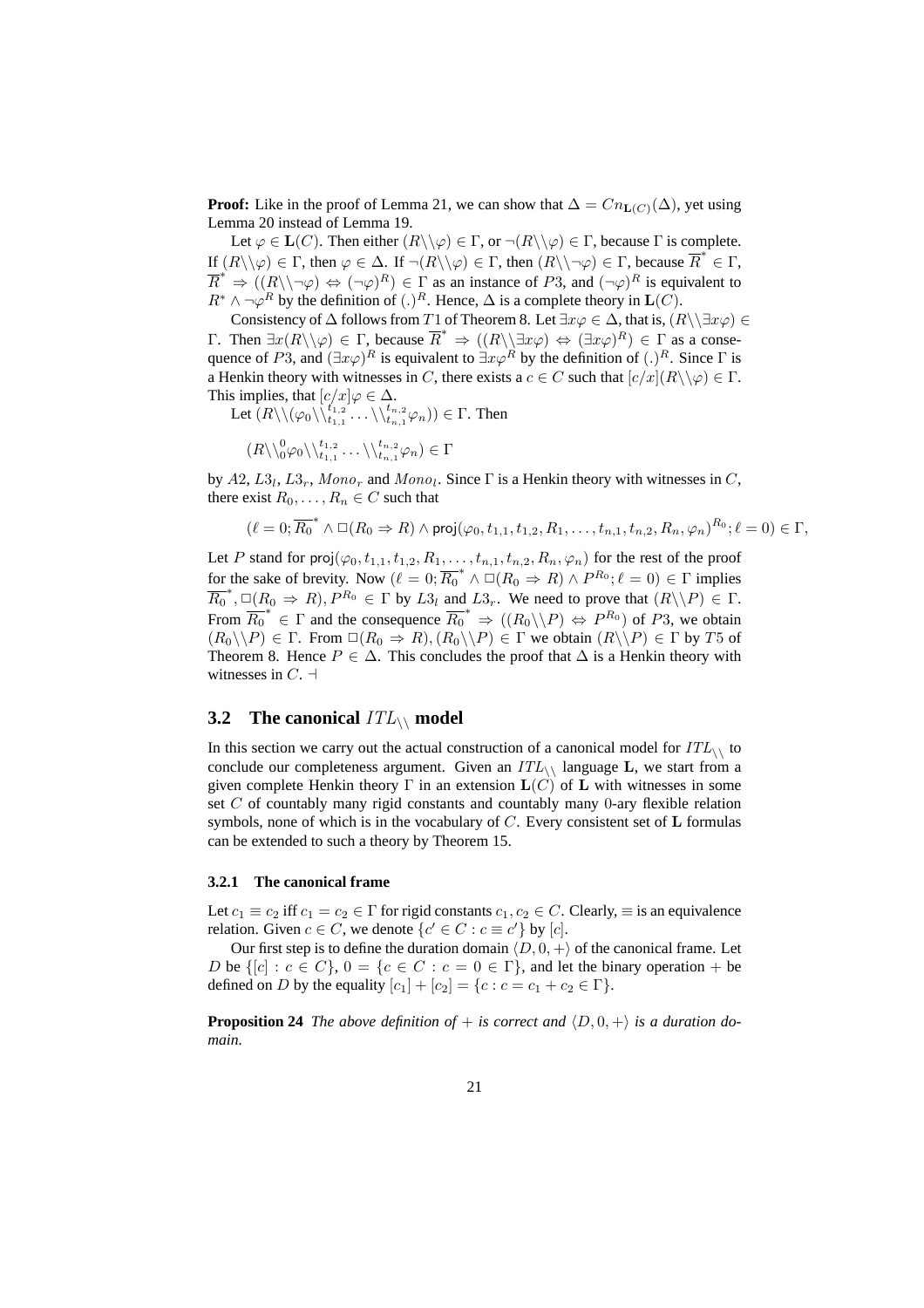**Proof:** Standard argument in first order predicate logic Henkin style completeness proofs. Cf. e.g. [21].  $\exists$ 

Our next step is to define the time domain  $\langle T, \leq \rangle$ . We represent time points as pairs  $\langle [c'], [c''] \rangle$  such that  $c' + c'' = \ell \in \Gamma$ . Time points can be represented more economically as classes  $[c']$  such that  $c' \leq \ell \in \Gamma$  too, because the existence of a  $c'' \in C$  such that  $c' + c'' = \ell \in \Gamma$  can be derived using that  $\Gamma$  is a Henkin theory. Yet having both  $[c']$  and  $[c'']$  explicitly occurring in our representation makes it more convenient to describe the rest of our construction and carry out the relevant proofs. We define T as the set  $\{([c'], [c'']) : c', c'' \in C, \ell = c' + c'' \in \Gamma\}$ . We define the relation  $\leq$  on  $T$  by the equivalence  $\langle [c'_1], [c''_1] \rangle \leq \langle [c'_2], [c''_2] \rangle \leftrightarrow \exists x (c'_1 + x = c'_2) \in \Gamma$ .

**Proposition 25** *The above definition of*  $\leq$  *is correct and*  $\langle T, \leq \rangle$  *is a time domain.* 

#### **Proof:** Direct check.  $\dashv$

Note that  $\ell = c_1 + c_2 \in \Gamma$  need not imply  $(\ell = c_1; \ell = c_2) \in \Gamma$ , because  $\Gamma$  itself may happen to be the theory of a discrete interval.

Given the time domain  $\langle T, \leq \rangle$ , an element of  $I(T)$  can be straightforwardly denoted by  $[\langle [c'_1], [c''_1] \rangle, \langle [c'_2], [c''_2] \rangle]$ . However, we prefer the more concise form  $\langle [c'_1], [c''_2] \rangle$  for  $[\langle [c'_1], [c''_1] \rangle, \langle [c'_2], [c''_2] \rangle]$ , because the classes  $[c'_1]$  and  $[c''_2]$  are unambiguously determined by the conditions  $\ell = c_1' + c_1''$ ,  $\ell = c_2' + c_2'' \in \Gamma$ . Hence, if  $\exists x (c + x + d = \ell) \in \Gamma$ , the pair  $\langle [c], [d] \rangle$  can be used to denote the ordinary interval  $[\langle [c], [c'] \rangle, \langle [d'], [d] \rangle]$ , where  $c', d' \in C$  are such that  $c + c' = \ell, d' + d = \ell \in \Gamma$ . In case  $c + d = \ell \in \Gamma$ , the pair  $\langle [c], [d] \rangle$  denotes both the 0-length interval  $[\langle [c], [d] \rangle, \langle [c], [d] \rangle]$  and the unique time point in this interval. The intended meaning will always be clear from the context.

Similarly, we concisely denote discrete intervals  $\{\langle [c_1'], [c_1''] \rangle, \ldots, \langle [c_n'], [c_n''] \rangle\}$  where  $\langle [c'_i], [c''_i] \rangle \le \langle [c'_{i+1}], [c''_{i+1}] \rangle, i = 1, \ldots, n-1$ , by  $\langle [d_0], \ldots, [d_n] \rangle$ , where the constants  $d_i \in C$ ,  $i = 1, \ldots, n$  are determined by the conditions

$$
d_0 = c'_1 \in \Gamma, \ c'_i + d_i = c'_{i+1} \in \Gamma, \ i = 1, \dots, n-1, \ d_n = c''_n \in \Gamma.
$$

The conjunction of these conditions implies that  $d_0 + \ldots + d_n = \ell \in \Gamma$ . Every sequence  $d_0, \ldots, d_n$  which satisfies the latter condition represents a unique discrete interval in T. Obviously the sequence  $d_0, \ldots, d_n$  represents the same discrete interval as the sequence  $d'_0, \ldots, d'_m$  iff  $d_0 = d'_0, d_n = d'_m \in \Gamma$  and  $d'_0, \ldots, d'_m$  can be obtained from  $d_0, \ldots, d_n$  by deleting and/or inserting constants c such that  $c = 0 \in \Gamma$ . Of course, we can avoid this ambiguity by allowing only sequences  $d_0, \ldots, d_n$  that satisfy  $d_1 \neq 0, \ldots, d_{n-1} \neq 0 \in \Gamma$ . However such a convention would only make our proofs look more complicated, because of the need to consider more special cases, in order to follow it. That is why we assume that, for example,  $\langle [d_0], [0], [d_1], [d_2], [d_3] \rangle$  and  $\langle [d_0], [d_1], [d_2], [0], [0], [d_3] \rangle$  stand for the same interval, which consists of three points iff  $d_1 \neq 0, d_2 \neq 0 \in \Gamma$ .

Given a discrete interval denoted by  $\langle [d_0], \ldots, [d_n] \rangle$ , the smallest ordinary interval which contains it can be denoted by  $\langle [d_0], [d_n] \rangle$ . For 0-length intervals, which are both ordinary and discrete, the above notation is  $\langle [d_0], [d_1] \rangle$  where  $d_0 + d_1 = \ell \in \Gamma$ , according to both conventions.

Note that T itself is an ordinary interval, and it can be denoted by  $(0,0)$ . In our notation,  $\mathbf{P}_{fin}(T)$  can be represented as  $\{([d_0], \ldots, [d_n]\} : 1 \leq n < \omega, d_0, \ldots, d_n \in$  $C, \ell = d_0 + \ldots + d_n \in \Gamma$ .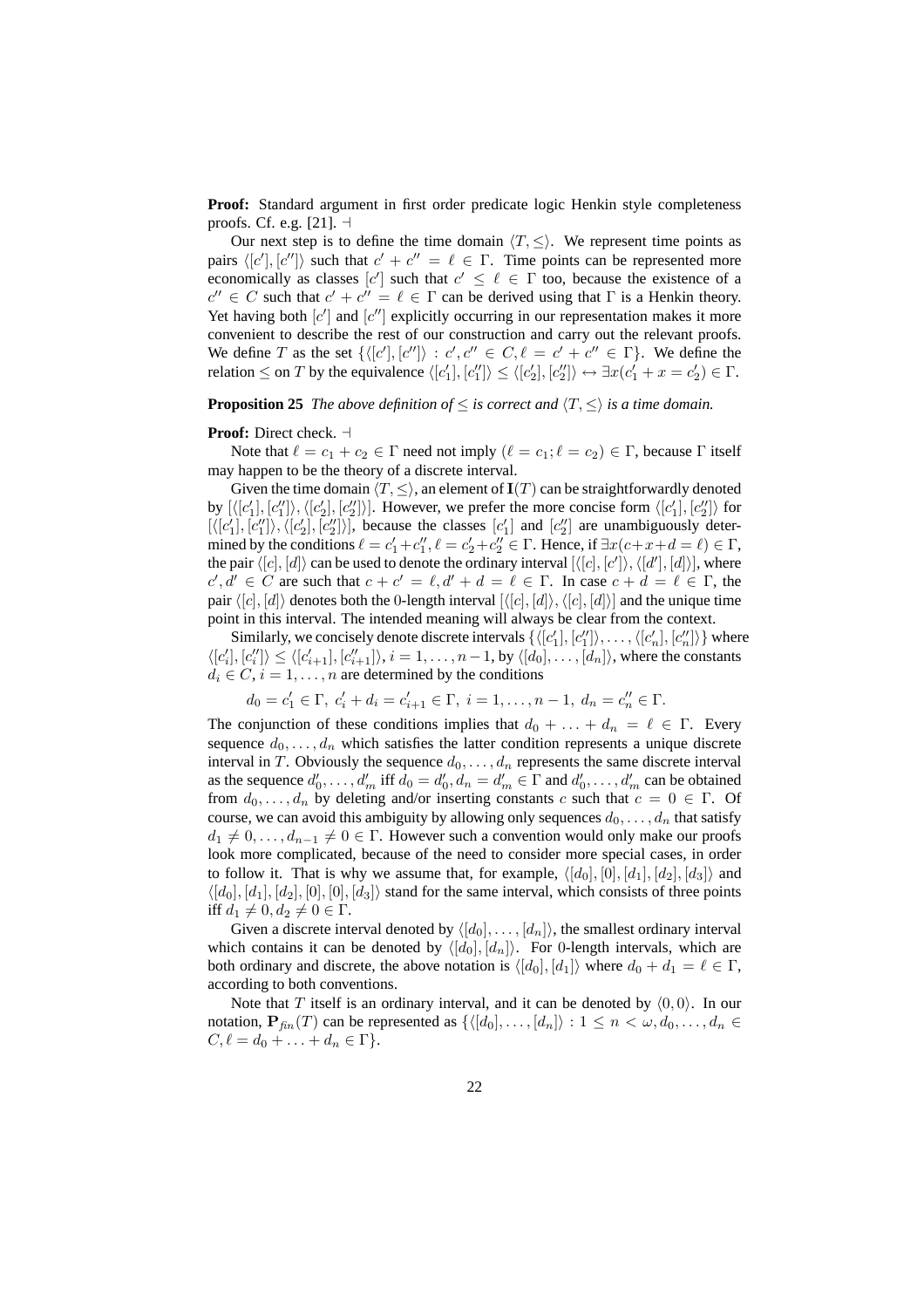We define the function  $m: I_{\wedge}(T) \to D$  by putting

$$
m(\langle [c_0],\ldots,[c_n]\rangle) = \{c \in C : \ell = c_0 + c + c_n \in \Gamma\}.
$$

Note that this equality is meaningful for both discrete and ordinary intervals. In the latter case there is nothing in place of "...". For discrete intervals, one can easily find out that

$$
m(\langle [c_0],[c_1],\ldots,[c_{n-1}],[c_n]\rangle)=\{c\in C: c=c_1+\ldots+c_{n-1}\in \Gamma\}.
$$

For example,  $m(\langle [d_0], [d_1], [d_2], [d_3] \rangle) = \{c \in C : c = d_1 + d_2 \in \Gamma\}.$ 

**Proposition 26** *The above definition of* m *is correct and* m *is a measure function on*  $\mathbf{I}_{\setminus}$   $(T)$ *.* 

**Proof:** Direct check, using the instances of the axiom  $P\ell$  in  $\Gamma$ .  $\dashv$ 

Propositions 24, 25 and 26 entail that

 $F = \langle \langle T, \leq \rangle, \langle D, 0, + \rangle, m \rangle$ 

is an  $ITL_{\wedge}$  frame.

#### **3.2.2 The reference interval**

Let

$$
\sigma_0 = \{ \langle [c_1], [c_2] \rangle : (\ell = c_1; \ell = c_2) \in \Gamma \}.
$$

**Proposition 27**  $\sigma_0 \in \mathbf{I}_{\setminus \setminus}(T)$ .

**Proof:** Since  $\Gamma$  is a complete theory, either  $\ell = c_1 + c_2 \Leftrightarrow (\ell = c_1; \ell = c_2) \in \Gamma$  for all  $c_1, c_2 \in C$ , or  $\delta^* \in \Gamma$ . This follows from the instances of  $L2_{\leftarrow}$  and  $L2_{\Rightarrow}$  in  $\Gamma$  by a purely-ITL argument.

Let  $\delta^* \in \Gamma$ . Then  $\delta^k \in \Gamma$  for some  $k < \omega$  by Lemma 16. Since  $\Gamma$  has witnesses in C, there exist  $c_1, \ldots, c_k \in C$  such that  $(\delta \wedge \ell = c_1; \ldots; \delta \wedge \ell = c_k) \in \Gamma$ . This implies that  $\sigma_0 = \langle 0, [c_1], \ldots, [c_n], 0 \rangle$ .

Let  $\ell = c_1 + c_2 \Leftrightarrow (\ell = c_1; \ell = c_2) \in \Gamma$  hold for all  $c_1, c_2 \in C$ . Then clearly  $\sigma_0 = \langle 0, 0 \rangle = T$ .

#### **3.2.3 The canonical interpretation**

Now let us construct an interpretation I of  $\mathbf{L}(C)$  into F such that  $\langle F, I \rangle, \sigma_0 \models \varphi$  for all  $\varphi \in \Gamma$ . To do this, we first associate a complete Henkin theory  $\mu(\sigma)$  in  $\mathbf{L}(C)$  with witnesses in C with every interval  $\sigma \in I_{\setminus}(\mathcal{T})$  such that  $\sigma \subseteq \sigma_0$ .

**Definition 28** Let  $\langle [c_1], [c_2] \rangle \in I(T)$ . Then we denote the set

$$
\{\varphi \in \mathbf{L}(C) : (\ell = c_1; \varphi; \ell = c_2) \in \Gamma\}
$$

by  $\mu({\langle [c_1],[c_2]\rangle}).$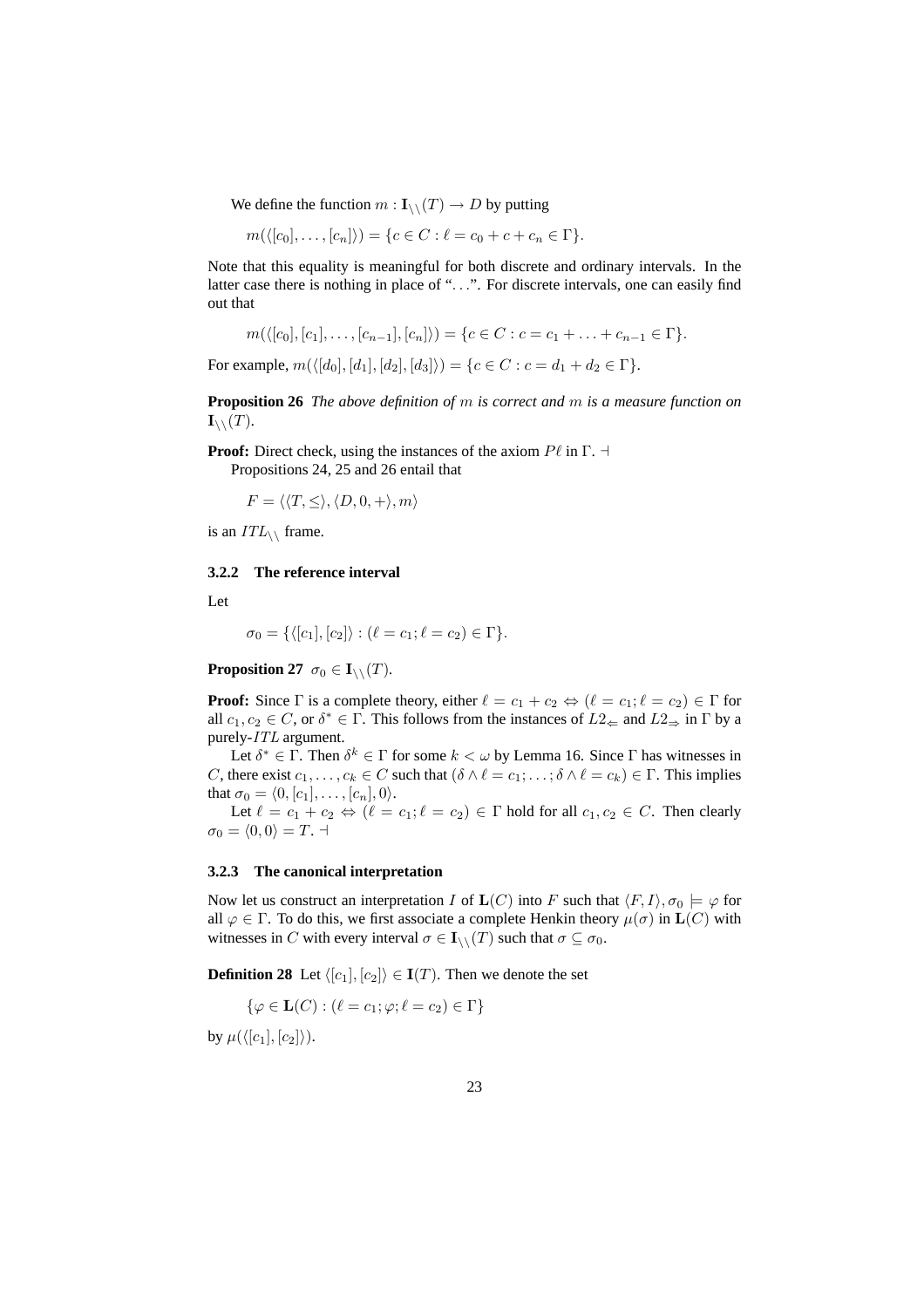**Definition 29** Let  $\sigma \in \mathbf{P}_{fin}(T)$  and  $\sigma = \langle [c_0], \ldots, [c_n] \rangle$ . Let  $(\ell = c_0; \ldots; \ell = c_n) \in$ Γ. Let  $R \in C$  be such that

$$
(\ell = c_0; \overline{R}^* \wedge (\ell = c_1 \wedge \delta; \ldots; \ell = c_{n-1} \wedge \delta)^R; \ell = c_n) \in \Gamma.
$$

Then  $\mu^R(\sigma)$  denotes the set  $\{\varphi : (\ell = c_0; (R \setminus \setminus \varphi); \ell = c_n) \in \Gamma\}.$ 

The condition  $(\ell = c_0; \ldots; \ell = c_n) \in \Gamma$  in Definition 29 is not an immediate consequence of  $\sigma \in \mathbf{P}_{fin}(T)$ , because, for example,  $\langle T, \leq \rangle$  may be dense, and  $\sigma_0$  still may be discrete, which makes possible  $\sigma \not\subseteq \sigma_0$ . However, if this condition is satisfied, then  $(\ell = c_0; (\top \setminus \setminus (\ell = c_1 \land \delta; \ldots; \ell = c_{n-1} \land \delta)); \ell = c_n) \in \Gamma$  by DI2, and

 $(\ell = c_0; \overline{R}^* \wedge (\ell = c_1 \wedge \delta; \ldots; \ell = c_{n-1} \wedge \delta)^R; \ell = c_n) \in \Gamma$ 

is guaranteed to hold for some  $R \in C$ , because  $\Gamma$  is a Henkin theory with witnesses in C. Hence, for every discrete interval  $\sigma \subseteq \sigma_0$  there exists an  $R \in C$  such that  $\mu^R(\sigma)$  is defined.

It can easily be established that, if the sequence  $c'_0, \ldots, c'_m$  of rigid constants in C can be obtained from the sequence  $c_0, \ldots, c_n$  by inserting and/or deleting rigid constants  $c \in C$  such that  $c = 0 \in \Gamma$ , and  $c_0 = c'_0$ ,  $c_n = c'_m \in \Gamma$ , then

$$
\overline{R}^* \wedge (\ell = c_1 \wedge \delta; \ldots; \ell = c_{n-1} \wedge \delta)^R \text{ and } \overline{R}^* \wedge (\ell = c'_1 \wedge \delta; \ldots; \ell = c'_{n-1} \wedge \delta)^R
$$

are equivalent. Hence, the definition of  $\mu^R(\sigma)$  does not depend on the choice of the sequence  $c_0, \ldots, c_n$  used to represent  $\sigma$ .

The following proposition entails that  $\mu^R(\sigma)$  does not depend on the choice of R and, since appropriate R are always available in C, we can define  $\mu(\sigma)$  as  $\mu^{R}(\sigma)$  for some arbitrarily chosen  $R$  with the required properties.

**Proposition 30** *Let*  $R_1$  *and*  $R_2$  *both satisfy the requirements on*  $R$  *from Definition 29 for some discrete interval*  $\sigma$ *. Then*  $\mu^{R_1}(\sigma) = \mu^{R_2}(\sigma)$ *.* 

**Proof:** Let  $\sigma = \langle [c_0], \ldots, [c_n] \rangle$ . Since removing the elements  $c_i$  satisfying  $c_i = 0 \in \Gamma$ from the sequence  $c_1, \ldots, c_{n-1}$  has no effect on  $\mu^R(\sigma)$  for appropriate R, we can assume that  $c_1 \neq 0, \ldots, c_{n-1} \neq 0 \in \Gamma$  without loss of generality. Let P denote  $(\ell = c_1 \wedge \delta; \ldots; \ell = c_{n-1} \wedge \delta)$  for the sake of brevity. The definition of  $\delta^R$  implies that

$$
\vdash_{ITL_{\setminus \setminus}} c_i \neq 0 \land (\ell = c_i \land \delta)^R \Rightarrow \ell = c_i \land R \land \delta, \ i = 1, \dots, n-1.
$$

That is why the formula

$$
\bigwedge_{i=1}^{n-1} c_i \neq 0 \wedge \overline{R_1}^* \wedge P^{R_1} \wedge \overline{R_2}^* \wedge P^{R_2} \Rightarrow \Box(R_1 \Leftrightarrow R_2)
$$

has an equivalent one which is valid in the  $ITL^*$ -subset of  $ITL_{\backslash\backslash}$ . This implies that the above formula is an  $ITL_{\setminus\setminus}$  theorem. Hence  $(\ell = c_0; \overline{R_i}^* \wedge P^{R_i}; \ell = c_n) \in \Gamma$ ,  $i = 1, 2$ , entails that  $(\ell = c_0; \Box(R_1 \Leftrightarrow R_2); \ell = c_n) \in \Gamma$ . This means that

$$
(\ell = c_0; (R_1 \setminus \setminus \varphi); \ell = c_n) \in \Gamma \text{ and } (\ell = c_0; (R_2 \setminus \setminus \varphi); \ell = c_n) \in \Gamma
$$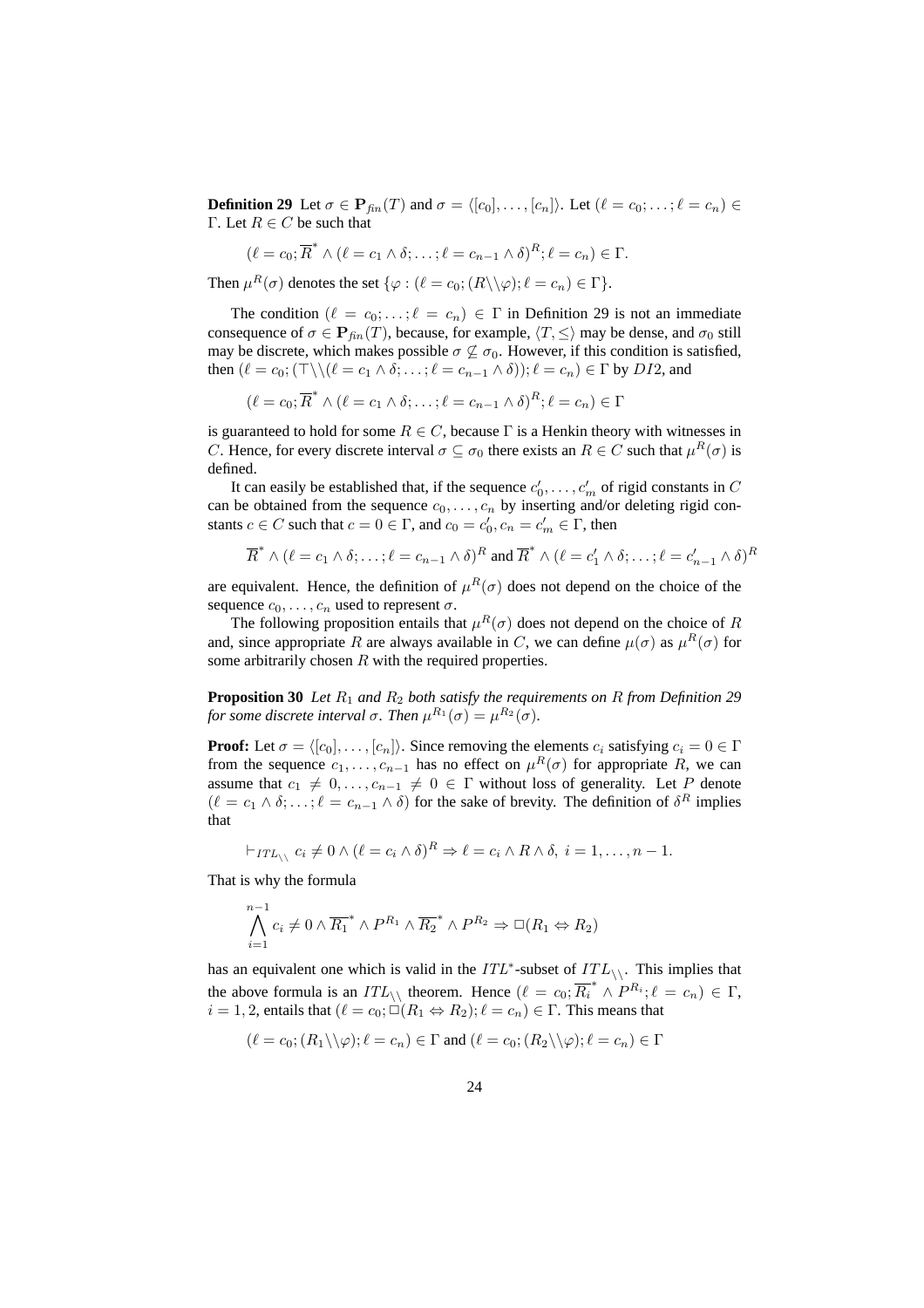are equivalent for every  $\varphi \in L(C)$  by T5 of Theorem 8,  $Mono_1$  and  $Mono_r$ .

The only remaining case in which  $\mu(\sigma)$  is over-defined occurs if  $\sigma$  is both an ordinary and a discrete interval. This is possible for 0-length intervals  $\sigma$ , and in case the time domain  $\langle T, \leq \rangle$  itself is discrete. The following proposition shows that the two definitions of  $\mu$  agree in this case too:

**Proposition 31** *Let*  $c_0, \ldots, c_n \in C$  *be such that*  $c_1 \neq 0, \ldots, c_{n-1} \neq 0 \in \Gamma$  *and* 

$$
(\ell = c_0; \ell = c_1 \wedge \delta; \ldots; \ell = c_{n-1} \wedge \delta; \ell = c_n) \in \Gamma.
$$

*Let*  $R \in C$  *be such that* 

$$
(\ell = c_0; \overline{R}^* \wedge (\ell = c_1 \wedge \delta; \ldots; \ell = c_{n-1} \wedge \delta)^R; \ell = c_n) \in \Gamma.
$$

*Then*  $\mu({\langle [c_0], [c_n] \rangle}) = \mu^R({\langle [c_0], [c_1], \ldots, [c_{n-1}], [c_n] \rangle}).$ 

**Proof:** Both  $\mu(\langle [c_0], [c_n] \rangle)$  and  $\mu^R(\langle [c_0], [c_1], \ldots, [c_{n-1}], [c_n] \rangle)$  are complete theories by Lemmata 21 and 23. Hence it is sufficient to prove that  $\mu^R(\langle [c_0], \ldots, [c_n] \rangle) \subseteq$  $\mu(\langle [c_0], [c_n] \rangle).$ 

Using that  $\delta^R$  stands for  $R^* \wedge \neg (\ell \neq 0 \wedge R^*; \ell \neq 0 \wedge R^*)$ , we obtain

$$
(\ell = c_0; \overline{R}^* \wedge (\ell = c_1 \wedge R; \ldots; \ell = c_{n-1} \wedge R); \ell = c_n) \in \Gamma
$$

from  $(\ell = c_0; \overline{R}^* \wedge (\ell = c_1 \wedge \delta; \ldots; \ell = c_{n-1} \wedge \delta)^R; \ell = c_n) \in \Gamma$  by a purely-ITL<sup>\*</sup> deduction. Together with  $(\ell = c_0; \ell = c_1 \wedge \delta; \ldots; \ell = c_{n-1} \wedge \delta; \ell = c_n) \in \Gamma$ , this implies  $(\ell = c_0; \Box(R \Rightarrow \delta); \ell = c_n) \in \Gamma$  by a purely-ITL\* deduction again. Hence  $\Box(R \Rightarrow \delta) \in \mu(\langle [c_0], [c_n] \rangle)$ , and, given a  $\varphi$  such that  $(R \setminus \varphi) \in \mu(\langle [c_0], [c_n] \rangle)$ , T5 of Theorem 8 implies that we have  $(\delta \setminus \varphi) \in \mu(\langle [c_0], [c_n] \rangle)$  too. Since  $(\ell =$  $c_0; \ell = c_1 \wedge \delta; \ldots; \ell = c_{n-1} \wedge \delta; \ell = c_n) \in \Gamma$  implies  $\delta^* \in \mu(\langle [c_0], [c_n] \rangle), (\delta \setminus \setminus \varphi) \in \Gamma$  $\mu({\langle [c_0], [c_n] \rangle})$  implies  $\varphi \in \mu({\langle [c_0], [c_n] \rangle})$  by DI1. This concludes the proof, because  $\varphi \in \mu^R(\langle [c_0], \ldots, [c_n] \rangle)$  is equivalent to  $(R \setminus \varphi) \in \mu(\langle [c_0], [c_n] \rangle)$  by the definition of  $\mu^R(\langle [c_0], \ldots, [c_n]\rangle)$ . ⊣

We define the canonical interpretation  $I$  of  $\mathbf{L}(C)$  into the canonical frame  $F$  by the following (standard) clauses:

| $I(x) = [c]$                             | if $x = c \in \Gamma$                                                                   | for individual             |
|------------------------------------------|-----------------------------------------------------------------------------------------|----------------------------|
|                                          |                                                                                         | variables $x$              |
| $I(d) = [c]$                             | if $d = c \in \Gamma$                                                                   | for rigid constants $d$    |
| $I(f)([c_1], \ldots, [c_n]) = [c]$       | if $f(c_1,\ldots,c_n)=c\in\Gamma$                                                       | for <i>n</i> -ary rigid    |
|                                          |                                                                                         | function symbols $f$       |
| $I(R)([c_1], \ldots, [c_n]) = 1$         | if $R(c_1,\ldots,c_n)\in \Gamma$                                                        | for <i>n</i> -ary rigid    |
|                                          |                                                                                         | relation symbols $R$       |
| $I(d)(\sigma) = [c]$                     | if $d = c \in \mu(\sigma)$                                                              | for flexible constants d   |
|                                          | $I(f)(\sigma, [c_1], \ldots, [c_n]) = [c]$ if $f(c_1, \ldots, c_n) = c \in \mu(\sigma)$ | for <i>n</i> -ary flexible |
|                                          |                                                                                         | function symbols $f$       |
| $I(R)(\sigma, [c_1], \ldots, [c_n]) = 1$ | if $R(c_1,\ldots,c_n)\in\mu(\sigma)$                                                    | for $n$ -ary flexible      |
|                                          |                                                                                         | relation symbols $R$       |
|                                          |                                                                                         |                            |

The above definitions for flexible symbols' interpretations apply only to  $\sigma \subseteq \sigma_0$ . The values of I on these symbols for other  $\sigma \in I_{\setminus}(\mathcal{T})$  are irrelevant to the properties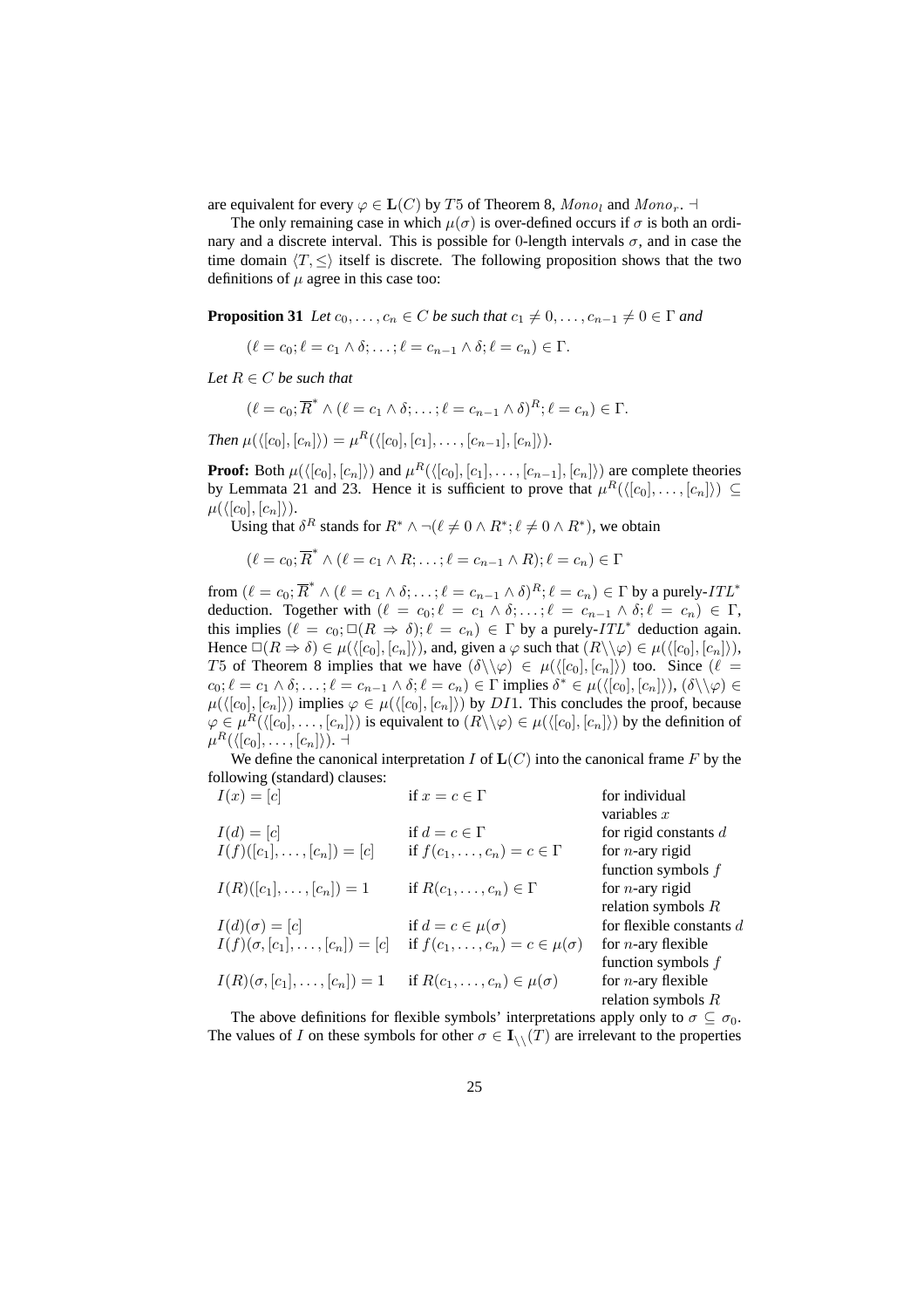of  $\langle F, I \rangle$  that we need to establish. Besides, Γ provides no information on how to determine these values. That is why we leave them unspecified. The only exception is  $I(\ell)$ :

 $I(\ell)(\sigma) = m(\sigma)$  for all  $\sigma \in I_{\setminus\setminus}(T)$ .

This definition agrees with the clause about flexible constant symbols in general, which applies to  $\ell$  too.

Clearly,  $M = \langle F, I \rangle$  is a model for  $\mathbf{L}(C)$ .

#### **3.2.4 The truth lemma**

Now let us prove that  $M, \sigma_0 \models \varphi$  iff  $\varphi \in \Gamma$ , for all  $\varphi \in L(C)$ . To do this, we use the auxiliary propositions below.

**Proposition 32** *Let*  $\sigma_1, \sigma_2 \subseteq \sigma_0$ *. Let either*  $\sigma_1, \sigma_2 \in I(T)$  *or*  $\sigma_1, \sigma_2 \in P_{fin}(T)$ *. Let*  $\max \sigma_1 = \min \sigma_2$ *. Then*  $\mu(\sigma_1)$ ;  $\mu(\sigma_2) \subset \mu(\sigma_1; \sigma_2)$ *.* 

**Proof:** We do the cases  $\sigma_1, \sigma_2 \in I(T)$  and  $\sigma_1, \sigma_2 \in P_{fin}(T)$  separately. Let  $\sigma_1, \sigma_2 \in I(T)$ . Then there exist  $c'_1, c''_1, c'_2, c''_2 \in C$  such that

$$
\mu(\sigma_i) = \{ \varphi \in \mathbf{L}(C) : (\ell = c_i'; \varphi; \ell = c_i'') \in \Gamma \}, i = 1, 2,
$$

and  $\max \sigma_1 = \min \sigma_2$  implies that  $c'_1 \leq c'_2, c''_2 \leq c''_1, c'_2 + c''_1 = \ell \in \Gamma$ . It can be shown by an ITL deduction from this that

$$
(\ell = c'_1; \varphi_1; \ell = c''_1) \land (\ell = c'_2; \varphi_2; \ell = c''_2) \Rightarrow (\ell = c'_1; \varphi_1; \varphi_2; \ell = c''_2) \in \Gamma
$$

Since obviously  $\mu(\sigma_1; \sigma_2) = \{ \varphi \in \mathbf{L}(C) : (\ell = c_1'; \varphi; \ell = c_2'') \in \Gamma \}$ , this entails that  $\mu(\sigma_1); \mu(\sigma_2) \subset \mu(\sigma_1; \sigma_2).$ 

Now let  $\sigma_1, \sigma_2 \in \mathbf{P}_{fin}(T)$ . Let  $\sigma_1, \sigma_2 = \langle [c_0], \ldots, [c_n] \rangle$ . Then obviously there exists a  $k \in \{1, ..., n-1\}$  such that  $\sigma_1$  and  $\sigma_2$  can be represented as  $\langle [c_0], ..., [c_k], [c']\rangle$ and  $\langle [c''], [c_{k+1}], \ldots, [c_n] \rangle$ , respectively, where  $c', c'' \in C$  are such that

$$
c'' = c_0 + \dots + c_{k-1}, c' = c_0 + \dots + c_k \in \Gamma.
$$

Let  $R \in \mathbb{C}$  satisfy the requirements of Definition 29 with respect to  $\sigma_1$ ;  $\sigma_2$  and  $\mu(\sigma_1; \sigma_2)$  =  $\mu^R(\sigma_1;\sigma_2)$ . The above representations of  $\sigma_1$  and  $\sigma_2$  imply that R satisfies these requirements with respect to  $\sigma_1$  and  $\sigma_2$  too, and  $\mu(\sigma_i) = \mu^R(\sigma_i)$ ,  $i = 1, 2$ . Just like in the previous case,

$$
\begin{pmatrix}\n(\ell = c_0; (R \setminus \varphi_1) \wedge \overline{R}^*; \ell = c') \wedge \\
(\ell = c''; (R \setminus \varphi_2) \wedge \overline{R}^*; \ell = c_n)\n\end{pmatrix} \Rightarrow (\ell = c_0; (R \setminus \varphi_1) \wedge \overline{R}^*; (R \setminus \varphi_2) \wedge \overline{R}^*; \ell = c_n)
$$

is a member of Γ. Besides, the choice of R entails that  $(\ell = c_0; \overline{R}^*; \ell = c_n) \in \Gamma$ . Hence, it is sufficient to show that

$$
\vdash_{ITL_{\setminus \setminus}} \big((R \setminus \setminus \varphi_1) \wedge \overline{R}^*; (R \setminus \setminus \varphi_2) \wedge \overline{R}^* \big) \wedge \overline{R}^* \Rightarrow (R \setminus \setminus (\varphi_1; \varphi_2)).
$$

It follows from the deduction below: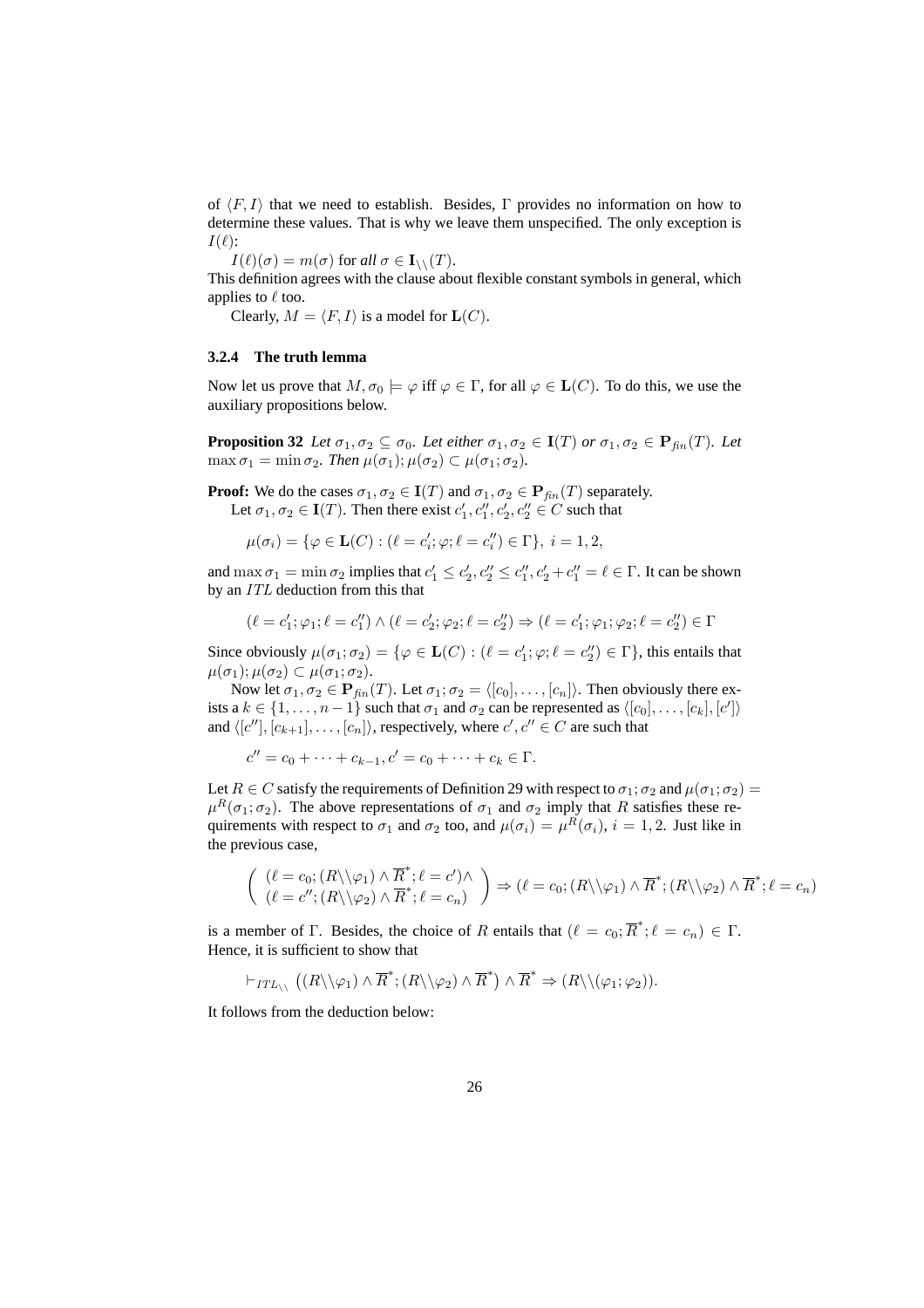1  $(R \setminus \varphi_i) \wedge \overline{R}^* \Rightarrow \varphi_i^R$  $P3, ITL^*, i = 1, 2$ <br>P3, ITL<sup>\*</sup>, i = 1, 2 2  $((R\backslash \backslash \varphi_1) \wedge \overline{R}^*; (R\backslash \backslash \varphi_2) \wedge \overline{R}^*) \Rightarrow (\varphi_1; \varphi_2)$  $R$  1, Mono<sub>l</sub>, Mono<sub>r</sub>  $\overrightarrow{R}^* \Rightarrow (R \Rightarrow R)$ R TTL 4  $(\varphi_1; \varphi_2)^R \wedge (R \Rightarrow R)^R \wedge \overline{R}^* \Rightarrow (R \setminus (\varphi_1; \varphi_2))$   $P1$ 5 ¡  $(R\setminus\varphi_1)\wedge R^* : (R\setminus\varphi_2)\wedge \overline{R}^* \rightarrow (R\setminus(\varphi_1;\varphi_2))$  2-4, PC

This concludes the proof.  $\dashv$ 

The role of the following proposition is analogous to that of Proposition 32, yet with respect to  $(\cdot \setminus \setminus \cdot)$  instead of  $(\cdot; \cdot)$ .

**Proposition 33** Let  $\sigma, \sigma' \in I_1 \setminus (T)$ ,  $\sigma' = \langle [c_0], \ldots, [c_n] \rangle$  and  $\sigma' \subseteq \sigma \subseteq \langle [c_0], [c_n] \rangle$ . Let  $R \in C$  be such that  $\overline{R}^*, (\ell = c_1 \wedge \delta; \ldots; \ell = c_{n-1} \wedge \delta)^R \in \mu(\sigma)$ . Then  $\{\varphi : \ell = c_1 \wedge \delta; \ldots; \ell = c_{n-1} \wedge \delta\}$  $(R \setminus \varphi) \in \mu(\sigma) = \mu(\sigma)$ .

**Proof:** We do the cases  $\sigma \in I(T)$  and  $\sigma \in P_{fin}(T)$  separately.

In case  $\sigma \in I(T)$ ,  $\sigma = \langle [c_0], [c_n] \rangle$ , because min  $\sigma' = \min \langle [c_0], [c_n] \rangle$ , max  $\sigma' =$  $\max\langle [c_0], [c_n] \rangle$  and  $\sigma' \subseteq \sigma \subseteq \langle [c_0], [c_n] \rangle$ . In this case the proposition follows immediately from the definitions of  $\mu^R(\sigma')$  and  $\mu(\sigma)$ .

Now let  $\sigma \in \mathbf{P}_{fin}(T)$ . Let P denote the formula  $(\ell = c_1 \wedge \delta; \ldots; \ell = c_{n-1} \wedge \delta)$ for the sake of brevity. Let  $\sigma = \langle [d_0], \ldots, [d_m] \rangle$ . Then  $c_0 \in [d_0]$  and  $c_n \in [d_m]$ , and  $\mu(\sigma) = \mu^{R'}(\sigma)$  for some  $R' \in C$  such that

$$
(\ell = d_0; \overline{R'}^* \wedge (\ell = d_1 \wedge \delta; \ldots; \ell = d_{m-1} \wedge \delta)^{R'}; \ell = d_m) \in \Gamma.
$$

Similarly, let  $\mu(\sigma') = \mu^{R''}(\sigma')$  for some  $R'' \in C$  such that

$$
(\ell = d_0; \overline{R''}^* \wedge P^{R''}; \ell = d_m) \in \Gamma.
$$

Let  $\Delta$  denote the theory  $\mu({\langle [c_0],[c_n]\rangle})$  of the ordinary interval  ${\langle [c_0],[c_n]\rangle}$ , which underlies  $\sigma$ , for the sake of brevity. Now  $P^R$ ,  $\overline{R}^* \in \mu(\sigma)$  entails that  $(R' \setminus P^R \wedge \overline{R}^*) \in \Delta$ , whence, using that  $\overline{R'}^* \in \Delta$ , we obtain  $(R' \setminus P^R)$ ,  $(R' \setminus \overline{R}^*) \in \Delta$  by T4 of Theorem 8. Similarly, using that

$$
\vdash_{ITL_{\setminus \setminus}} P^R \wedge \overline{R}^* \Rightarrow (R \setminus \setminus P)
$$

follows from P3, whence

$$
\vdash_{ITL_{\setminus \setminus}} \overline{R'}^* \Rightarrow (R' \setminus \setminus P^R \land \overline{R}^* \Rightarrow (R \setminus \setminus P))
$$

by PN and the definition of  $\overline{R'}^*$ , we obtain  $(R' \setminus (R \setminus P)) \in \Delta$ . This implies  $((R'\setminus\setminus R)\setminus P) \in \Delta$  by P4. Furthermore,  $(R'\setminus\setminus R^*) \in \Delta$  implies  $(R'\setminus\setminus R)^* \in \Delta$ by T7 of Lemma 18, whence  $P^{(R' \setminus R)} \in \Delta$  by P3 again. Now notice that

$$
\overline{(R'\backslash\backslash R)}^*\wedge\overline{R''}^*\wedge P^{(R'\backslash\backslash R)}\wedge P^{R''}\Rightarrow \Box((R'\backslash\backslash R)\Leftrightarrow R'')
$$

is valid in  $ITL^*$  and therefore an  $ITL_{\setminus\setminus}$  theorem. Hence  $\square((R'\setminus R) \Leftrightarrow R'') \in \Delta$ . This entails that  $(R'\setminus (R\setminus \Diamond)) \in \Delta$  and  $(R''\setminus \Diamond) \in \Delta$  are equivalent for all  $\varphi \in \Delta$  $\mathbf{L}(C)$  by T5 of Theorem 8, P3 and P4. This concludes the proof, because  $\varphi \in \mu(\sigma')$ is equivalent to  $(R'' \setminus \setminus \varphi) \in \Delta$  by the choice of  $R''$ .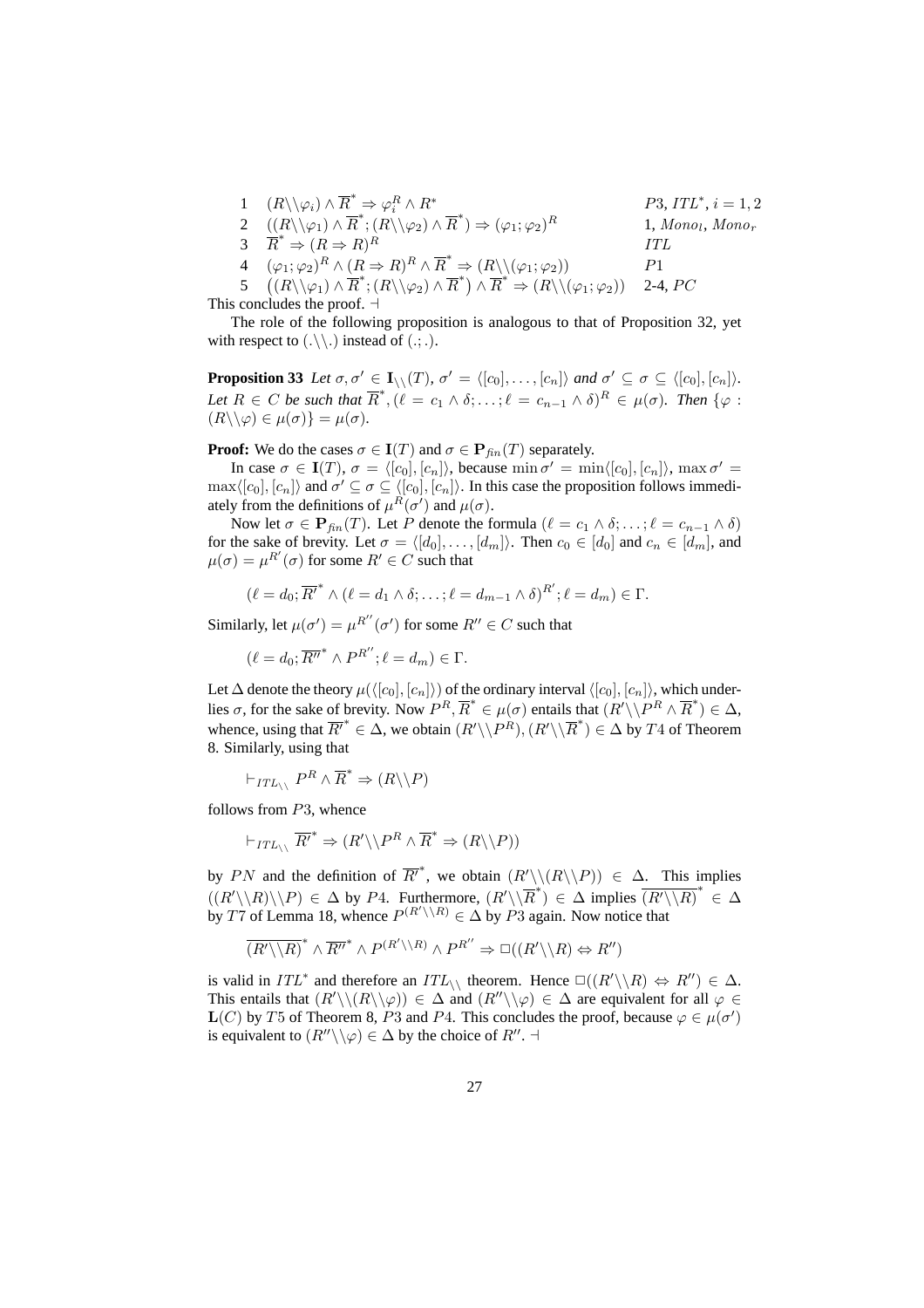**Proposition 34** *Let*  $\sigma \in I_{\wedge}(T)$  *and*  $\Gamma_1, \Gamma_2$  *be complete Henkin theories in*  $L(C)$ *with witnesses in* C *and*  $\Gamma_1$ ;  $\Gamma_2 \subset \mu(\sigma)$ *. Then there exists a*  $\tau \in \sigma$  *such that*  $\Gamma_1 =$  $\mu(\sigma \cap [\min \sigma, \tau])$  *and*  $\Gamma_2 = \mu(\sigma \cap [\tau, \max \sigma]).$ 

**Proof:** Let  $\sigma = \langle [c_0], \ldots, [c_n] \rangle$  for some  $c_0, \ldots, c_n \in C$ , if  $\sigma \in \mathbf{P}_{\text{fin}}(T)$ . Let  $\sigma =$  $\langle [c_0], [c_n] \rangle$  otherwise. Let  $c', c'', d_1, d_2 \in C$  be such that  $\ell = d_i \in \Gamma_i$ ,  $i = 1, 2$ , and  $c' = c_0 + d_1$ ,  $c' = d_2 + c''$ . Then a direct check shows that  $\tau$  can be chosen to be  $\langle [c'], [c''] \rangle$ .  $\neg$ 

**Theorem 35 (Truth lemma)** Let  $t, \varphi \in L(C)$ ,  $\sigma \in I_{\wedge}(T)$  and  $\sigma \subseteq \sigma_0$ . Then  $I_{\sigma}(t) =$ [c] *iff*  $t = c \in \mu(\sigma)$ *, and*  $M, \sigma \models \varphi$  *iff*  $\varphi \in \mu(\sigma)$ *.* 

**Proof:** Induction on the construction of terms t and formulas  $\varphi$ . We omit the details about terms, because they are standard. The equivalence for atomic formulas  $\varphi$  is an immediate consequence of the definition of  $\mu(\sigma)$ . Inductive steps which correspond to propositional connectives and ∃ are trivial.

Let  $\varphi$  be  $(\varphi_1; \varphi_2)$ . Then  $\varphi \in \mu(\sigma)$  implies  $(\varphi_1 \wedge \ell = d_1; \varphi_2 \wedge \ell = d_2) \in \mu(\sigma)$ for some  $d_1, d_2 \in C$ , because  $\vdash_{ITL_{\setminus \setminus}} (\varphi_1; \varphi_2) \Rightarrow \exists x \exists y (\varphi_1 \land \ell = x; \varphi_2 \land \ell = y),$ and  $\mu(\sigma)$  is a Henkin theory with witnesses in C. Now Corollary 22 implies that there are two complete theories Henkin theories  $\Gamma_1$  and  $\Gamma_2$  with witnesses in C such that  $\varphi_i, \ell = d_i \in \Gamma_i, i = 1, 2$ , and  $\Gamma_1, \Gamma_2 \subset \mu(\sigma)$ . Hence there exist a  $\tau \in \sigma$ and  $\sigma_1, \sigma_2 \subseteq \sigma$  such that  $\sigma_1 = [\min T, \tau] \cap \sigma$ ,  $\sigma_2 = [\tau, \max T] \cap \sigma$ ,  $\Gamma_1 = \mu(\sigma_1)$ and  $\Gamma_2 = \mu(\sigma_2)$  by Proposition 34. This is equivalent to  $M, \sigma_i \models \varphi_i, i = 1, 2$ , by the induction hypothesis, whence  $M, \sigma \models \varphi$ . For the converse implication, note that  $M, \sigma \models \varphi$  implies  $M, \sigma_i \models \varphi_i, i = 1, 2$ , for some  $\sigma_1, \sigma_2$  such that  $\sigma_1; \sigma_2 = \sigma$ , whence  $\varphi_i \in \mu(\sigma_i)$ ,  $i = 1, 2$ , by the induction hypothesis. This implies  $\varphi \in \mu(\sigma)$ , because  $\mu(\sigma_1)$ ;  $\mu(\sigma_2) \subset \mu(\sigma)$  by Proposition 32.

The inductive step is similar about  $\varphi$  being  $\varphi_1^*$ , because  $\varphi \in \mu(\sigma)$  is equivalent to the existence of a  $k < \omega$  such that  $\varphi_1^k \in \mu(\sigma)$  by Lemma 16, and  $M, \sigma \models \varphi$  is equivalent to the existence of a  $k < \omega$  such that  $M, \sigma \models \varphi^k$  by the definition of  $\models$ .

Let  $\varphi$  be  $(\varphi_1 \setminus \varphi_2)$ . We consider the cases  $\ell = 0 \in \mu(\sigma)$  and  $\ell \neq 0 \in \mu(\sigma)$ separately.

Let  $\ell = 0 \in \mu(\sigma)$ . Then  $m(\sigma) = 0$  by the definition of m, and  $\varphi_2 \in \mu(\sigma)$  by T3 of Theorem 8, whence,  $M, \sigma \models \varphi_2$  by the induction hypothesis. This entails  $M, \sigma \models \varphi$ . The converse implication follows from  $T3$  in a similarly straightforward way.

Let  $\ell \neq 0 \in \mu(\sigma)$ . Since  $\mu(\sigma)$  is a Henkin theory,  $\varphi \in \mu(\sigma)$  implies that there exists an  $R \in C$  such that  $\overline{R}^*, \Box(R \Rightarrow \varphi_1), \varphi_2^R \in \mu(\sigma)$ . This entails that  $(R \setminus \varphi_2) \in$  $\mu(\sigma)$  by P3.  $\overline{R}^* \in \mu(\sigma)$  implies that there is a unique  $k < \omega$ ,  $k \neq 0$  such that  $R^k \in \mu(\sigma)$ . Let  $c_1, \ldots, c_k \in C$  be such that  $(\ell = c_1 \wedge R; \ldots; \ell = c_k \wedge R) \in \mu(\sigma)$ . Such constants exist, because  $\mu(\sigma)$  is a Henkin theory with witnesses in C. Hence  $(\ell = c_1; \ldots; \ell = c_k) \in \mu(\sigma)$  too. The definition of  $\overline{R}^*$  implies that  $c_1 \neq 0, \ldots, c_{k-1} \neq 0$  $0 \in Γ$ .

We can choose the constants  $c_0, c_{k+1} \in C$  so that  $\sigma = \langle [c_0], [c_{k+1}]\rangle$ , in case  $\sigma \in$  $\mathbf{I}(T)$ , and  $\sigma = \langle [c_0], [c'_1], \ldots, [c'_l], [c_{k+1}] \rangle$ , in case  $\sigma \in \mathbf{P}_{fin}(T)$  for some  $c'_1, \ldots, c'_l \in$ *C*. Let  $\sigma' = \langle [c_0], [c_1], \ldots, [c_k], [c_{k+1}]\rangle$ . Then  $(\ell = c_1; \ldots; \ell = c_k) \in \mu(\sigma)$  implies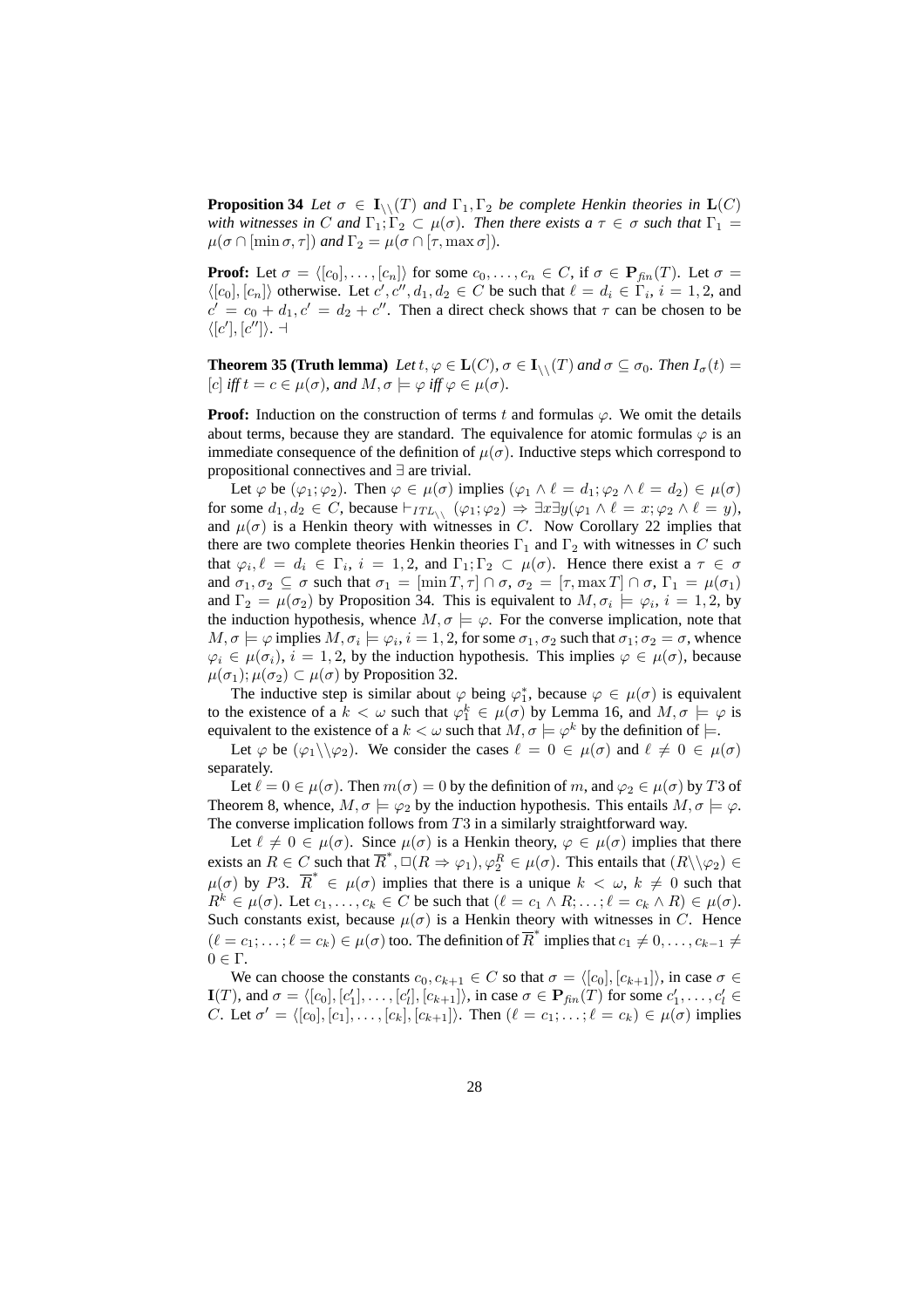$\sigma \supseteq \sigma'$  and  $\min \sigma = \min \sigma'$ ,  $\max \sigma = \max \sigma'$ . Let us prove that  $\varphi_2 \in \mu(\sigma')$  by finding an  $R' \in C$  such that  $\sigma$ ,  $\sigma'$  and  $R'$  satisfy the conditions of Proposition 33.

DI2 and  $(\ell = c_1; \ldots; \ell = c_k) \in \mu(\sigma)$  imply that  $(\top \setminus \setminus (\ell = c_1 \land \delta; \ldots; \ell =$  $(c_k \wedge \delta)$ )  $\in \mu(\sigma)$ . Then there exists an  $R' \in C$  such that  $\overline{R'}^*, (\ell = c_1 \wedge \delta; \ldots; \ell =$  $c_k \wedge \delta^{i'} \in \mu(\sigma)$ . Since  $(\ell = c_i \wedge \delta)^{R'}$  stands for

$$
\ell = c_i \wedge (R')^* \wedge \neg ((R')^* \wedge \ell \neq 0; (R')^* \wedge \ell \neq 0)
$$

by the definitions of  $\delta$ ,  $(.)^{R'}$  and  $P\ell$ , it can be established by a purely  $ITL^*$  deduction that

$$
\vdash_{ITL_{\setminus \setminus}} c_i \neq 0 \Rightarrow ((\ell = c_i \land \delta)^{R'} \Rightarrow \ell = c_i \land R')
$$

where  $i = 1, ..., k$ . This implies that  $(\ell = c_1 \land R'; ..., \ell = c_k \land R') \in \mu(\sigma)$ . Now, using that

$$
\vdash_{ITL_{\setminus \setminus}} \bigwedge_{i=1}^k c_i \neq 0 \wedge \overline{R}^* \wedge \overline{R'}^* \wedge \left( \begin{array}{c} (\ell = c_1 \wedge R; \ldots; \ell = c_k \wedge R) \wedge \\ (\ell = c_1 \wedge R'; \ldots; \ell = c_k \wedge R') \end{array} \right) \Rightarrow \Box(R \Leftrightarrow R'),
$$

which can be established by a purely  $ITL^*$  deduction too, we obtain  $\square(R \Leftrightarrow R') \in$  $\mu(\sigma)$ , which implies  $\Box(R' \Rightarrow \varphi_1) \in \mu(\sigma)$ , and, furthermore,  $(R' \setminus \varphi_2) \in \mu(\sigma)$  by T5 of Theorem 8. Hence,  $\varphi_2 \in \mu(\sigma')$  by Proposition 33.

This implies  $M, \sigma' \models \varphi_2$  by the inductive hypothesis. Similarly, since

$$
(\ell = c_1 \wedge R'; \ldots; \ell = c_k \wedge R') \in \mu(\sigma),
$$

the subintervals  $\sigma_i = \langle [c_0+ \ldots + c_{i-1}], [c_{i+1}+ \ldots + c_{k+1}] \rangle \cap \sigma$  of  $\sigma$  satisfy  $M, \sigma_i \models R'$ , and, consequently,  $M, \sigma_i \models \varphi_1$ , because  $\square (R' \Rightarrow \varphi_1) \in \mu(\sigma)$ , for  $i = 1, ..., k$ . This can be demonstrated in detail by repeating the inductive step about  $(.;.)$ -formulas which appears in this proof. Hence  $M, \sigma \models (\varphi_1 \setminus \setminus \varphi_2)$ .

Now let us prove that  $M, \sigma \models \varphi$  implies  $\varphi \in \mu(\sigma)$ .  $M, \sigma \models \varphi$  implies that there exist  $c_0, \ldots, c_n \in C$  such that  $M, \sigma \models (\varphi_1 \land \ell = c_1; \ldots; \varphi_1 \land \ell = c_{n-1})$  and  $\sigma' =$  $\langle [c_0], \ldots, [c_n] \rangle$  satisfies  $\sigma' \subseteq \sigma$ ,  $\min \sigma' = \min \sigma$ ,  $\max \sigma' = \max \sigma$ , and  $M, \sigma' \models \varphi_2$ . By the induction hypothesis,  $\varphi_2 \in \mu(\sigma')$ . Since  $(\ell = c_1; \ldots; \ell = c_{n-1}) \in \mu(\sigma)$ , we have  $(\top \setminus (\ell = c_1 \land \delta; \ldots; \ell = c_{n-1} \land \delta)) \in \mu(\sigma)$  by DI2. Hence there exists an  $R \in C$  such that

$$
\overline{R}^*, (\ell = c_1 \wedge \delta; \ldots; \ell = c_{n-1} \wedge \delta)^R \in \mu(\sigma).
$$

This, together with  $(\varphi_1 \wedge \ell = c_1; \ldots; \varphi_1 \wedge \ell = c_{n-1}) \in \mu(\sigma)$ , which follows from  $M, \sigma \models (\varphi_1 \land \ell = c_1; \ldots; \varphi_1 \land \ell = c_{n-1})$  by a repetition of the inductive step about (.; .)-formulas which appears in this proof, entails that  $\Box(R \Rightarrow \varphi_1) \in \mu(\sigma)$ by a purely-ITL<sup>\*</sup> deduction. Proposition 33 implies that  $(R \setminus \varphi_2) \in \mu(\sigma)$ . Hence  $(\varphi_1 \setminus \varphi_2) \in \mu(\sigma)$  follows from  $\Box(R \Rightarrow \varphi_1) \in \mu(\sigma)$  by T5 of Theorem 8.  $\neg$ 

#### **3.2.5 The completeness theorem**

Now we are ready to prove our completeness theorem about  $ITL_{\wedge}$ .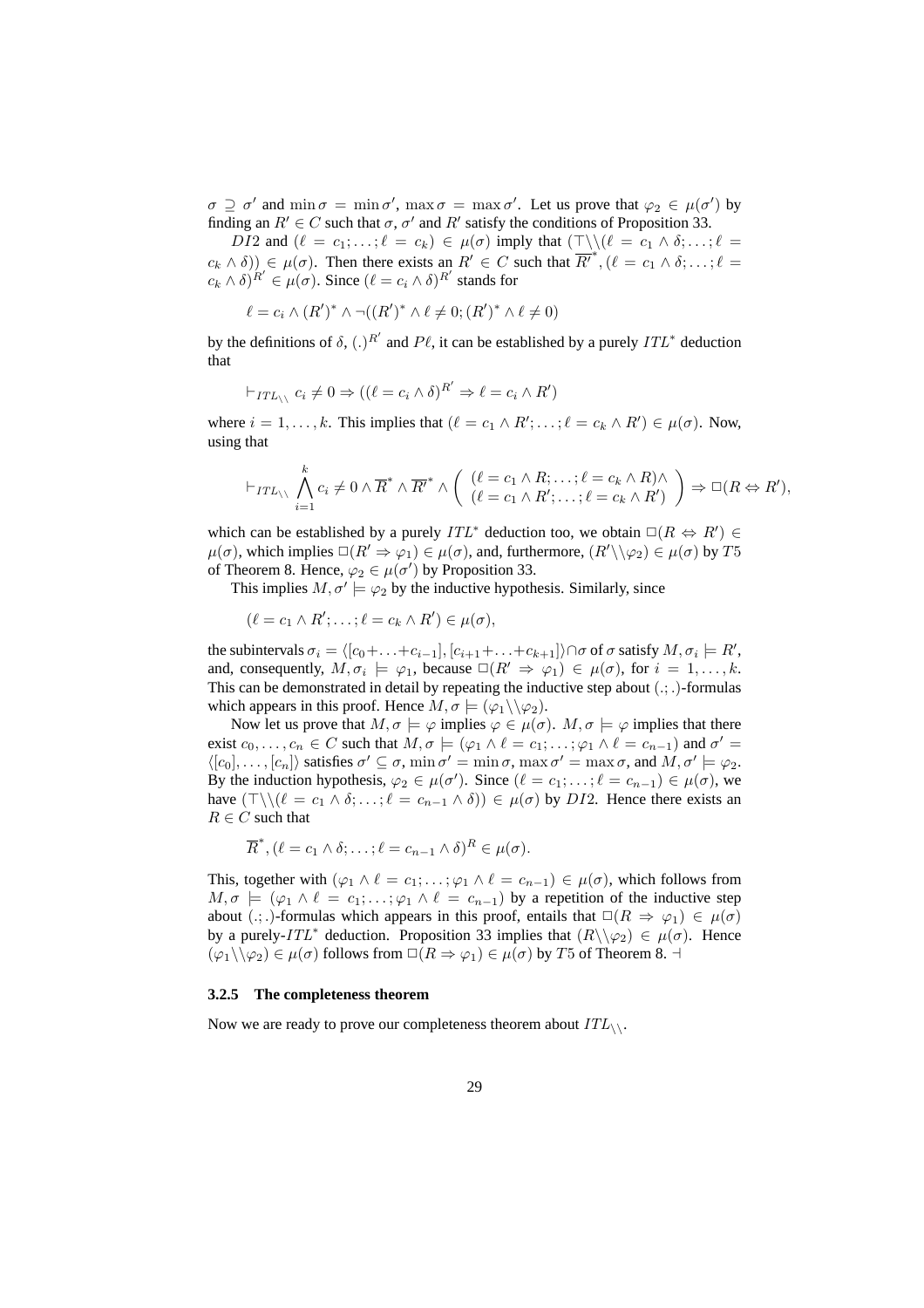**Theorem 36 (** $\omega$ **-completeness of**  $ITL_{\setminus\setminus}$ ) Let  $\Gamma_0$  be a consistent set of formulas in the  $ITL_{\setminus}$  *language* L. Then there exists a model M for L and an interval  $\sigma$  *in its time domain such that*  $M, \sigma \models \varphi$  *for all*  $\varphi \in \Gamma_0$ *.* 

**Proof:** Let the complete Henkin theory  $\Gamma$  considered above be an extension of  $\Gamma_0$ . This choice is possible due to Theorem 15. Then M can be chosen to be the canonical model for  $\Gamma$  built above. We have  $M, \sigma_0 \models \Gamma_0$  by Theorem 35.  $\dashv$ 

# **4 Related work**

#### **4.1 Moszkowski-style** ITL

The original projection operator  $\triangle$  introduced in [16, 17] is a special case of the operator  $(\cdot \setminus \cdot)$  studied here. The system of *ITL* presented in these works is based on discrete time. That is, only the frame  $F_{\mathbf{Z}}$  is considered. To distinguish the original form of ITL, as introduced in Moszkowski's works [16, 17], from the abstract time variant studied here, we call it *Moszkowski-style* ITL in this section.

In the majority of the works on Moszkowski-style ITL, flexible non-logical symbols' interpretations are assumed to depend on the beginning of the reference interval only. An exception to this is the early work [12]. This assumption means that

 $(At) \varphi \Leftrightarrow \neg(\neg \varphi; \top)$ 

is valid for atomic  $\varphi$  in Moszkowski-style *ITL*. This restriction has a crucial effect on the complexity of the system. For example, propositional  $ITL$  (only 0-ary flexible relation symbols and no function symbols, nor constant symbols, not even  $\ell$ ) is not decidable in the form adopted in this paper. Yet, under the assumption that At is valid about atomic formulas, propositional discrete time ITL is decidable. Another consequence of At is that  $\models \varphi$  does not imply  $\models [\psi/P]\varphi$ , where P stands for a 0-ary flexible relation symbol, in Moszkowski-style ITL.

Furthermore, projection is definable under the assumption  $At$  in Moszkowski-style propositional ITL: every propositional ITL formula with projection is equivalent to one without projection (in a normal form.) This enabled the demonstration of the completeness of a proof system for Moszkowski-style propositional ITL with projection and the establishment of its decidability by a tableau-based procedure in [1].

Moszkowski-style ITL with projection can be embedded into abstract time ITL with projection in the following way. Let 1 be a rigid constant and  $#$  be a flexible constant in the considered  $ITL_{\wedge}$  language L. Consider the following axioms about # and 1:

 $(1)$  0  $\neq$  1  $(\#_1) \ell = 0 \Rightarrow \# = 1$  $(\#_2) (\# = x; \ell \neq 0 \wedge \delta) \Rightarrow \# = x + 1$  $(\#_3) \delta^* \vee \# = 0$ 

The validity of these axioms in a model for L is equivalent to the semantical condition on  $I(\#)(\sigma)$  to be equal to the number of *isolated* points of the reference interval  $\sigma$  for all intervals  $\sigma$  in the model. The flexible constant  $\#$  was introduced in [11] by this semantical condition. In Moszkowski-style ITL,  $\#$  is always equal to  $\ell + 1$ . Yet in the more general situation introduced in [11] and studied here  $\#$  cannot be defined using  $\ell$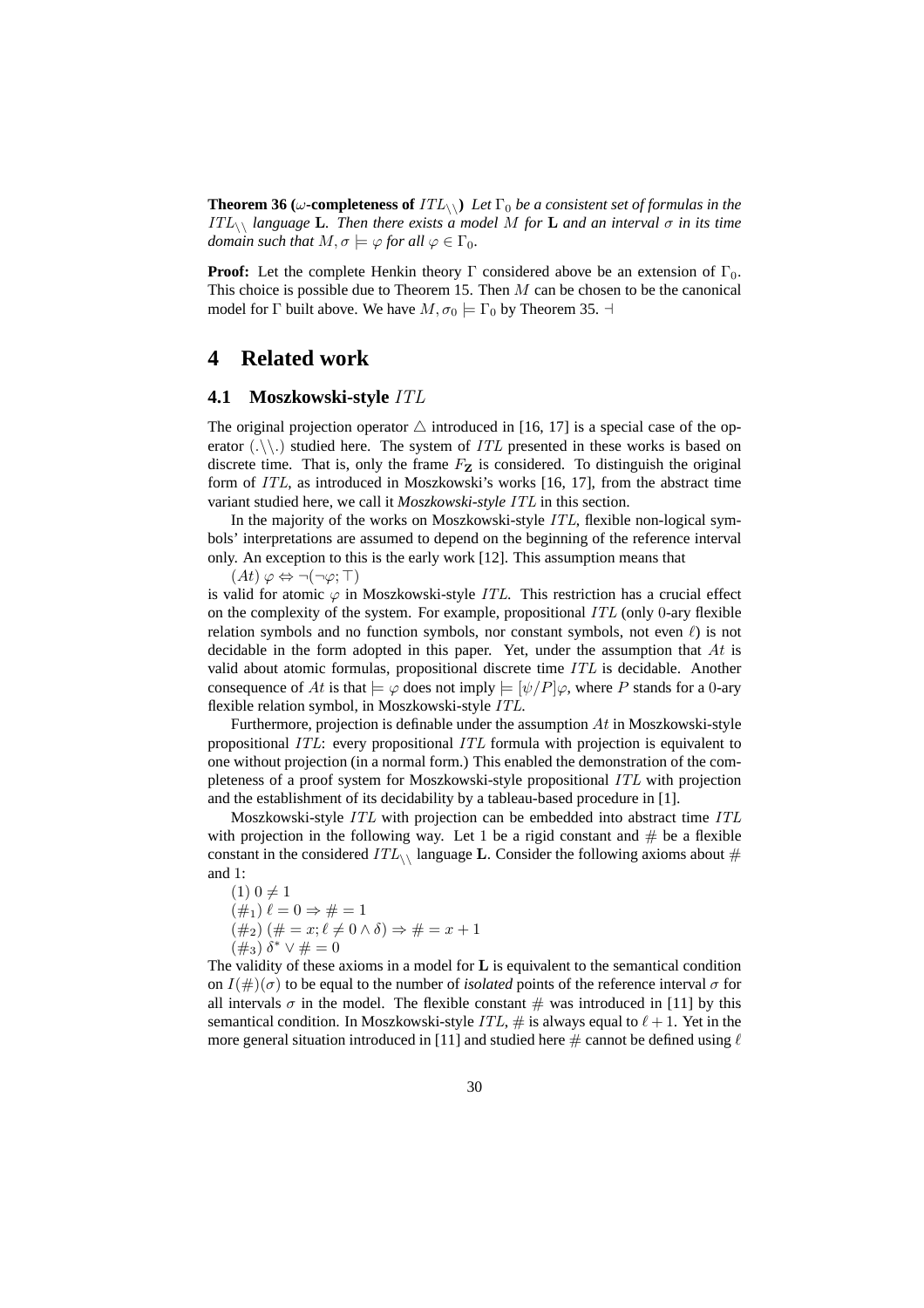only. Using  $\#$ , we can establish the following correspondence between Moszkowskistyle ITL validity and provability in our system for  $ITL_{\wedge}$ :

Let  $\varphi$  be an  $ITL_{\wedge}$  formula. Then  $\varphi$  is valid in Moszkowski-style ITL iff

$$
(\ell = 1)^* \Rightarrow (\ell = 1 \lor \ell = 0) \setminus [\# - 1/\ell]\varphi)
$$

is provable in the extension of our proof system by the axioms  $At$  about atomic formulas, the axiom (1) about the constant 1 and the axioms  $\#_1$ - $\#_3$  about  $\#$ .

### **4.2 Translating** ITL\\ **into** ITL **with discrete propositional variables and quantification over them**

An earlier result on the axiomatisation of projection in ITL was established in [7]. In that work ITL was extended by so-called *discrete* 0-ary relation symbols to represent discrete  $ITL_{\wedge}$  intervals and quantification over them. The system thus obtained is called  $ITL<sup>D</sup>$ .

 $ITL<sup>D</sup>$  languages contain a countable set of distinguished flexible 0-ary relation symbols p, q, ..., which are called *discrete propositional variables*. The following restriction is imposed on the interpretations of discrete propositional variables:

Every interval may contain at most finitely many subintervals which satisfy a given discrete propositional variable, and these subintervals should be 0-length ones.

This condition enables the use of discrete propositions to represent  $ITL_{\wedge}$  discrete intervals in a straightforward way. In order to represent the dependency of the interpretations of flexible symbols on the internal points of discrete intervals,  $ITL<sup>D</sup>$  also allows flexible symbols to take one formula argument. In the translation of  $ITL_{\wedge}$  into  $ITL^D$ below this argument is always the discrete propositional variable which represents the reference interval.

The BNFs for terms and formulas in  $ITL<sup>D</sup>$  are extended to allow the new kind of arguments of flexible symbols. Furthermore, the BNF for formulas in  $ITL<sup>D</sup>$  allows ∃ to bind discrete propositional variables:

 $t ::= c | f(t, \ldots, t) | f(\varphi, t, \ldots, t)$ 

 $\varphi ::= \bot \mid R(t, \ldots, t) \mid R(\varphi, t, \ldots, t) \mid \varphi \Rightarrow \varphi \mid (\varphi; \varphi) \mid (\varphi \setminus \varphi) \mid \exists x \varphi \mid \exists p \varphi$ 

The interpretations of flexible symbols which take a formula argument in  $ITL<sup>D</sup>$ models have the following types:  $\Omega$   $\Omega$   $\Omega$   $\Omega$   $\Omega$   $\Omega$   $\Omega$   $\Omega$ 

| $I(f): \mathbf{I}(T) \times 2^{\mathbf{I}(T)} \times D^n \to D,$        | for function symbols $f$      |
|-------------------------------------------------------------------------|-------------------------------|
|                                                                         | that take $n$ term arguments; |
| $I(R): \mathbf{I}(T) \times 2^{\mathbf{I}(T)} \times D^n \to \{0,1\},\$ | for relation symbols $R$      |
|                                                                         | that take $n$ term arguments. |

The interpretations of other symbols are as in ITL. Let  $M = \langle F, I \rangle$  be an ITL<sup>D</sup> model. Let  $\tilde{I}(\varphi)$  stand for  $\{\sigma \in I(T_F) : M, \sigma \models \varphi\}$ . The clauses for the inductive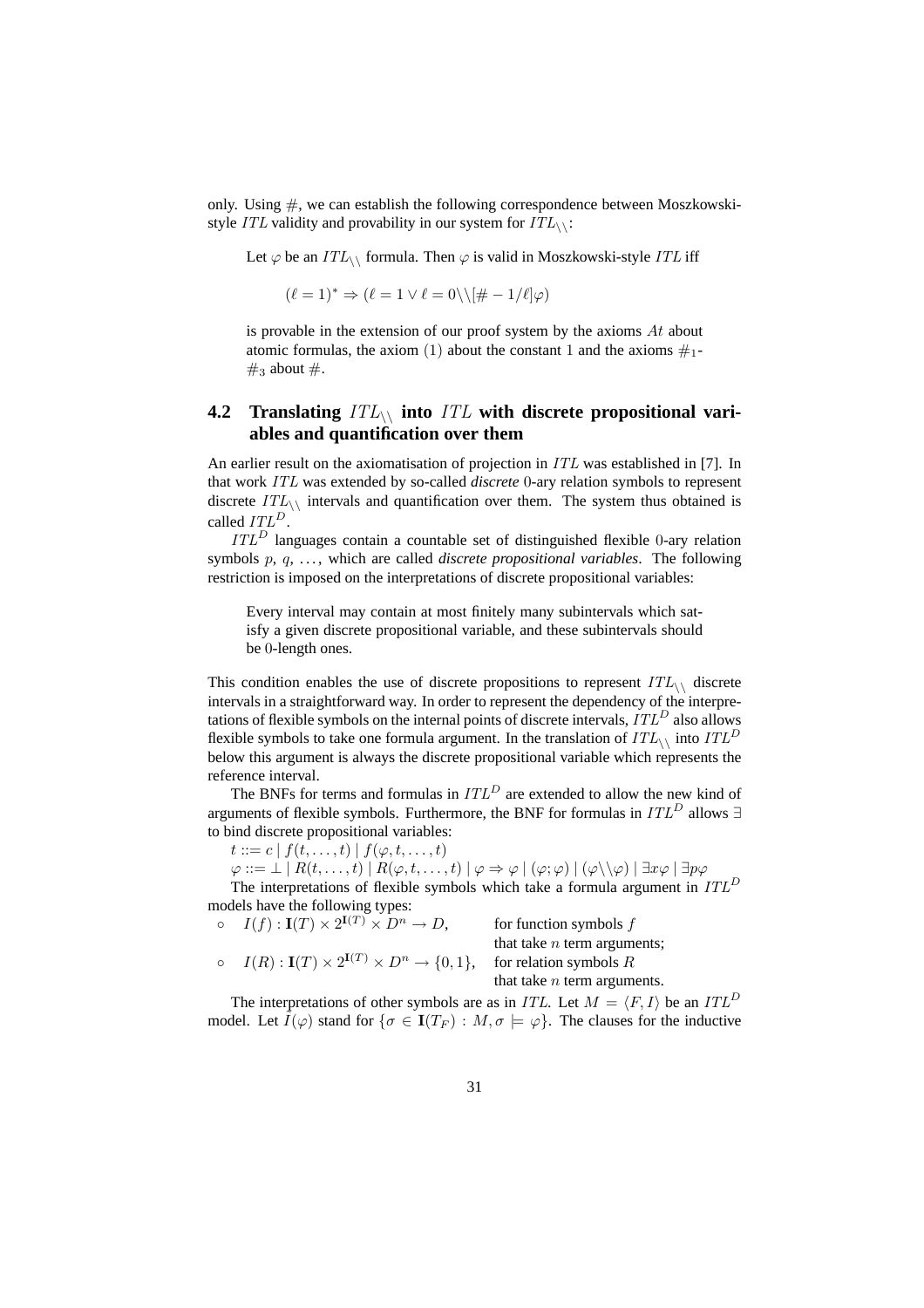definitions of term values and  $\models$  for the new kind of terms and atomic formulas are as follows:

 $I_{\sigma}(f(\varphi, t_1, \ldots, t_n)) = I(f)(\sigma, \tilde{I}(\varphi) \cap 2^{\sigma}, I_{\sigma}(t_1), \ldots, I_{\sigma}(t_n))$ 

 $M, \sigma \models R(\varphi, t_1, \ldots, t_n) \text{ iff } I(R)(\sigma, \tilde{I}(\varphi) \cap 2^{\sigma}, I_{\sigma}(t_1), \ldots, I_{\sigma}(t_n)) = 1$ 

The intersections with  $2^{\sigma}$  here guarantee that only the truth values of the formula argument at subintervals of the reference interval  $\sigma$  can influence the (truth) values of terms and formulas where this formula argument occurs. Quantification over discrete propositional variables is defined in the ordinary way:

 $\langle F, I \rangle, \sigma \models \exists p \varphi$  iff  $\langle F, J \rangle, \sigma \models \varphi$  for some J which p-agrees with I.

Given an  $ITL_{\setminus}$  language **L**, the corresponding  $ITL^D$  language **L**' is defined as follows: L' has the same rigid symbols as L and, of course,  $\ell$ . For every flexible constant c in L, except  $\ell$ , there is a unary flexible function symbol c in L'. Similarly, for every *n*-ary function (relation) symbol  $f(R)$  in **L** there is an  $n + 1$ -ary function (relation) symbol  $f(R)$  in  $\mathbf{L}'$ , which takes one formula argument and n term arguments. Furthermore, L' contains a countable set  $\{p_i : 1 \le i \le \omega\}$  of discrete propositional variables, none of which occurs in L.

Let **L** be an  $ITL_{\setminus}$  language and **L**' be its corresponding  $ITL^D$  language. Let

 $\Diamond_i \varphi \rightleftharpoons \Diamond(\varphi \wedge \ell \neq 0) \vee (\ell \neq 0; \varphi; \ell \neq 0), \Box_i \varphi \rightleftharpoons \neg \Diamond_i \neg \varphi$ 

An interval  $\sigma$  satisfies  $\Diamond_i \varphi$  iff  $\varphi$  holds at some subinterval of  $\sigma$  which is different from the 0-length intervals  $[\min \sigma, \min \sigma]$  and  $[\min \sigma, \min \sigma]$  that are at the beginning and at the end of  $\sigma$ . In the translation from **L** to **L**' below we abbreviate  $\ell = 0$  by  $p_0$ :

 $c^{p_i}$  $\Rightarrow$  c for rigid constants c<br>  $\Rightarrow$  x for individual variables x  $x^{p_i}$   $\implies$  x for individual variables x  $(s(t_1, \ldots, t_n))^{p_i}$   $\Rightarrow$   $s(t_1^{p_i}, \ldots, t_n^{p_i})$  for rigid *n*-ary symbols *s*  $\ell^{p_i}$   $\qquad \qquad \rightleftharpoons \quad \ell$  $c^{p_i}$   $\qquad \qquad \rightleftharpoons \qquad c(p_i)$  for other flexible constants c  $(s(t_1,...,t_n))^{p_i}$   $\Rightarrow$   $s(p_i, t_1^{p_i},..., t_n^{p_i})$  for flexible *n*-ary symbols *s*  $\perp^{p_i}$   $\qquad \qquad \rightleftharpoons \qquad \perp$  $(\varphi \Rightarrow \psi)^{p_i} \qquad \Rightarrow \qquad \varphi^{p_i} \Rightarrow \psi^{p_i}$  $(\varphi; \psi)^{p_i}$   $\qquad \qquad \rightleftharpoons \quad (\varphi^{p_i}; p_i; \psi^{p_i})$  $(\psi \setminus \setminus \varphi)^{p_i} \qquad \Rightarrow \quad \exists p_{i+1}$  $v_i;$  $\overline{1}$  $\Box(p_{i+1} \Rightarrow p_i) \wedge$  $\square((p_{i+1}; \ell \neq 0 \wedge \square_i \neg p_{i+1}; p_{i+1}) \Rightarrow \psi^{p_i}) \wedge$  $(p_{i+1}; \varphi^{p_{i+1}}; p_{i+1})$  $\mathbf{r}$  $\mathbf{I}$  $(\exists x \varphi)^{p_i}$   $\Rightarrow$   $\exists x \varphi^{p_i}$ 

No special clause about iteration is needed in this translation, because it is expressible by projection:

 $(\varphi^*)^{p_i} \rightleftharpoons (\varphi \backslash \backslash \top)^{p_i}.$ 

The intended meaning of  $\varphi^{p_i}$  is to express the truth value of  $\varphi$  at the (discrete) interval consisting of the time points in the ordinary reference interval which, if regarded as 0-length intervals, satisfy  $p_i$ . Since  $p_0$  stands for  $\ell = 0$ , and this formula holds at every 0-length interval,  $p_0$  always represents the reference interval itself. That is why if  $\varphi$  is projection-free, then  $\varphi^{p_0}$  is equivalent to  $\varphi$ .

Let  $p_i$  represent some possibly discrete interval  $\sigma$  in the above way. Then the formula for  $(\varphi; \psi)^{p_i}$  states that chopping can be done at the points of  $\sigma$  only. The formula for  $(\psi \setminus \langle \varphi \rangle)^{p_i}$  states that there exists a discrete interval  $\sigma'$  represented by  $p_{i+1}$  which is required to have the properties expressed by the conjunction in the scope of  $\exists p_{i+1}$ . The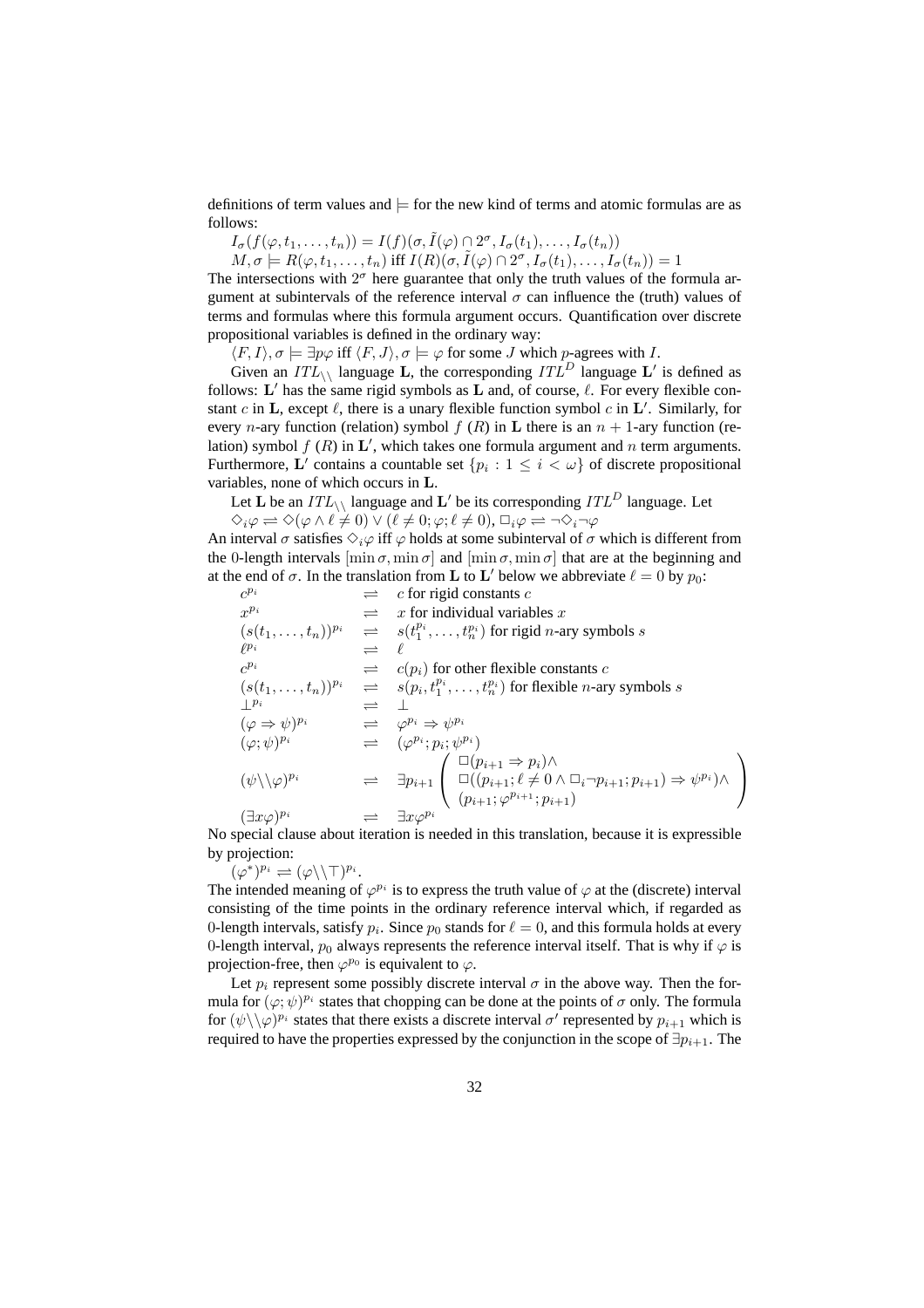members of this conjunction state that  $\sigma'$  is a subset of  $\sigma$ , every two adjacent points of σ' define a subinterval of σ' which satisfies  $\psi$ , and σ' has the same end points as σ and satisfies  $\varphi$ , respectively. The following proposition gives the precise formulation of the intended meaning of the translation:

**Proposition 37** Let F be an  $ITL_{\backslash}$  frame (which is the same as an  $ITL^D$  and an ITL *frame). Let*  $M = \langle F, I \rangle$  *and*  $M' = \langle F, I' \rangle$  *be models for*  ${\bf L}$  *and*  ${\bf L}'$ *, respectively. Let I and* I 0 *coincide on rigid symbols from* L *and* L 0 *. Let*

 $I'(s)(\left[\min \sigma, \max \sigma\right], \{\left[\tau, \tau\right] : \tau \in \sigma\}, d_1, \ldots, d_n) = I(s)(\sigma, d_1, \ldots, d_n)$ 

*where*  $\sigma \in I_{\setminus \setminus}(T_F)$  *and*  $d_1, \ldots, d_n \in D_F$  *for other flexible symbols s. Let t be a term and*  $\varphi$  *be a formula from* **L**.

- $\circ$  Let  $\sigma \in \mathbf{I}(T_F)$ . Then  $I_{\sigma}(t) = I'_{\sigma}(t^{\ell=0})$ , and  $M, \sigma \models \varphi$  iff  $M', \sigma \models \varphi^{\ell=0}$ .
- $\circ$  *Let*  $\sigma \in \mathbf{P}_{fin}(T_F)$ *. Let* { $\tau \in [\min \sigma, \max \sigma] : I(p_1)([\tau, \tau]) = 1$ } =  $\sigma$ *.*
- *Then*  $I_{\sigma}(t) = I'_{\sigma}(t^{p_1})$ *, and*  $M, \sigma \models \varphi$  *iff*  $M'$ *,* [ $\min \sigma$ *,*  $\max \sigma$ ]  $\models \varphi^{p_1}$ *.*

### **Proof:** Induction on the construction of t and  $\varphi$ .  $\vdash$

This proposition entails that a formula  $\varphi$  is valid at the ordinary intervals of all ITL<sub>\\</sub> models for the language of  $\varphi$  iff  $\varphi^{\ell=0}$  is valid in ITL<sup>D</sup> and  $\varphi$  is valid at all the discrete intervals of  $ITL_{\setminus}$  models iff  $\forall p_1((p_1; \top; p_1) \Rightarrow \varphi^{p_1})$  is valid in  $ITL^D$ .

The proof system for  $ITL<sup>D</sup>$  is obtained by adding the following axioms and rules to the proof system for ITL:

*Extensionality axioms about flexible symbols with formula arguments*

$$
(D_{\Rightarrow}) \quad \Box(\varphi \Leftrightarrow \psi) \wedge x_1 = y_1 \wedge \ldots \wedge x_n = y_n \Rightarrow f(\varphi, x_1, \ldots, x_n) = f(\psi, y_1, \ldots, y_n)
$$
  

$$
(D_{\Leftrightarrow}) \quad \Box(\varphi \Leftrightarrow \psi) \wedge x_1 = y_1 \wedge \ldots \wedge x_n = y_n \Rightarrow (R(\varphi, x_1, \ldots, x_n) \Leftrightarrow R(\psi, y_1, \ldots, y_n))
$$

*Axioms and rules about discrete propositional variables*

$$
(D_0) \quad p \Rightarrow \ell = 0
$$
  
\n
$$
(S_0) \quad \exists p \Box \neg p
$$
  
\n
$$
(S_1) \quad x \le \ell \Rightarrow \exists p \forall y ((\ell = y; p; \top) \Rightarrow y = x)
$$
  
\n
$$
(S \vee \vee \neg p) \quad \exists r \Box (r \Leftrightarrow p \vee q)
$$
  
\n
$$
(a^D) \quad \frac{[q/p]\varphi}{\forall p \varphi}
$$
  
\n
$$
(a^D) \quad \frac{[q/p]\varphi}{\forall k \le \omega} \quad \frac{[(\Box_i \neg p)^k / P]\varphi}{[\top / P]\varphi}
$$

This proof system is  $\omega$ -complete for  $ITL<sup>D</sup>$  [7].

There is a straightforward connection between the  $ITL<sup>D</sup>$  discrete propositional variables  $p$  and the 0-ary flexible relation symbols  $R$  involved in our direct axiomatisation of  $ITL_{\wedge}$ . Namely, if p is interpreted as a discrete propositional variable, then  $(p; \top; p) \Rightarrow (p; \ell \neq 0 \land \Box_i \neg p; p)^*$  is valid in the corresponding model.

Although the way valid  $ITL_{\wedge}$  formulas can be "proven" using the above translation and the proof system for  $ITL^D$  is indirect, this approach has some advantages over the direct axiomatisation. Given that ITL semantics has been enriched with discrete intervals, projection is only one of the many discrete interval-related modal operators which may happen to have meaning in applications. It is clear that other related operators can be handled by extending the above translation with clauses which encode their definitions.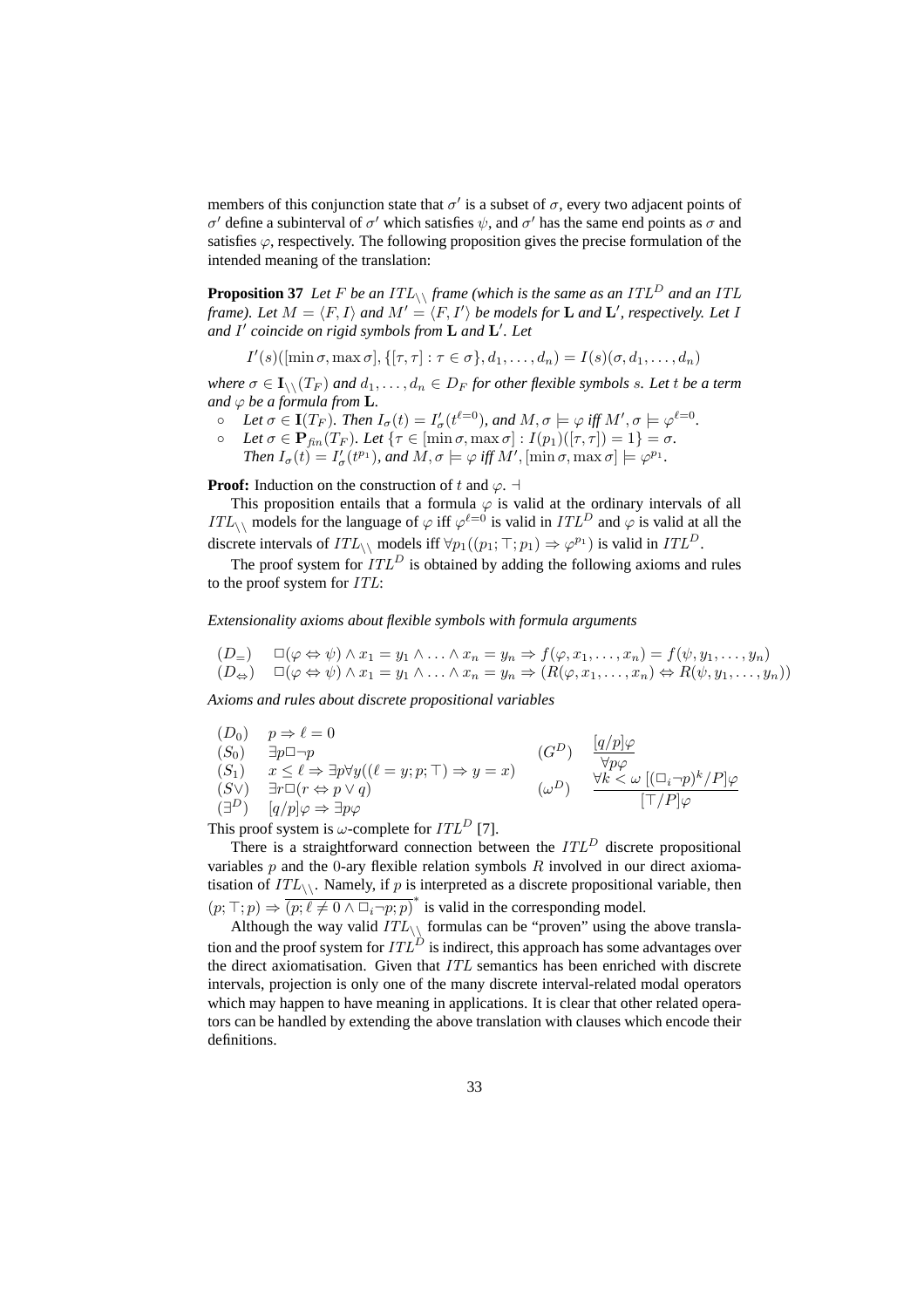In particular, note that  $ITL_{\wedge}$  does not provide the possibility to access the underlying ordinary interval from a discrete reference interval. An operator [.] to enable this can be defined as follows:

 $M, \sigma \models [\varphi]$  iff  $M, [\min \sigma, \max \sigma] \models \varphi$ 

That is,  $[\varphi]$  holds at some, possibly discrete, interval, if  $\varphi$  holds at the ordinary interval which has the same endpoints as the given one. For example,

 $(\varphi \setminus [\psi]) \Leftrightarrow \varphi^* \wedge [\psi]$  and  $[\varphi] \Rightarrow \varphi \vee \delta^*$ 

are valid formulas, according to the proposed definition of [.].

The clause about the new operator in our translation is

 $[\varphi]^{p_i} \rightleftharpoons \varphi^{p_0}$ ,

i.e., from the (possibly discrete) interval, which is represented by  $p_i$ , "return" to the underlying ordinary interval, which is represented by  $p_0 \rightleftharpoons \ell = 0$ .

# **5 Projection in** DC

The Duration Calculus ( $DC$ ) [24] is probably the most interesting extension of *ITL*. Its language extends that of ITL by allowing *state expressions* which are boolean formulas built using a distinguished set of non-logical symbols called *state variables*. State variables and, consequently, state expressions, are interpreted as  $\{0, 1\}$ -valued functions of time. These functions are required to be piecewise constant. This restriction is known as *finite variability* of state in DC. State expressions S participate in DC formulas by as *finite variability* of state in *DC*. State expressions 5 participate in *DC* formulas by<br>forming *duration terms*  $\int S$ . Given an *ITL* model  $M = \langle F, I \rangle$ , we denote the value of the function represented by state expression S at time  $\tau$  by  $I_{\tau}(S)$ . Given an interval  $\sigma$ in the time domain of F and a partition  $\sigma_1, \ldots, \sigma_n$  of  $\sigma$  such that  $I_\tau(S)$  is constant in in the time domain of F and a partition  $\sigma_1, \ldots, \sigma_n$  or  $\sigma$  such that  $I_{\tau}(S)$  is constant in every interval of the kind  $[\min \sigma_i, \max \sigma_i]$ , the value  $I_{\sigma}(\int S)$  of the term  $\int S$  at  $\sigma$  is defined by the equality

$$
I_{\sigma}(\int S) = \sum_{i=1,\dots,n \ I_{\min \sigma_i}(S)=1} m(\sigma_i),
$$

where  $m(\sigma)$  stands for the measure, or the *duration* of  $\sigma$ , as in Definition 1. Clearly, this definition does not depend on the choice of  $\sigma_1, \ldots, \sigma_n$ , provided that  $\sigma = \sigma_1; \ldots; \sigma_n$ , and  $I_{\tau}(S)$  is constant on  $[\min \sigma_i, \max \sigma_i], i = 1, \ldots, n$ .

The following abbreviations are frequently used in DC:

 $0 \Rightarrow P \wedge \neg P$ , for some arbitrarily chosen state variable P

- $\frac{1}{2}$   $\Rightarrow$   $\frac{1}{2}$
- $[S] \Rightarrow$  $\int S = \ell \wedge \ell \neq 0$

DC has been primarily studied with respect to its real-time frame  $F_{\text{R}}$ . A relatively complete proof system for DC with respect to this frame was presented in [13]. A comprehensive introduction to DC is given in [14]. An  $\omega$ -complete proof system for DC on the class of all ITL frames can be found in [6].

There is no established way of interpreting duration terms at  $ITL_{\setminus}$  discrete intervals. One reasonable way is to refer to the value of the duration term at the underlying ordinary interval, by putting  $I_{\sigma}(\int S) = I_{\text{min }\sigma,\max \sigma}(\int S)$ . This complies with the possibility to define  $\ell$  in DC by putting  $\ell \rightleftharpoons$ ij  $(P \vee \neg P)$ . The following axiom can be used to characterise this property: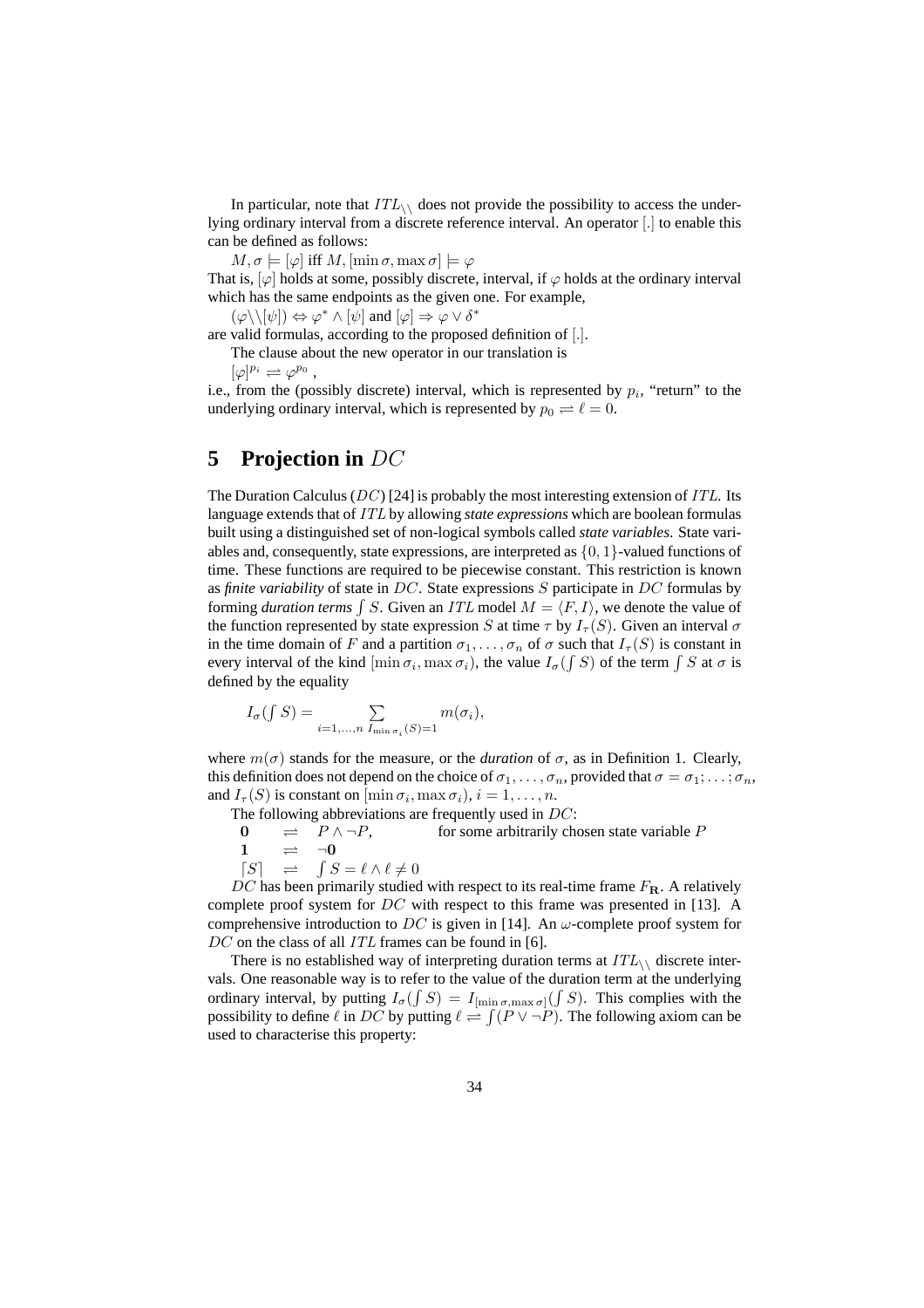$(P$ R  $\varphi^* \wedge \int S = x \Leftrightarrow (\varphi \setminus \int S = x)$ 

Furthermore, since iteration is available in our proof system, finite variability of state can be straightforwardly characterised by the axiom

be straightforwardly characterised by<br>  $(FV)$   $(\int S = \ell \vee \int (\neg S) = \ell^* \vee \delta^*$ 

The subformula  $\delta^*$  of this axiom accounts for the possibility of a discrete interval not to contain all the time points where the interpretation of  $S$  changes its value.

The extension of the proof system for  $ITL_{\wedge}$  by the axioms  $P \int$ ,  $FV$  and  $DC0$ - $DC7$  below is  $\omega$ -complete for  $DC$  with projection, as introduced here.

R

 $(DC0)$   $\ell = 0 \Rightarrow \int S = 0$ 

- $(DC1)$  $\int \mathbf{0} = 0$
- $(DC2)$  [1]  $\vee \ell = 0$
- $(DC3)$  $S = x$ ;  $[S] \wedge \ell = y$ )  $\Rightarrow$  $S = x + y$  $\ddot{\cdot}$

 $(DC4)$  $S = x; \lceil \neg S \rceil) \Rightarrow$  $S = x$ 

 $(DC5)$   $[S_1] \wedge [S_2] \Leftrightarrow [S_1 \wedge S_2]$ 

 $(DC6)$   $[S_1] \Leftrightarrow [S_2]$  if  $\models S_1 \Leftrightarrow S_2$  in propositional calculus.

 $(DC7)$   $[S] \Rightarrow \Box([S] \vee \ell = 0)$ 

A proof can be obtained easily by following the example about  $ITL_{\wedge}$  given here and the  $\omega$ -completeness argument about DC in [6].

# **Conclusion**

We have presented an  $\omega$ -complete proof system for the extension of first order ITL by projection and carried out the completeness argument about this system in the wellknown framework provided by Henkin constructions. We have also briefly presented an alternative approach to the axiomatisation of  $ITL_{\wedge}$ , which employs a truth-preserving translation of  $ITL_{\wedge}$  formulas into formulas of a (simpler) completely axiomatised extension of ITL. This approach gives an indirect solution to the axiomatisation of ITL, but provides a convenient way to handle other discrete interval related operators along with projection. Our approach to  $\omega$ -axiomatisation applies to DC, which the best known and most widely applied extension of ITL.

# **Acknowledgements**

The author is grateful to He Jifeng for a number of encouraging discussions on the topic of this paper during its preparation. Thanks are also due to anonymous referees for their many remarks and suggestions on the presentation of the results. Research on the topic of this article was partially supported by a fellowship with the International Institute for Software Technology of the United Nations University and Contract No. I-1102/2001 by the Ministry of Education and Science of the Republic of Bulgaria.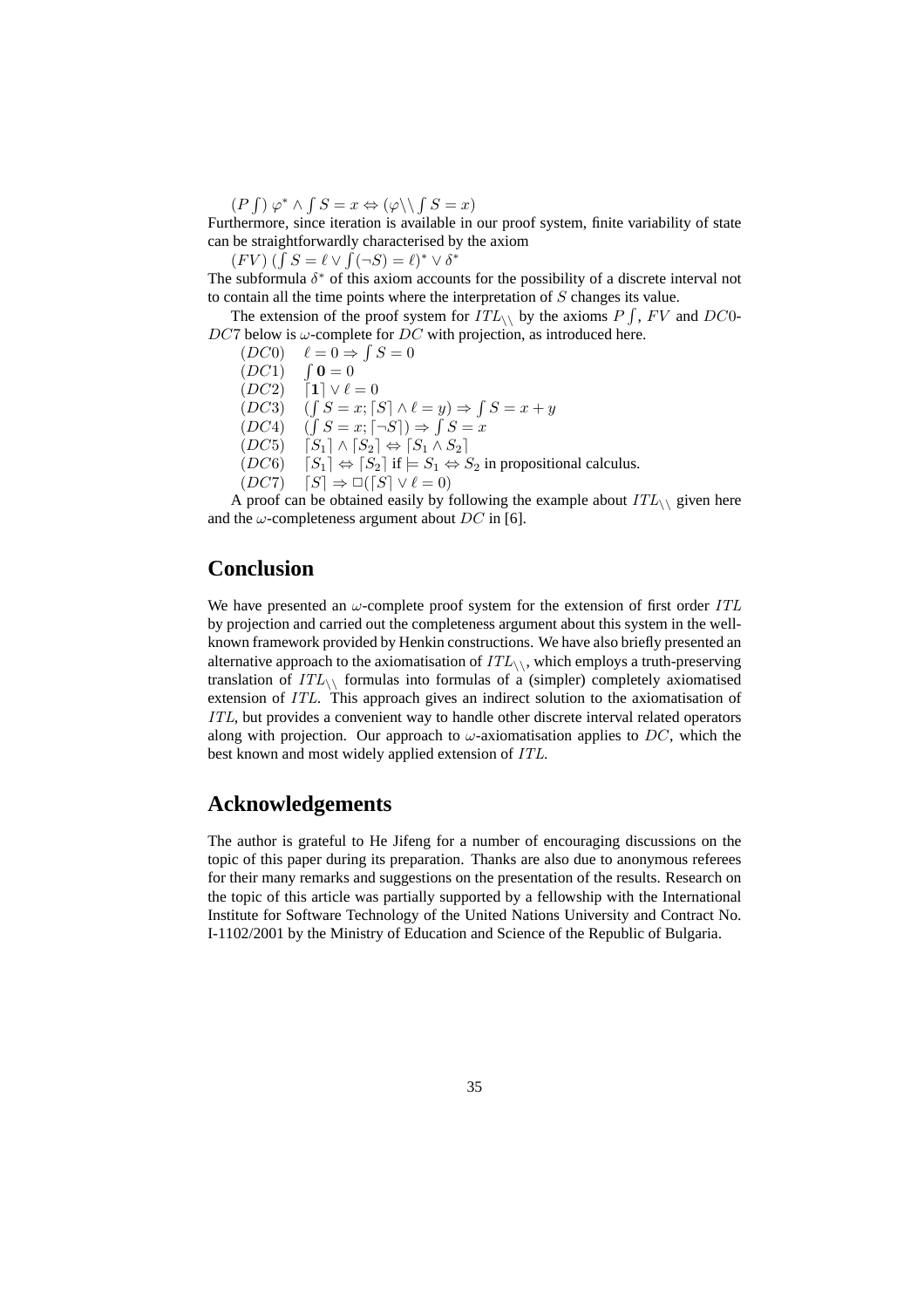# **References**

- [1] BOWMAN, H. AND S. THOMPSON. A Decision Procedure and Complete Axiomatisation of Finite Interval Temporal Logic with Projection. *Journal of Logic and Computation*, vol. 13, issue 2, 2003, pp. 195-239.
- [2] CHAKRAVORTY, G. AND P. K. PANDYA. Digitizing Interval Duration Logic. To appear in the proceedings of *CAV 2003*, LNCS, July, 2003.
- [3] CAU, A., B. MOSZKOWSKI AND H. ZEDAN. *Interval Temporal Logic.* URL: http://www.cms.dmu.ac.uk/˜cau/itlhomepage/itlhomepage.html , accessed in 2000.
- [4] DUTERTRE, B. *On First Order Interval Temporal Logic*. Report no. CSD-TR-94-3 Department of Computer Science, Royal Holloway, University of London, Egham, Surrey TW20 0EX, England, 1995.
- [5] DANG VAN HUNG AND WANG JI. On The Design of Hybrid Control Systems Using Automata Models. *Proceedings of FST TCS 1996*, LCNS 1180, Springer Verlag, 1996, pp. 156-167.
- [6] GUELEV, D. P. *A Calculus of Durations on Abstract Domains: Completeness and Extensions.* Technical Report 139, UNU/IIST, P.O.Box 3058, Macau, May 1998. Available from http://www.iist.unu.edu/newrh/III/1/page.html .
- [7] GUELEV, D. P. *Probabilistic and Temporal Modal Logics*, Ph.D. thesis, Sofia University, 2000.
- [8] GUELEV, D. P. A Complete Fragment of Higher-order Duration µ-calculus. *Proceedings of FST TCS 2000*, LNCS 1974, Springer Verlag, 2000, pp. 264-276.
- [9] GUELEV, D. P. AND DANG VAN HUNG. Prefix and Projection onto State in Duration Calculus. *ENTCS Proceedings of TPTS'02*, 2002.
- [10] GUELEV, D. P. AND DANG VAN HUNG. Projection onto State in the Duration Calculus: Relative Completeness. *Proceedings of AVoCS'03*, Southhampton, UK, Technical Report DSSE-TR-2003-2 of the University of Southampton, 2003, pp. 64-73. Also available as UNU/IIST Technical Report 269 from http://www.iist.unu.edu/newrh/III/1/page.html .
- [11] HE JIFENG. A Behavioral Model for Co-design. *Proceedings of FM'99*, LNCS 1709, Springer Verlag, 1999, pp. 1420-1438
- [12] HALPERN, J., Z. MANNA AND B. MOSZKOWSKI. A Hardware Semantics Based on Temporal Intervals. *Proceedings of ICALP'83*, LNCS 154, Springer Verlag, 1983, pp. 278-91.
- [13] HANSEN, M. R. AND ZHOU CHAOCHEN. Semantics and Completeness of Duration Calculus. *Real-Time: Theory and Practice*, LNCS 600, Springer Verlag, 1992, pp. 209-225.